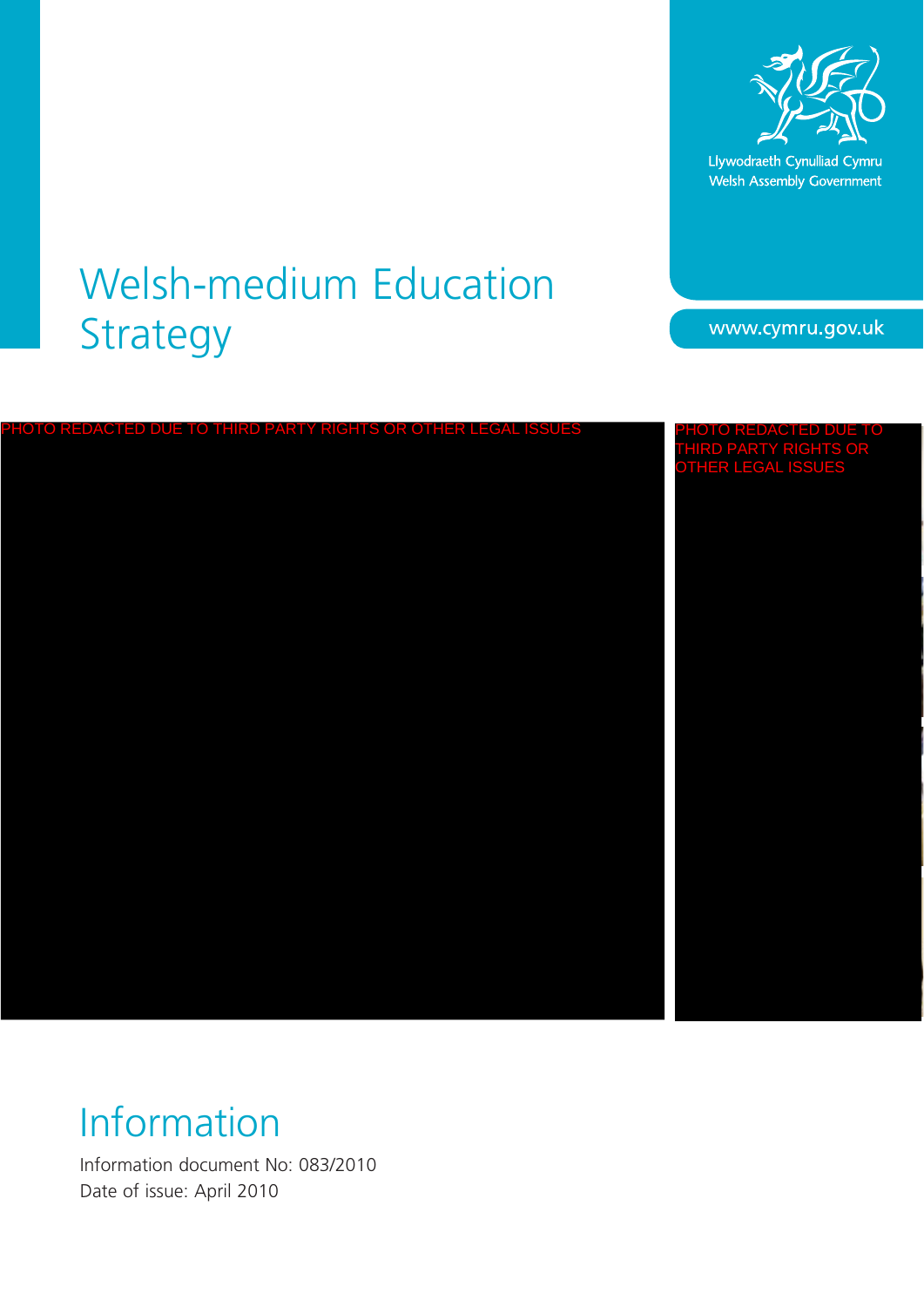## Welsh-medium Education Strategy

- **Audience** All bodies concerned with education and training in Wales, headteachers and governing bodies of maintained schools, local authorities, Welsh Language Board, Higher Education Funding Council for Wales, higher education institutions, further education institutions, CollegesWales, work-based learning providers, employer organisations and forums, Estyn, trade unions, Welsh for Adults centres, Funky Dragon, Sector Skills Councils/standard-setting bodies, Careers Wales, National Institute of Adult Continuing Education, Welsh Local Government Association, Rhieni dros Addysg Gymraeg, Children and Young People's Partnerships, Mentrau Iaith, voluntary and community organisations.
- **Overview** This document sets out the Welsh Assembly Government's Strategy and Implementation Programme for Welsh-medium education.
- **Further Ceinwen Jones information** Welsh Assembly Government Tŷ'r Afon Bedwas Road Bedwas **Caerphilly** CF83 8WT

 Tel: 01443 663754 Fax: 01443 663653 e-mail: welsh.education@wales.gsi.gov.uk

- **Additional** Additional copies can be obtained by contacting Rhiannon Jenkins **copies** at the address above. This document is also available on the internet at www.wales.gov.uk/educationandskills
- **Related** *One Wales: A progressive agenda for the government of Wales*; **documents** *Iaith Pawb: A National Action Plan for a Bilingual Wales*;  *The Learning Country: Vision Into Action*; *Skills That Work for Wales: A Skills and Employment Strategy and Action Plan*;  *Welsh-medium Education Strategy – Consultation*



ISBN 978 0 7504 5568 8 © Crown copyright April 2010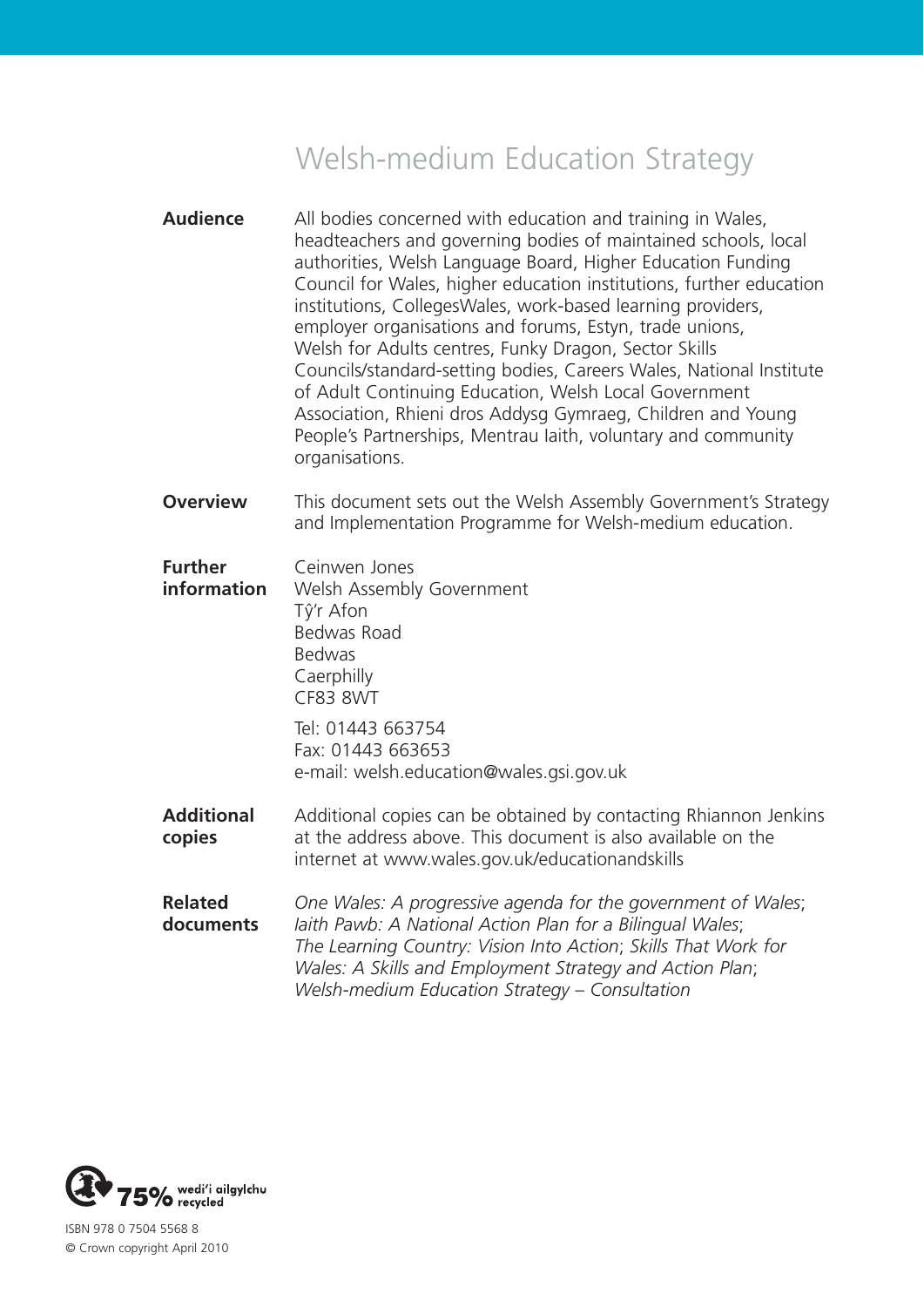## **Contents**

| <b>Ministerial foreword</b>        | $\mathbf{2}$      |
|------------------------------------|-------------------|
| 1. Our vision                      | 4                 |
| 2. Introduction                    | 4                 |
| 3. Principles                      | 10                |
| 4. Strategic aims and objectives   | $12 \overline{ }$ |
| 5. Monitoring                      | 19                |
| <b>Annex: Outcomes and targets</b> | 21                |
| <b>Implementation Programme</b>    | 27                |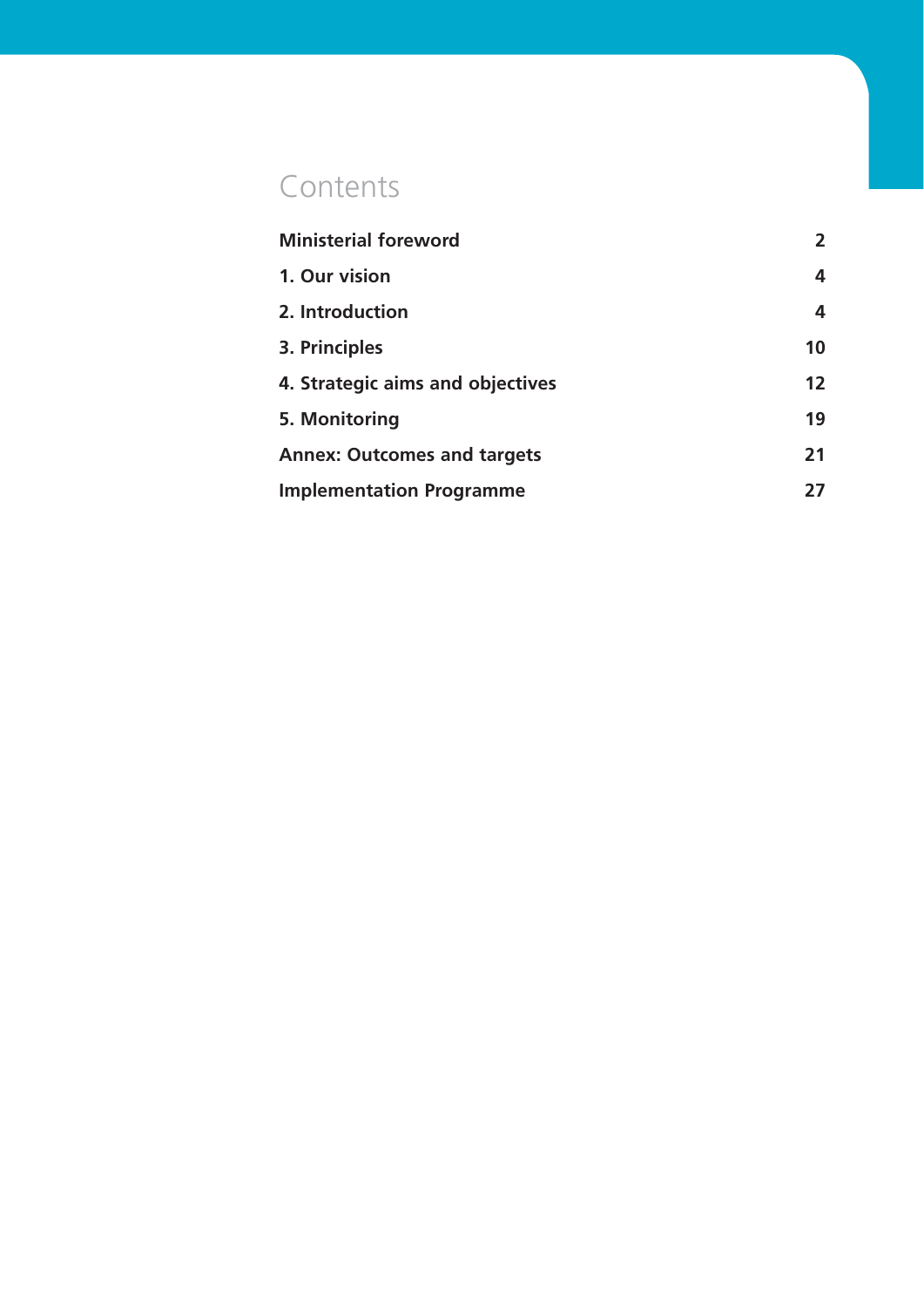## Ministerial foreword

The vision of *Iaith Pawb* in 2003 was to create a bilingual Wales, that is, a Wales where 'people may choose to live their lives through the medium of either or both Welsh or English and where the presence of the two languages is a source of pride and strength to us all'. This Strategy builds on the overview provided in *Iaith Pawb*, by focusing on developing Welsh-medium education and training for the future. It will also now be taken forward alongside the Welsh Assembly Government proposed forthcoming Measure and Strategy on the Welsh language.

When the responses to the public consultation on the draft Welsh-medium Education Strategy were analysed and published in November 2009, I was happy to see that the overwhelming reaction was supportive of the general direction of the draft Strategy. A number of changes and refinements have now been made as a result of both critical and supportive comments on details of the Strategy and its implementation. Many of these concern prioritising, strengthening and adding detail to aspects of the Implementation Programme in particular.

Our vision of continuing growth of Welsh-medium education and training in all sectors and age ranges is a long-term agenda. Some elements can be worked on immediately, but other changes will take some time to achieve clear progress. Our targets reflect this gradual process by setting five-year and ten-year targets – the targets for 2020 to be reviewed in 2015. Monitoring of these targets will be a key element in ensuring the Strategy's success.

This Strategy sets the Welsh Assembly Government's national strategic direction. The accompanying Implementation Programme details the expectations that we will have of all partners and stakeholders in all sectors and phases of education and training from nursery to higher education and beyond.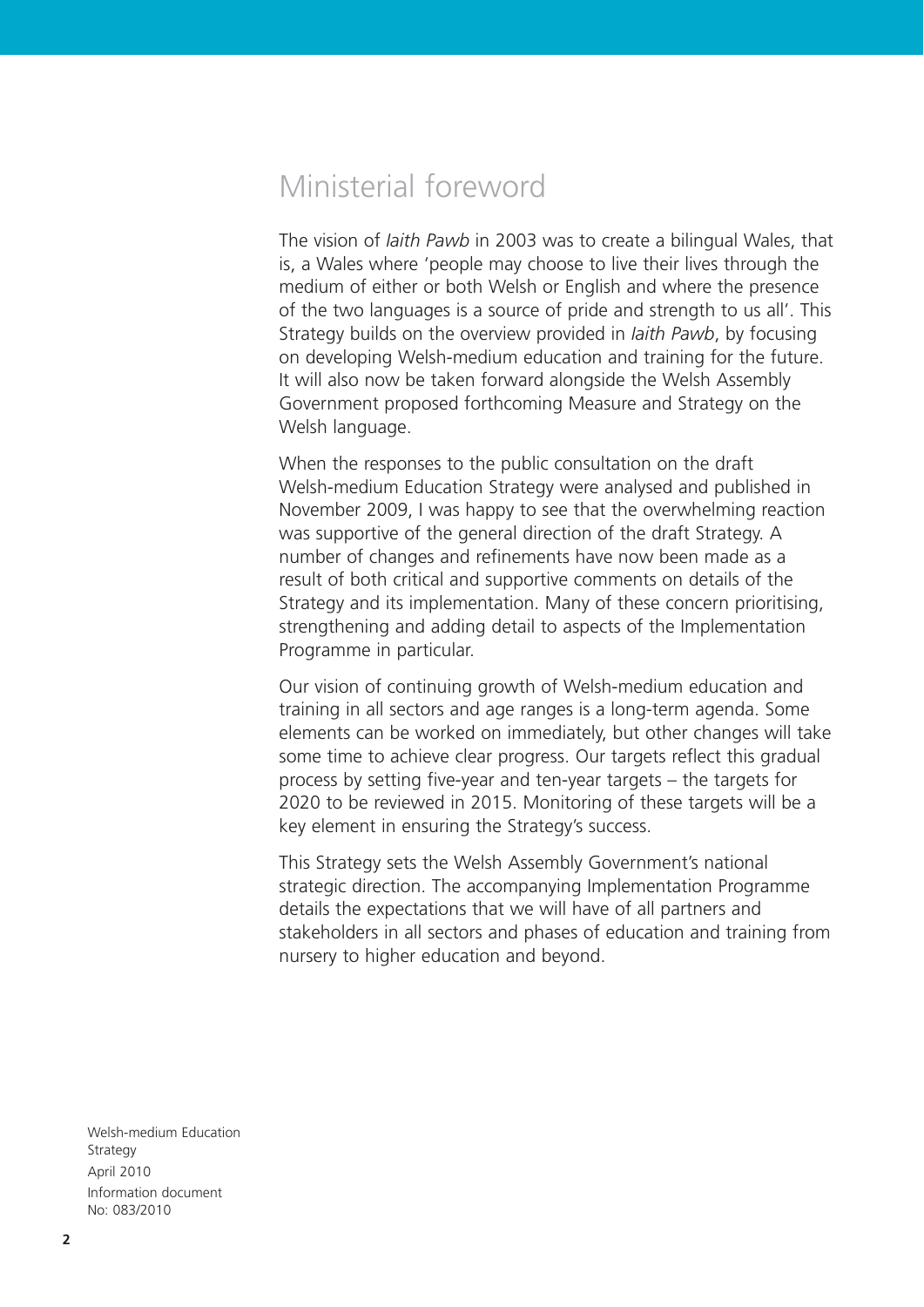I am pleased to present this document in fulfilment of our One Wales commitment to a Welsh-medium Education Strategy. I am personally committed to the successful implementation of this Strategy. I look forward to working with all partners, so that we can together achieve an education and training system that responds to the growing demand for Welsh-medium education and increase the numbers of learners able to reach fluency and use the language in their communities, families and the workplace.

Centre Andrews

**Leighton Andrews AM Minister for Children, Education and Lifelong Learning**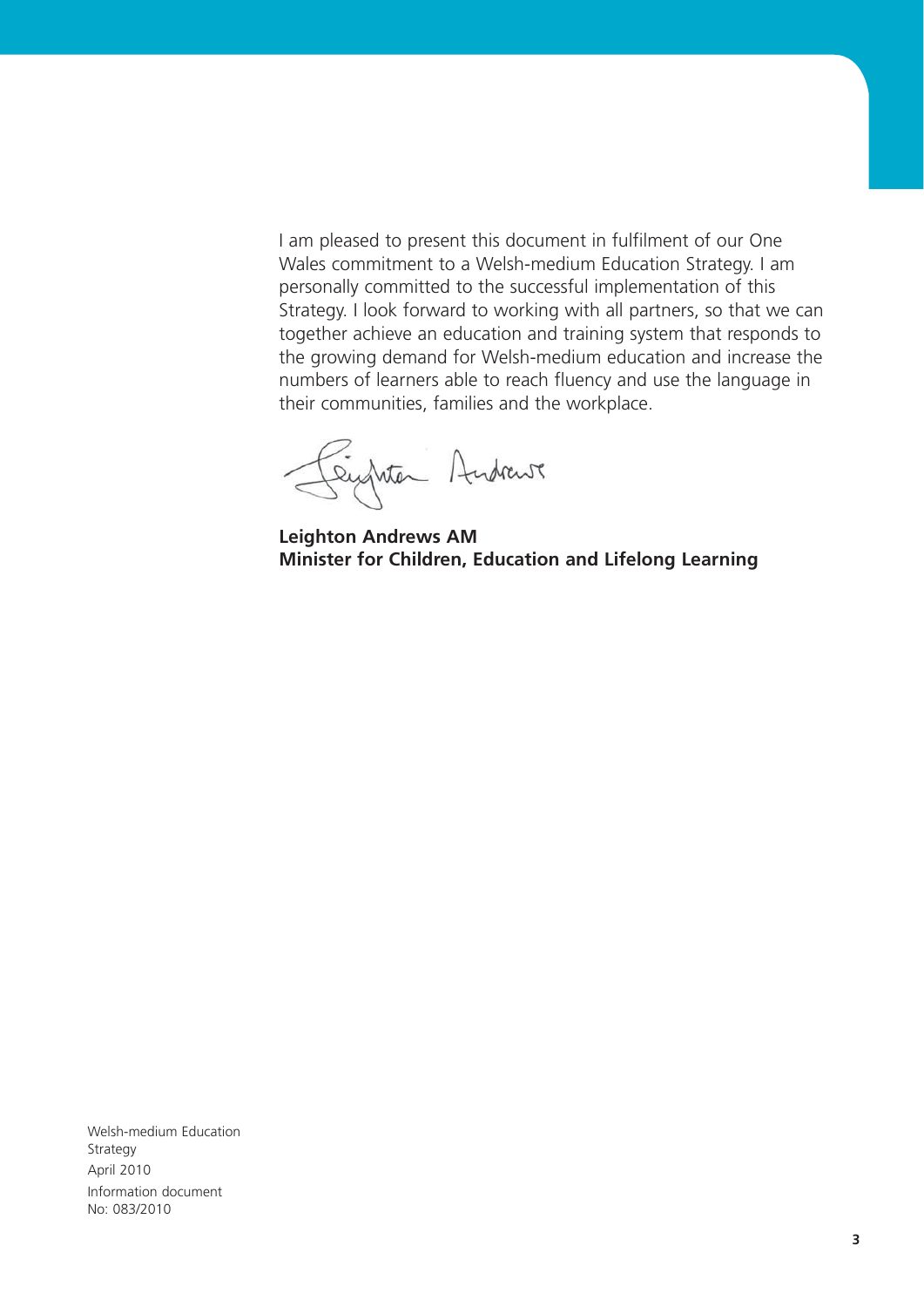## 1. Our vision

**To have an education and training system that responds in a planned way to the growing demand for Welsh-medium education, reaches out to and reflects our diverse communities and enables an increase in the number of people of all ages and backgrounds who are fluent in Welsh and able to use the language with their families, in their communities and in the workplace.**

### 2. Introduction

**2.1** This Strategy sets out the ambition of the Welsh Assembly Government for a country where Welsh-medium education and training are integral parts of the education infrastructure. We want to ensure that our education system makes it possible for more learners of all ages to acquire a wider range of language skills in Welsh. This will enable them to use the language in their personal lives, socially and in the workplace. We want to see a system which is responsive to public demand for an increase in Welsh-medium provision.

**2.2** This Strategy benefits from the sound foundations already laid, the growth of Welsh-medium education being one of the most remarkable developments in Wales' education system during the second half of the twentieth century. Following the establishment of the first state Welsh-medium primary school in 1947, the sector has grown rapidly across Wales, led primarily by parental demand and some education policy-makers. By 2009, 438 primary schools (29%) were classified as being Welsh-medium, with 21% of primary-age learners being in classes where Welsh is the main medium of instruction. Since the establishment of the Welsh Assembly, the percentage of learners has increased from the 1999 figure of 17.7%. By adapting the immersion techniques of countries like Canada in the 1960s and 1970s, Wales developed its own methods of using Welsh as a medium of learning. Today, bilingual and multilingual communities throughout Europe and the world recognise our success, and look to the Welsh-medium education system as an example of best practice to emulate.

**2.3** Welsh-medium provision at secondary and post-16 level has also increased, albeit at a slower rate, from the first Welsh-medium secondary school opened in 1956 to the 55 secondary schools (25%) in 2009 that provide Welsh-medium lessons in more than half the curriculum subjects. The first Welsh-medium qualifications were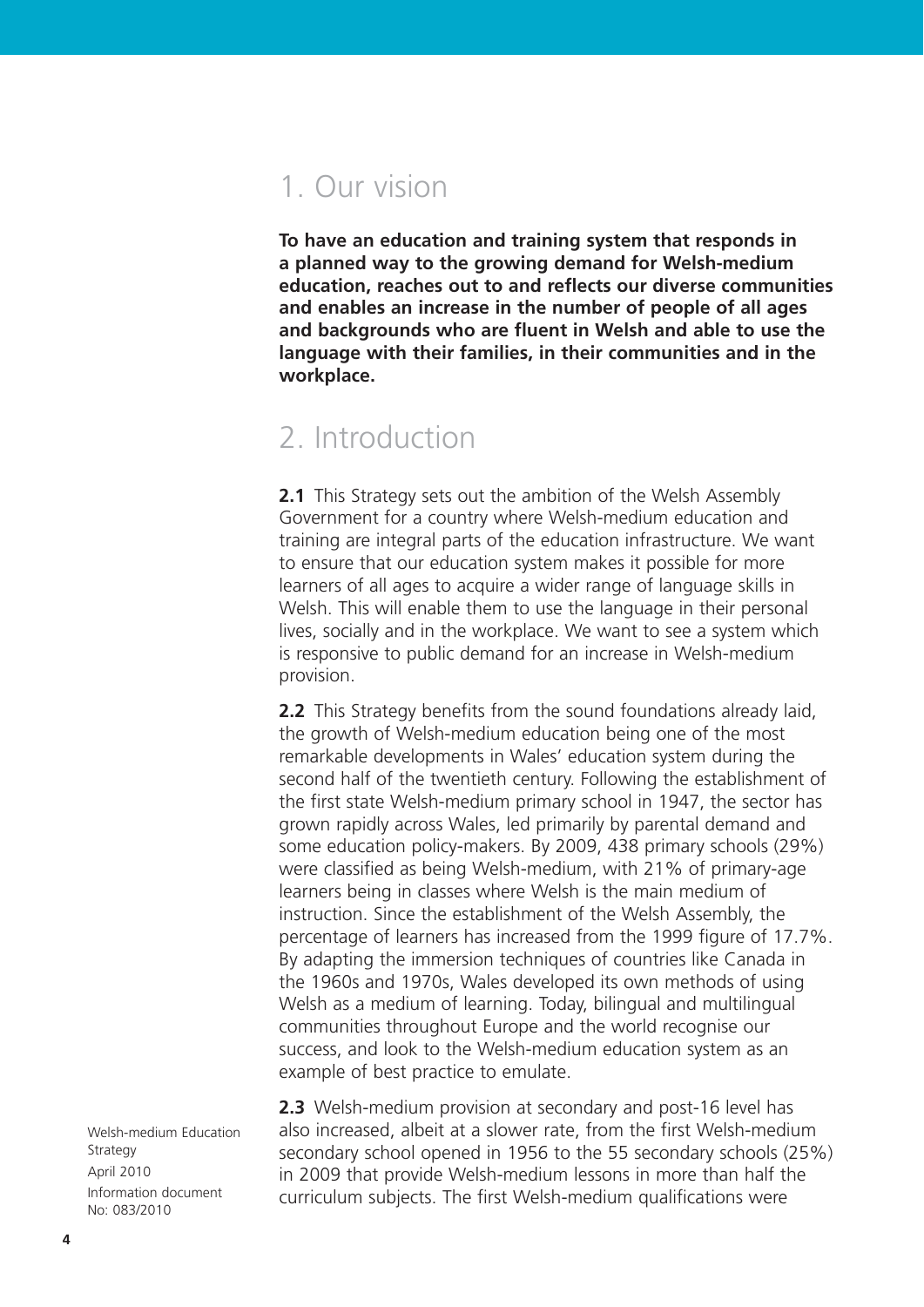provided by the WJEC in the early 1960s in a limited number of O level subjects to learners lacking the support of published textbooks. By 2009, over 400 qualifications were available through the medium of Welsh from 19 awarding organisations, with learners of all ages also being supported by the publication each year of around 200–250 Welsh-language educational resources. Since the 1970s, support for this necessary infrastructure has been provided by Government, with the Welsh Assembly and more recently the Welsh Assembly Government increasing its investment in the sector. This Strategy clarifies and formalises our aim of continuing to be a world leader in education in and through a minority language, by ensuring that Welsh-medium education further develops and flourishes into the future. These developments are described and discussed in greater detail in the 'Context and Considerations' section of the consultation document that preceded this Strategy, *Welsh-medium Education Strategy* (Consultation document, May 2009).

**2.4** We want the successes of the last half century to provide the basis for further development. We will ensure that a stronger framework and policy infrastructure is established and developed to sustain the strengths of the current system. We wish to see a Welsh-medium system that benefits from effective forward planning across all phases of education and training. Accurate assessment of demand, and the commitment and capacity to respond to that demand, are key principles of the process, at all stages from the early years through to higher education and lifelong learning.

**2.5** In tracing the growth of Welsh-medium education, we see that some local authorities have shown a proactive approach to increasing opportunities for learners to access Welsh-medium education. They have sought to strengthen their Welsh-language policies with regards to education. Others, however, may need to improve on strategic planning to facilitate Welsh-medium growth as part of coherent and coordinated policy development.

**2.6** In several areas of Wales, pressure from parents/carers and others has been the main driver in persuading education policy-makers to plan ahead in order to meet demand for Welsh-medium education. Speed of response to that demand is still an issue in some local authority areas. Such a situation is fragile, and tends to give rise to a number of inconsistencies. We therefore expect local authorities in which there is a choice between Welsh-medium and English-medium provision to identify how they will provide sufficient and appropriate places for children whose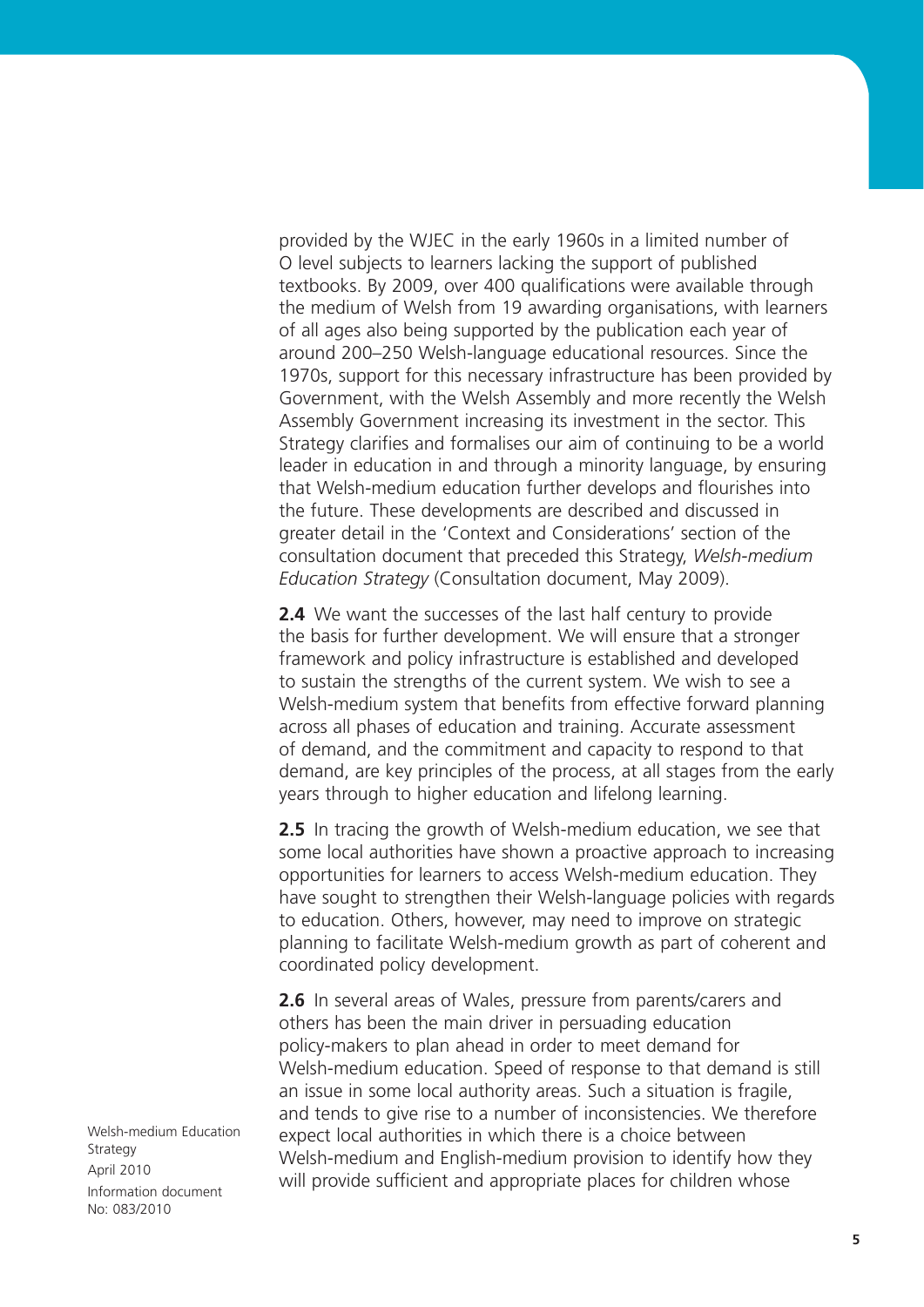parents/carers desire them to have Welsh-medium education. In order to do this, they will need to carry out early assessment of demand so that they can plan accordingly. We will encourage the use of standardised methods of measuring parental demand based on those developed by the Welsh Language Board. Planners need a clear understanding of both the terminology and the nature of the demand. We expect local authorities to present accurate information to parents/carers about the linguistic nature of different schools. Local authorities and partners will be encouraged to work together where appropriate, and professional support may be provided for consortium working. This Strategy makes clear that if local authorities do not cooperate on a voluntary basis in assessing and responding effectively to parental demand, then further levers, including legislation, will be considered.

**2.7** Welsh-medium provision in the post-14 phase, and the structures that support the provision, are still underdeveloped. There has been some progress in the 14–19 phase in developing a broader range of learning opportunities, including vocational education. Numerous models of delivery and best practice have been developed in recent years, either through partnership working within the schools sector or through cooperation between schools and other providers. However, the 14–19 Learning Pathways programme still needs significant development of the range of options to meet the requirements of the Learning and Skills (Wales) Measure 2009, and of the infrastructure to sustain them. Linguistic progression in Welsh first language and in opportunities to study Welsh-medium options from age 14 through to higher education is a priority. In higher education, while there have been some significant developments in recent years, there is considerable variation in the Welsh-medium provision offered both between institutions and across subjects. In some cases, there is the opportunity to undertake all or substantial parts of a course through the medium of Welsh, and in others it may be limited to part of a module, such as seminars or tutorial support.

**2.8** This Strategy is directly aligned with the School Effectiveness Framework (SEF) and the National Purpose for Schools. The SEF is the overarching policy framework that seeks to transform educational standards and provision in the Welsh Assembly Government, local authorities and schools over the next decade. The principal aims of the SEF are achieving better learning outcomes and well-being for all children and young people regardless of their socio-economic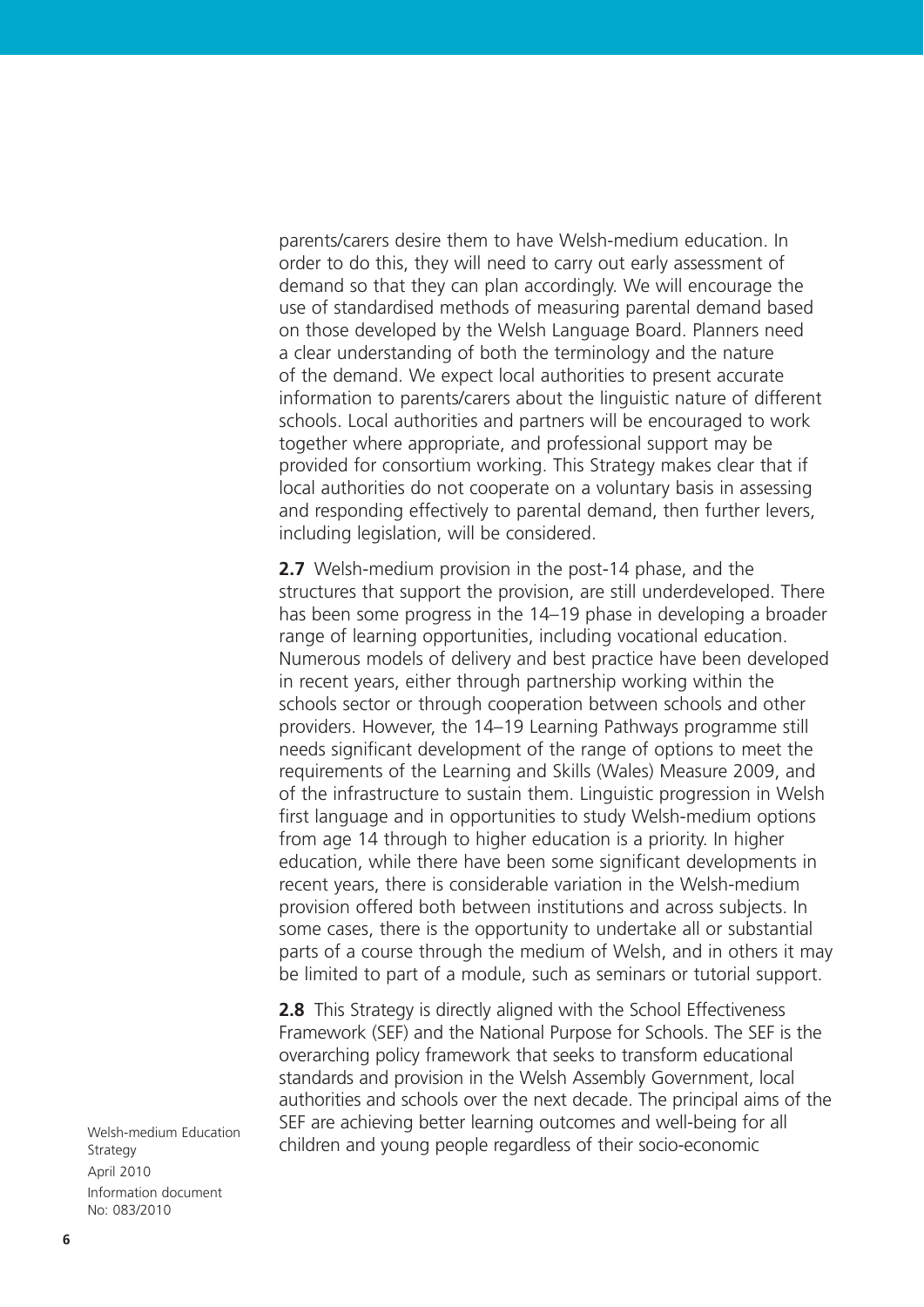background; and reducing the variation in learning outcomes within and between classrooms, schools and local authorities. The objectives are a focus on improvements in the quality of teaching and of leadership, extending good practice undertaken by schools and local authorities including collaborative consortium working, aligning self-evaluation systems with Estyn's inspection framework, and providing better value for money with more education resources getting to the frontline in classrooms across Wales. The Welsh-medium Education Strategy supports the developmental work on the National Model for School Improvement.

**2.9** *Transforming Education and Training Provision in Wales* (Welsh Assembly Government, 2008) is a national framework that supports the transformation of the way in which schools, further education colleges and other learning providers work in Wales. The transformation framework encourages each part of Wales to develop proposals that drive forward the changes required to improve choice for all learners, but it does this in a way that responds to local circumstances. Improved opportunities to take courses taught in Welsh are a priority in implementing the transformation framework, which is intended to work alongside this Strategy. We expect proposals for change to describe how opportunities for learners to take courses taught in Welsh will be improved and, where appropriate, ensure that learners can access a school or college where the Welsh language is used for all activities. Local authorities will be expected to produce proposals which maintain Welsh-medium provision post-16 for those who want it.

**2.10** Our vision of continuing growth of Welsh-medium education in response to demand and provision of linguistic continuity is a long-term agenda. There are some elements that will be implemented in the near future, but there are others that will take time to embed in our education infrastructure. This is not a short-term Strategy. It is aimed at shaping the strategic direction for Welsh-medium and bilingual education and training for the next twenty years and more, building on the vision expressed in the policy document *Iaith Pawb: A National Action Plan for a Bilingual Wales* (Welsh Assembly Government, 2003).

**2.11** Welsh-medium education from the early years, with robust linguistic progression through every phase of education, offers the best conditions for developing future bilingual citizens. Developing language skills is a process that happens over a period of time. It is important that children and young people are able to build on their competence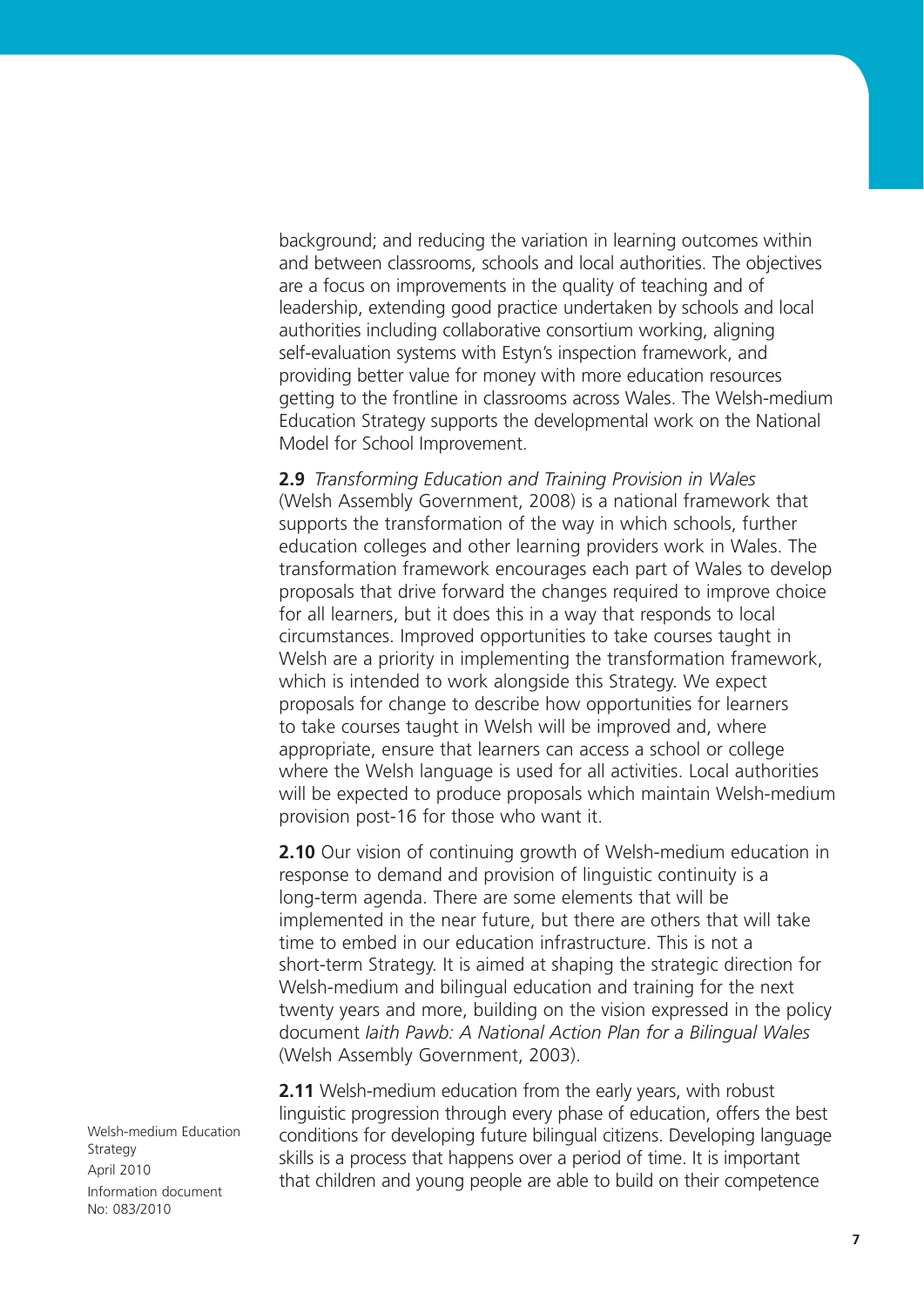as they mature. Ensuring that there are opportunities for suitable linguistic progression is one of the cornerstones of the Strategy, and is relevant to all phases from the early years onwards. We wish to establish a framework that will ensure the momentum of the learning process as learners move through the system. This does not currently happen in all cases, and as a result, we do not always succeed in deriving maximum benefit from the initial investment that is made.

**2.12** A key focus of the Strategy, therefore, is on supporting learners to achieve fluency in Welsh and English through Welsh-medium education, from the early years onwards. In Welsh-medium settings, for children from Welsh-speaking homes, Welsh-medium education involves reinforcing and developing their Welsh-language skills through a broad range of curricular experiences. For children from non-Welsh-speaking backgrounds, whose initial and main contact with Welsh is through school, this intensive Welsh-medium provision is through a process of linguistic immersion. The Strategy also allows for the possibility that some learners will access Welsh-medium education at a stage after the age of three. This may occur through later entry points (late immersion opportunities). In other cases, initial experiences of Welsh-language provision through the Foundation Phase may, over time, provide the basis and impetus for children to transfer to the Welsh-medium sector before the age of seven.

**2.13** Welsh-medium education between the ages of three or four and approximately seven usually means delivering provision primarily through the medium of Welsh. From seven to eleven years of age (Key Stage 2 of the national curriculum), English-language skills are also developed through appropriate use of the language as a subject and medium. A key consideration is the nature of the linguistic balance between Welsh and English, and the intensity of Welsh-medium input required in order for learners to reach fluency in both Welsh and English over time. It is generally accepted that at least around 70% of curricular time should be through the medium of Welsh if learners are to acquire a sufficiently sound command of the language to enable them to use it across a broad range of contexts with confidence and fluency. The Welsh Assembly Government accepts this guiding principle for Welsh-medium schools at primary and secondary level. *Defining schools according to Welsh-medium provision* (Welsh Assembly Government, 2007) supports this principle.

Welsh-medium Education Strategy April 2010 Information document No: 083/2010

**2.14** The term 'bilingual provision' is used to refer to a wide range of teaching and learning settings which include varying amounts of Welsh language in the delivery. Bilingual schools can include those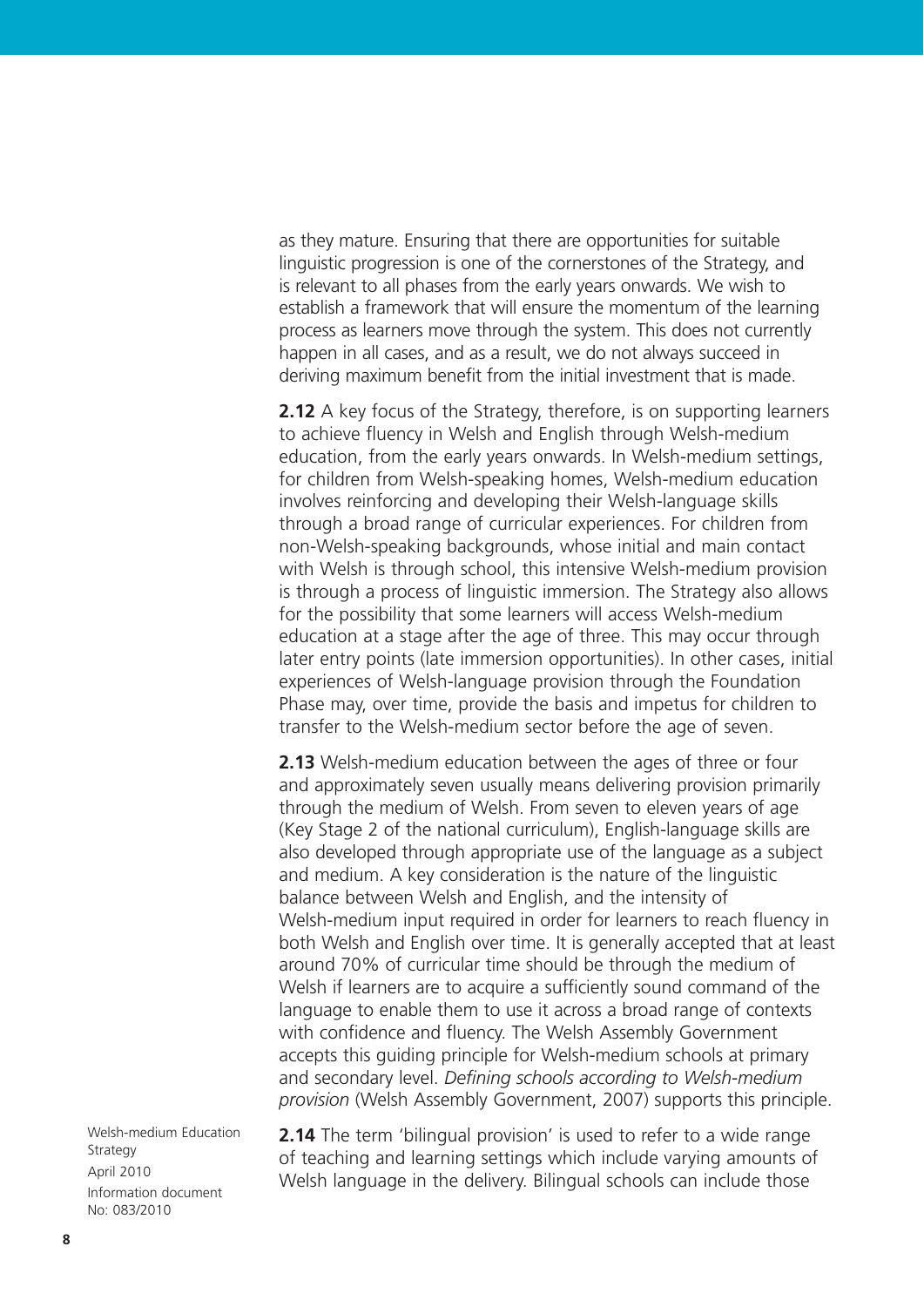where a large proportion of the curriculum is delivered through the medium of Welsh, those where there are two streams – Welsh-medium and English-medium – taught separately (sometimes called 'dual stream' schools), and those where only a few elements of the curriculum or only a small number are taught through the medium of Welsh. In further education colleges in particular, bilingual provision can refer to situations where classes are taught simultaneously in the two languages, or where courses contain Welsh-medium modules.

**2.15** The linguistic outcomes of these different types of provision will vary significantly. Where a pupil from a Welsh-speaking background attends a bilingual school, a balanced curriculum through the medium of Welsh and English can be effective in ensuring fluency in both languages. This is the case in some areas of Wales. However, where learners' linguistic skills in Welsh are not reinforced by family or community, they are unlikely to achieve full fluency and confidence in Welsh when learning in a bilingual setting. Bilingual provision, therefore, does not always ensure that an individual becomes a bilingual speaker. It is important that all policy developments are planned on the basis of a detailed understanding of the wide variety of outcomes for learners from bilingual provision. Bilingual settings should aim to provide as much provision through the medium of Welsh as is necessary for learners to achieve fluency in two languages.

**2.16** Not all parents will wish their children to receive Welsh-medium education, however. An additional aim of this Strategy is to see all learners in English-medium settings benefiting from opportunities to develop language skills which enrich their experience of living in a bilingual country. According to Estyn inspection reports, in order for this to be achieved gradual but purposeful changes will need to be introduced to raise standards in the teaching and learning of Welsh second language. There is a need for more effective step-by-step acquisition of Welsh-language skills throughout statutory education, so that we can raise achievement and skill levels for all learners. We will also extend and improve opportunities for adults wishing to learn the language and achieve higher fluency levels.

**2.17** Developing skills in Welsh and in English are not mutually exclusive. Learners in Welsh-medium settings achieve comparable outcomes in both Welsh and English first language, which suggests the success of the sector in developing natural bilingualism. Assessment data at the end of Year 6 show that 98.5% of learners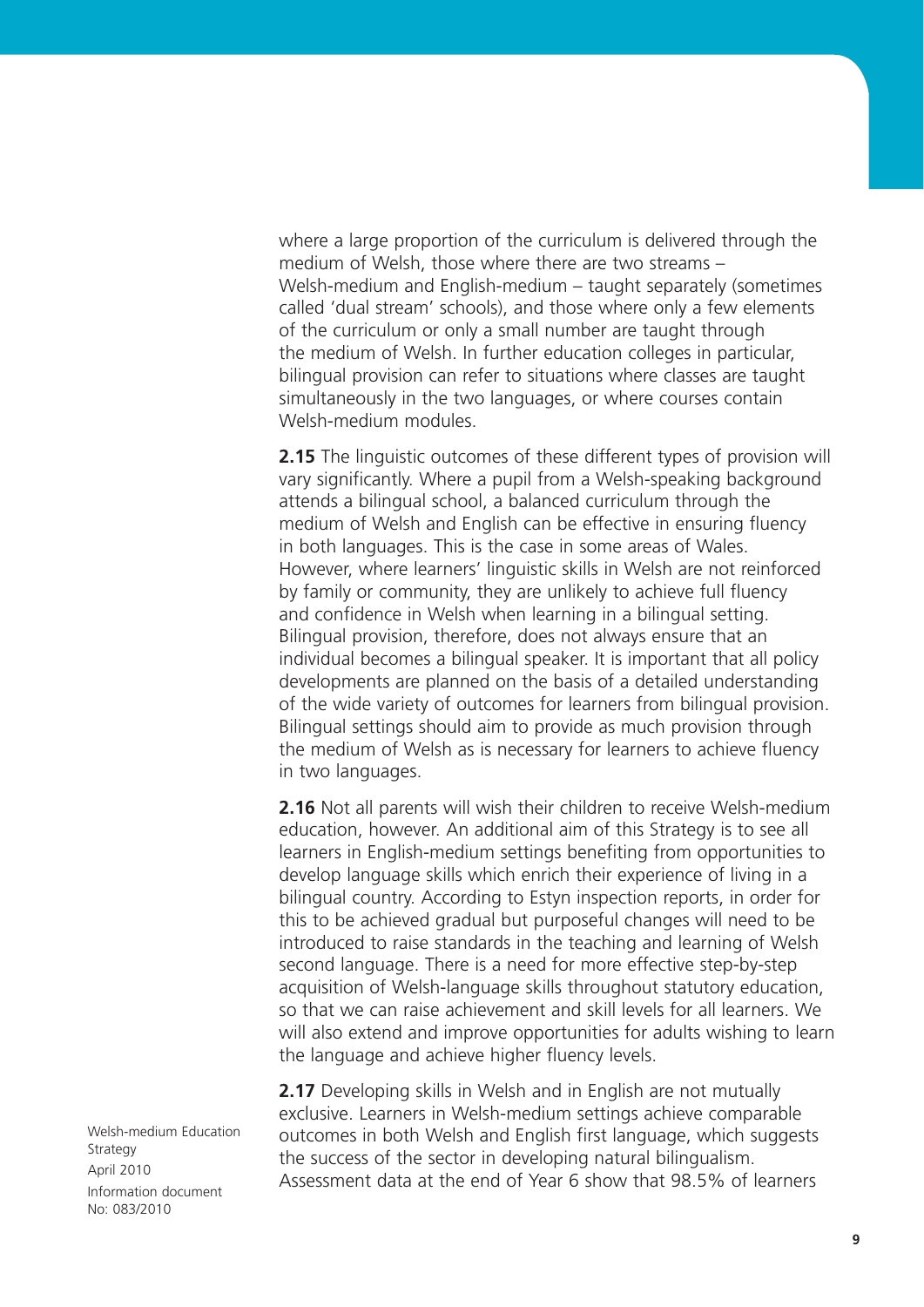in Welsh-medium schools achieve a level in English at age 11 that is the same as, or within one level of, their performance in Welsh. Using more than one language is a normal feature of life for children and young people across Europe and the world. There are numerous examples of education and training systems that successfully integrate bilingualism or multilingualism into their provision. It is important that we are aware of the patterns and models available in other communities and understand their relevance to our particular situation in Wales. This Strategy takes account of the international, multilingual context, and the importance of ensuring standards in the learning of English and modern foreign languages as well as in Welsh, in line with the Welsh Assembly Government's national modern foreign languages strategy, *Making Languages Count* (2009).

**2.18** The advantages that bilingualism can bring are well documented. These range from the direct advantages of being able to use particular languages (for example to communicate with family members and wider social networks or to enhance career opportunities) to the more general advantages of promoting cognitive skills, increasing mental agility and broadening speakers' range of cultural experiences. Research in Canada reveals that bilingualism enhances attention and cognitive control in children and older adults, and in 2007 highlighted the impact of bilingualism on delaying the onset of dementia symptoms. Research findings published by the University of Edinburgh in 2009 revealed that speakers of two languages found it easier to focus on a range of tasks, blocking out potential distractions. Providing opportunities for speakers to develop their bilingual skills through education therefore makes a valuable contribution to a broad range of social and cultural experiences.

## 3. Principles

This Strategy is based on the following principles.

#### **National direction**

**3.1** The Welsh Assembly Government is responsible for determining and leading national policy for Welsh-medium education and training. It will set the national strategic direction and establish and maintain the supporting structures.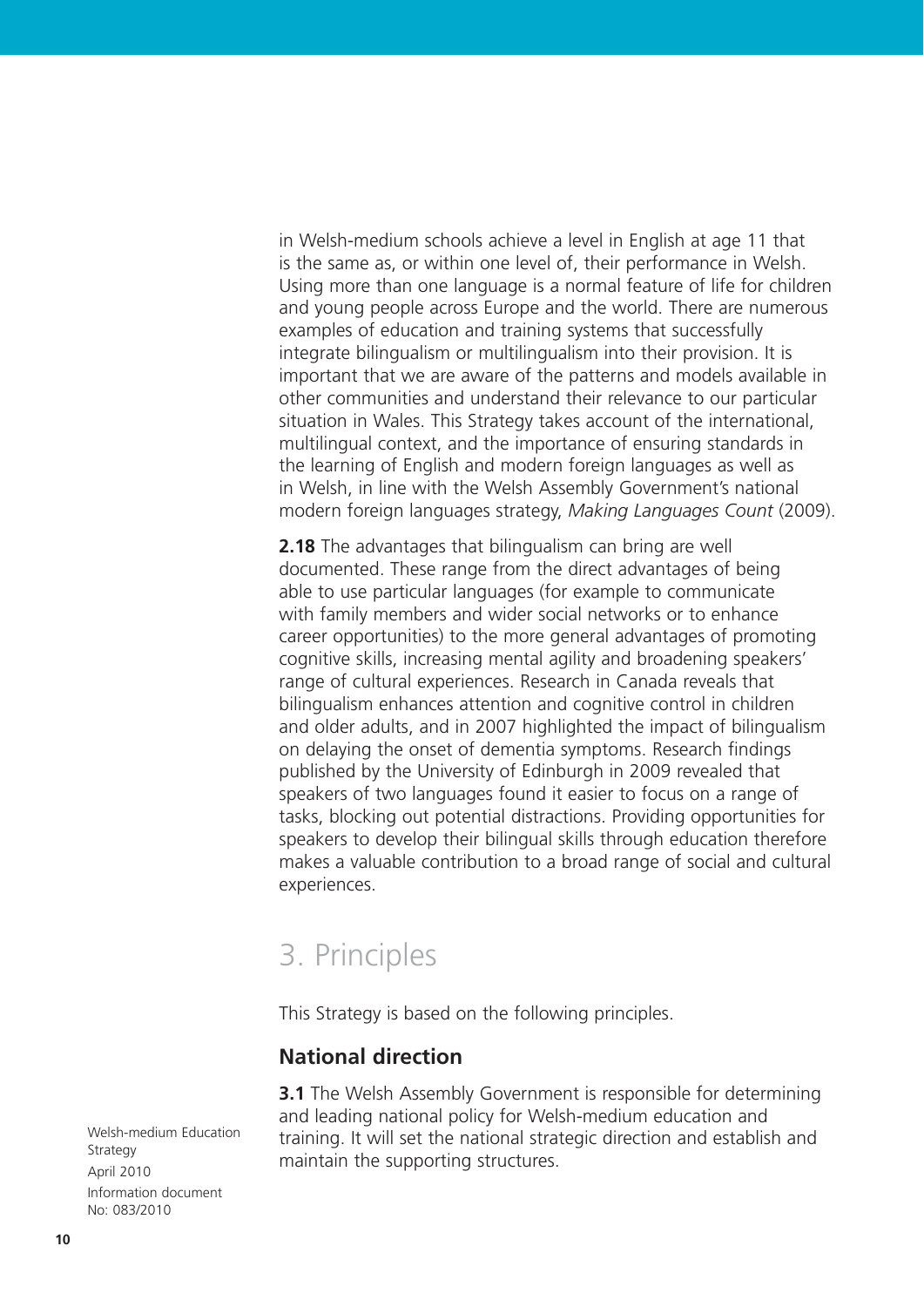#### **Shared responsibilities**

**3.2** Improving effective planning for Welsh-medium provision and strengthening the infrastructure to support the provision requires the cooperation of several partners. Local authorities are expected to plan comprehensively for Welsh-medium education across their areas of responsibility, and to work with other partners across regions and sectors, including voluntary organisations, to recognise and respond to local needs of learners and to implement policies to fulfil the national aims.

#### **Integrated planning**

**3.3** The Welsh Assembly Government expects that the characteristics and contribution of Welsh-medium education will receive early and thorough attention in all policy developments at national, regional and local level. We expect to see local authorities and their regional consortia developing effective methods of cooperating on planning, training and resources with each other and with all relevant partners and providers. The Twenty-First Century Schools programme is being developed by the Welsh Assembly Government and its key stakeholders to support coherent planning by local authorities and their partners. Welsh-medium education will be viewed as an integral part of such planning.

#### **Quality**

**3.4** This Strategy aims to support consistent improvements in the quality of Welsh-medium and bilingual provision and the way in which the language is taught (Welsh-language provision). We will strengthen a coherent approach to promoting and developing effective methods of delivery, in line with the policy on promoting best practice in teaching skills. Improvements in the training of practitioners at all levels to operate through the medium of Welsh will be essential in raising standards. Welsh-medium, bilingual and Welsh-language provision will be incorporated within the Estyn Common Inspection Framework from 2010. Welsh-medium and Welsh-language provision will form an integral part of the School Effectiveness Framework (SEF). The Quality and Effectiveness Framework for post-16 learning includes consideration of Welsh-medium and bilingual provision, with specific requirements integrated into self-assessment guidance to providers and included in the contracting process for work-based learning providers. Within higher education, expectations on quality assurance, standards and enhancement apply equally to Welsh-medium and English-medium provision.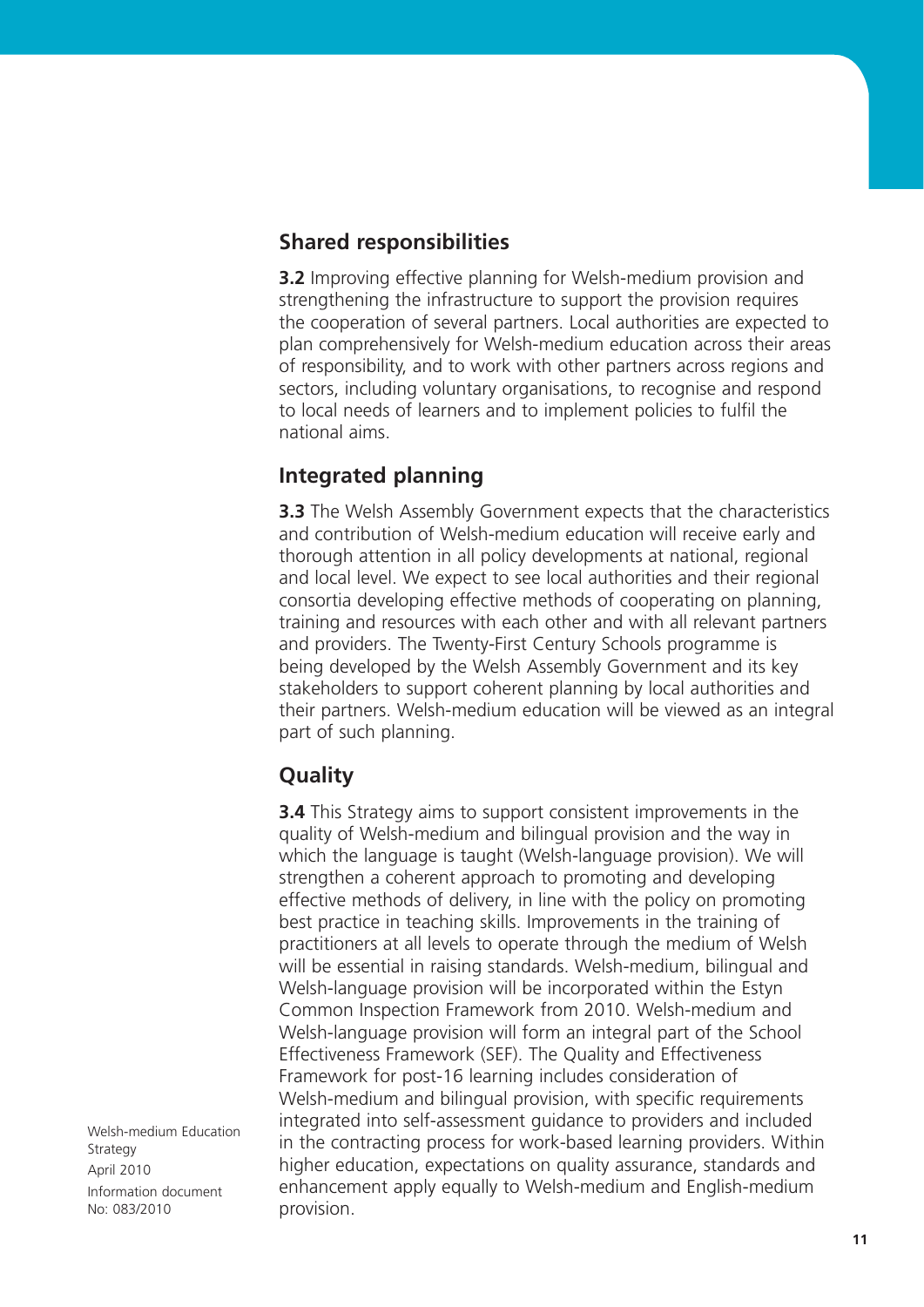#### **Sustainability**

**3.5** This Strategy will bring about enduring change in the education infrastructure to ensure the sustainability of Welsh-medium education and the progression of learners from one stage to the next. In addition, it will address the principle of planning for sustainability by ensuring that the workforce of the future has the necessary Welsh-language and Welsh-medium vocational skills to maintain and develop the education system.

#### **Equality of opportunity**

**3.6** Equality of opportunity is a cross-cutting theme integral to this Strategy and all policies of the Welsh Assembly Government. No one should be denied opportunities to access Welsh-medium education or learning Welsh as a language because of their race, ethnicity, disability, gender, sexual orientation, age or religion in any part of Wales. Welsh-medium education should reflect the composition of the Welsh population as a whole, and should be available to, and accessed by, all communities, including those characterised by disadvantage and ethnic diversity. We will expect our partners, providers and stakeholders to recognise this principle and take steps to make it a reality. This Strategy will contribute to the Welsh Assembly Government's Mainstreaming Equality Strategy.

## 4. Strategic aims and objectives

#### **Strategic aim 1: To improve the planning of Welsh-medium provision in the pre-statutory and statutory phases of education, on the basis of proactive response to informed parental demand**

Supporting and building on the bilingualism theme of the School Effectiveness Framework, the purpose of this strategic aim is to provide a national strategic direction for the planning of Welsh-medium and bilingual provision, while allowing flexibility to reflect regional or local differences and needs. Local authorities will be expected to embed Welsh-medium, bilingual and Welsh-language provision in all policy developments and planning of provision.

Ensuring the availability of Welsh-medium provision is dependent on strategic planning, effective joint working, systematic analysis of demand and a commitment to act on the evidence of demand where appropriate. This applies to all phases of education, from the early years and throughout primary and secondary provision.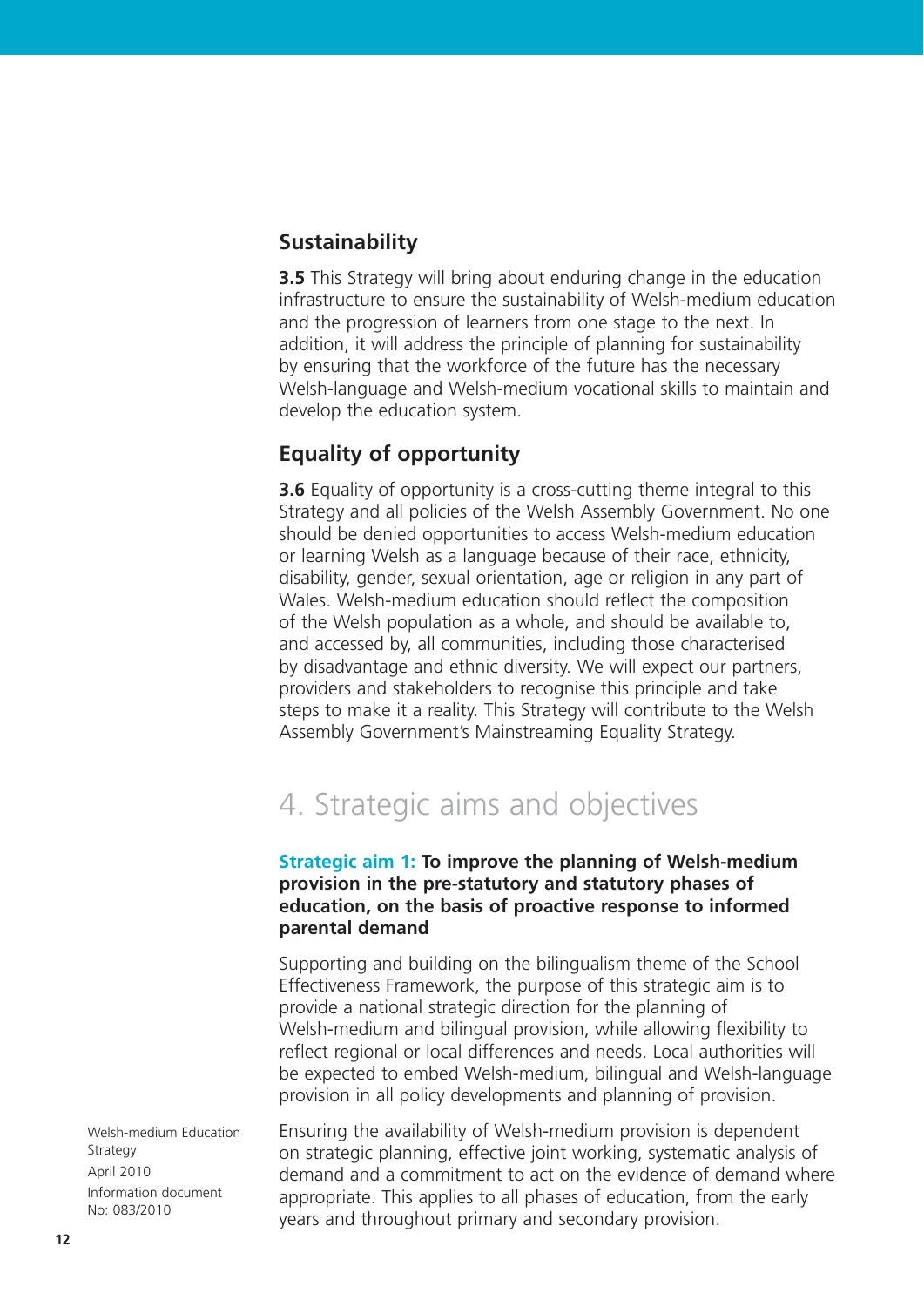This means addressing the urgent need in some local authority areas where there are insufficient places to meet current demand for Welsh-medium provision, and planning proactively to meet future growth in demand. This includes factoring in the additional demand which often appears when a new and convenient Welsh-medium school is opened. However, increasing access to Welsh-medium education involves several other factors, such as appropriate training of a suitably qualified workforce, and, in bilingual settings, ensuring that planning for linguistic balance promotes the necessary progress in Welsh-language skills through adequate Welsh-medium provision.

#### **Strategic objectives**

- **SO1.1** To expect local authorities to plan effectively for Welsh-medium provision in conjunction with their Children and Young People's Partnerships, to report on their Welsh-medium, bilingual and Welsh-language education strategy and planning to the Welsh Assembly Government, and to achieve specific outcomes
- **SO1.2** To encourage and support partnership and joint working through consortia between local authorities and across and between regions in order to strengthen the planning and delivery of services which support Welsh-medium and bilingual provision, in line with the Transformation agenda and the School Effectiveness Framework
- **SO1.3** To expect Welsh-medium and bilingual schools, in their own planning and self-evaluation processes, to reflect the direction of national and local authority targets to safeguard and strengthen Welsh-medium and, in some areas, bilingual provision
- **SO1.4** To expect improved assessment of parental preference for language medium of childcare, early years provision and provision in the statutory sector in those local authorities in which a choice between Welsh-medium and English-medium provision is offered, and to expect local authorities to act on the findings in planning provision in line with national guidelines
- **SO1.5** To expect improved planning of Welsh-medium education provision and services for learners with additional learning needs (ALN) as an integral part of education provision at national, regional and local levels
- **SO1.6** To encourage increased access to Welsh-medium early years and primary statutory provision within the child's community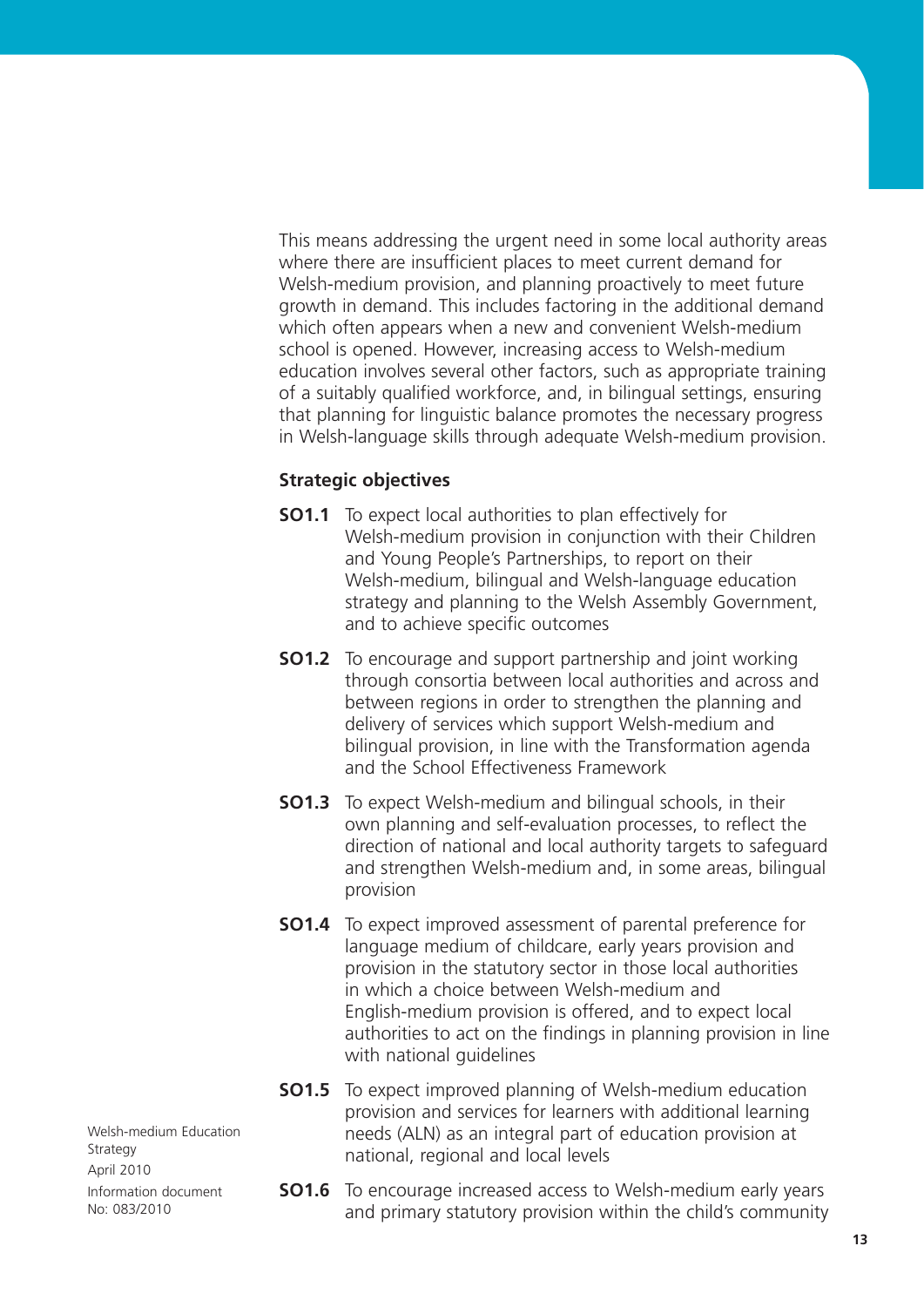- **SO1.7** To maintain and develop opportunities for latecomers to access Welsh-medium provision and increase access to Welsh-medium education through late-immersion programmes where appropriate
- **SO1.8** To require local authorities to consider demand for, and access to, Welsh-medium provision when planning and bringing forward statutory proposals to change school provision
- **SO1.9** To promote access to Welsh-medium statutory primary and secondary provision, and to institutions providing further education and nursery education, when exercising functions under the Learner Travel (Wales) Measure 2008
- **SO1.10** To improve the communication of clear information to parents and carers about the nature of both the language provision and the language ethos of settings and schools, including presenting options in a fair and reasonable way
- **SO1.11** To keep in view further levers for influencing strategic direction for Welsh-medium education, including possible legislation

#### **Strategic aim 2: To improve the planning of Welsh-medium provision in the post-14 phases of education and training, to take account of linguistic progression and continued development of skills**

The purpose of this strategic aim is to focus on Welsh-medium provision as an integral element of cooperative planning and delivery of provision in the post-14 phases.

This involves prioritisation of course options to ensure a range of Welsh-medium opportunities for learners in line with the Learning and Skills (Wales) Measure 2009. For Welsh-medium provision it also entails the creation of wider networks than those based on local authority boundaries, and an increased contribution from the further education, work-based learning, youth service and adult community learning sectors. There needs to be effective progression into, and further development of, Welsh-medium course options in higher education as well as lifelong learning of all types. Proactive planning on the basis of improving access to Welsh-medium and bilingual provision should be a guiding principle.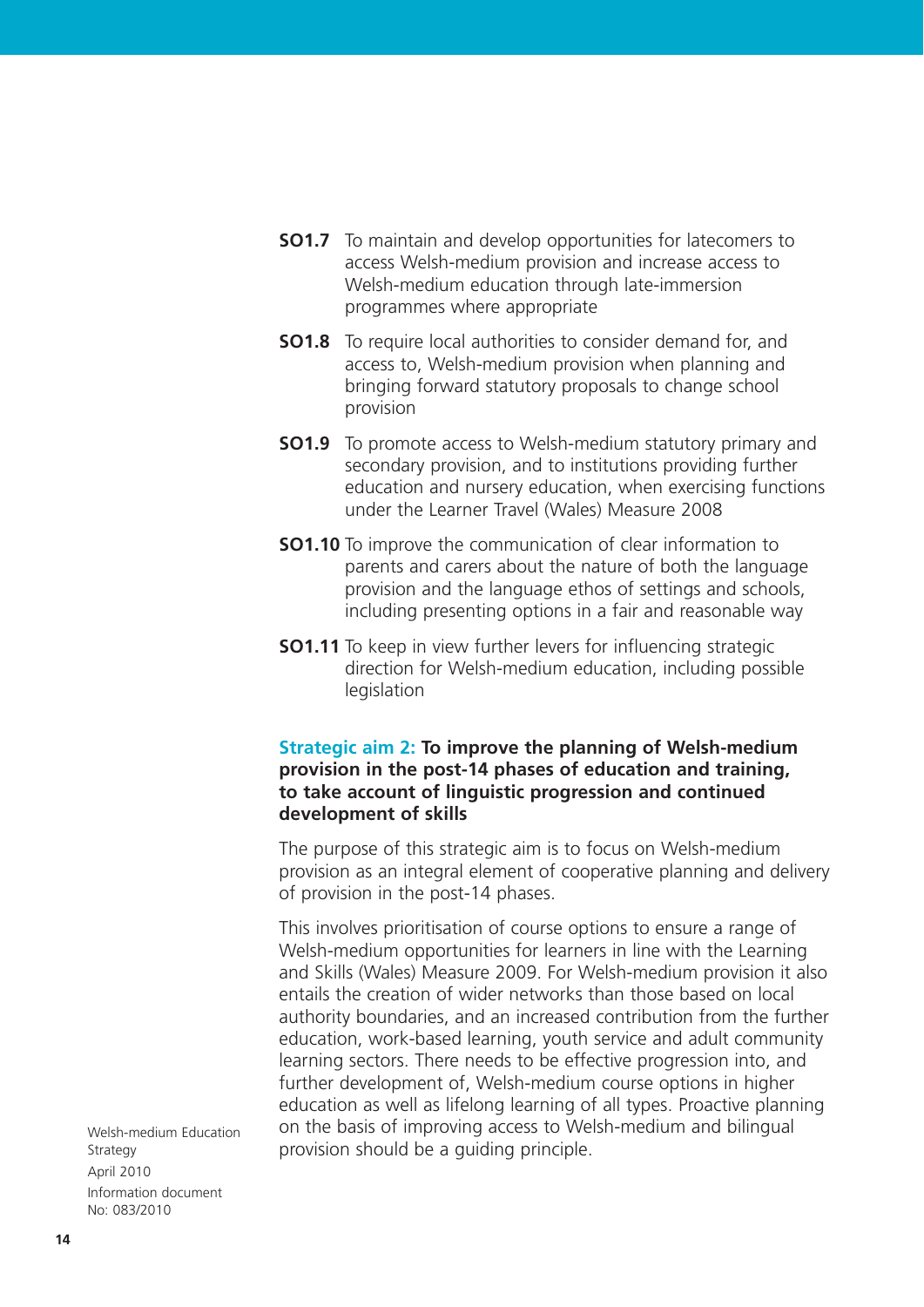#### **Strategic objectives**

- **SO2.1** To ensure more high-quality opportunities to study or train through the medium of Welsh under the 14–19 Learning Pathways, in line with the Learning and Skills (Wales) Measure 2009 and related guidance
- **SO2.2** To establish and develop Welsh-medium 14–19 area partnerships that plan and develop delivery across local authority boundaries
- **SO2.3** To increase Welsh-medium and bilingual provision in further education and work-based learning and training in partnership through area networks
- **SO2.4** To plan provision which enables linguistic progression from the statutory education phase into the post-16 and post-19 phases with course options that maintain and strengthen linguistic skills in Welsh
- **SO2.5** To expect that proposals for change under the transforming education and training agenda improve opportunities for learners to take courses taught in Welsh and, where appropriate, ensure that learners can access a school or college where the Welsh language is used for all activities
- **SO2.6** To encourage partnership working between the higher education sector (including the planned Coleg Ffederal) and the post-16 sector on effective progression pathways for learners from post-16 provision into Welsh-medium higher education
- **SO2.7** To improve the planning of pathways for Welsh-medium progression into and within higher education, both in academic subject areas and in priority vocational areas
- **SO2.8** To increase adult and community learning provision through the medium of Welsh in line with the aspirations of adult and community learning transformation

#### **Strategic aim 3: To ensure that all learners develop their Welsh-language skills to their full potential and encourage sound linguistic progression from one phase of education and training to the next**

Welsh-medium education from the early years, with robust linguistic progression through every phase of education, offers the best conditions for developing young people who are truly bilingual.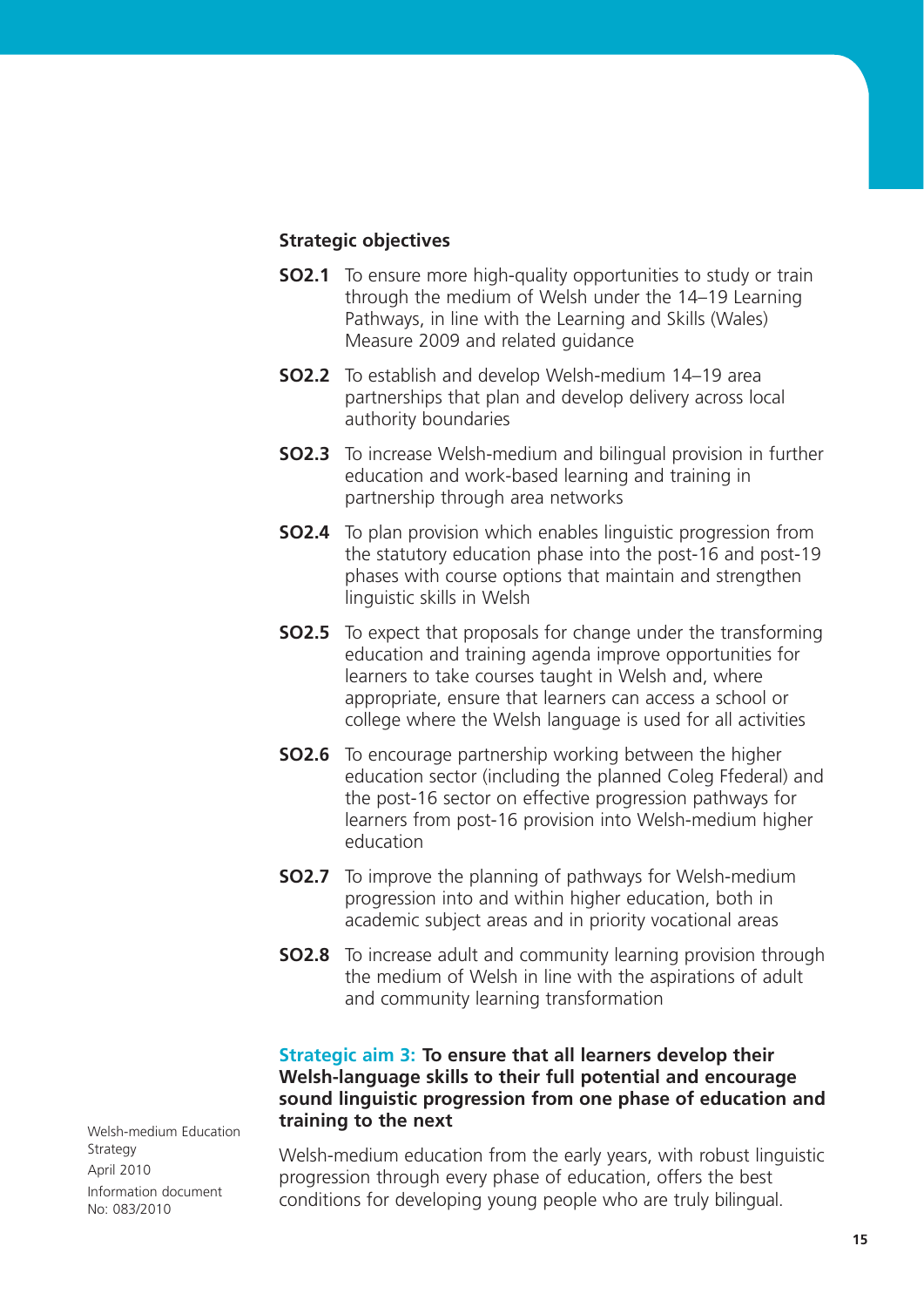Schools, local authorities and other providers need to plan strategically to facilitate linguistic continuity in order to increase the numbers achieving fluency in a broad range of Welsh-language skills. Those not opting for Welsh-medium education should also have better opportunities to develop Welsh-language skills which enrich their experience of living in a bilingual country. Increasing the use of Welsh as a medium of learning across the curriculum may be one way of doing this. Welsh also needs to be recognised as a skill in the workplace, and improved methods of recognising and achieving skill levels developed.

#### **Strategic objectives**

- **SO3.1** To improve linguistic progression as a national, regional and local authority priority in all phases of education and training
- **SO3.2** To develop further opportunities for post-16 learners to maintain and improve their language skills in Welsh to provide linguistic progression
- **SO3.3** To raise standards in the teaching and learning of Welsh (first language)
- **SO3.4** To raise standards in the teaching and learning of Welsh (second language)
- **SO3.5** To consider the options for developing and assessing skills in Welsh along a language continuum across all phases of education
- **SO3.6** To raise standards in the teaching and learning of Welsh to adults so as to increase the numbers able to contribute to their communities and workplaces in Welsh
- **SO3.7** To promote recognition of Welsh as a skill in the workplace, and to develop opportunities for learning Welsh in the workplace
- **SO3.8** To work with partners to promote the benefits of Welsh-medium and Welsh-language learning
- **SO3.9** To expect that careers education, advice and quidance recognises and promotes the benefits of Welsh-medium and Welsh-language study and the opportunities to use Welsh in further study or training and in the workplace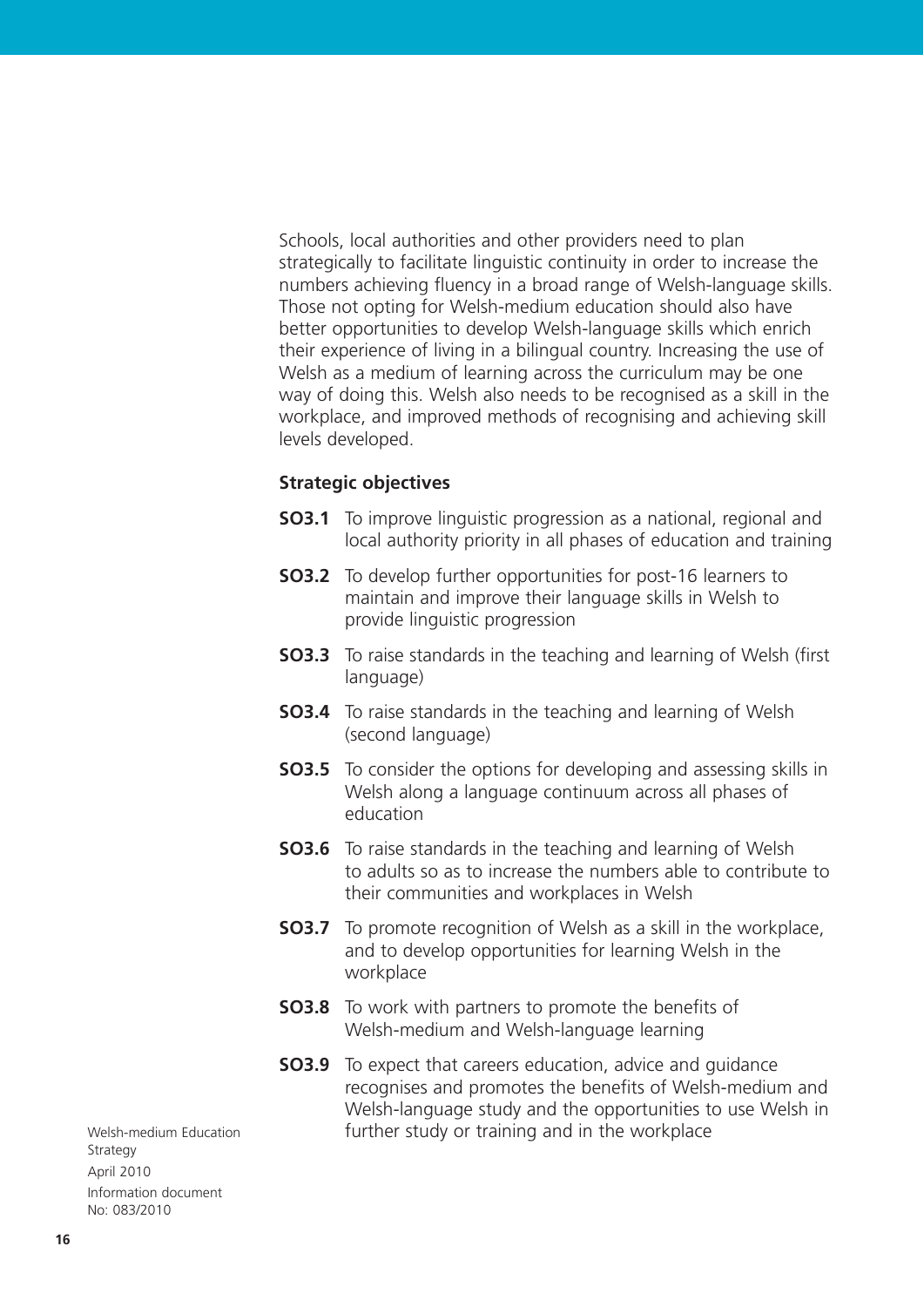#### **Strategic aim 4: To ensure a planned Welsh-medium education workforce that provides sufficient numbers of practitioners for all phases of education and training, with high-quality Welshlanguage skills and competence in teaching methodologies**

Ensuring an appropriate workforce for Welsh-medium education and training is fundamental to the success of this Strategy. The workforce must be sufficient in quality and in number to meet the growing needs of Welsh-medium provision in all sectors. Workforce training should also address the specific needs of the Welsh-medium sector in terms of language and methodological skills, and support the aim of improving standards in Welsh second language. The needs of all practitioners and staff working in education and training are considered in these objectives.

#### **Strategic objectives**

- **SO4.1** To develop workforce planning for Welsh-medium and Welsh-language practitioners in all sectors, including those working bilingually, and ensure that targets for initial training are based on detailed analyses of supply and demand
- **SO4.2** To develop initial training or Early Professional Development for practitioners at all levels and for all sectors that includes language awareness, Welsh-language skills, and Welsh-medium and bilingual teaching and learning methodologies where appropriate
- **SO4.3** To develop the national and regional infrastructure and capacity for delivering high-quality Continuing Professional Development (accredited and non-accredited training) in Welsh-medium methodologies and Welsh-language skills for practitioners in all education and training sectors, within the wider context of the pending review of all professional development in Wales
- **SO4.4** To improve skills of Welsh for Adults tutors through Continuing Professional Development training opportunities and the National Qualification for Welsh for Adults practitioners
- **SO4.5** To develop further research and scholarship in Wales across a broad range of areas relating to the Welsh language in education, including teaching and learning methodologies, and link research with training and best practice
- **SO4.6** To share and develop best practice through the medium of Welsh and in bilingual settings in all education and training sectors and informal and non-formal contexts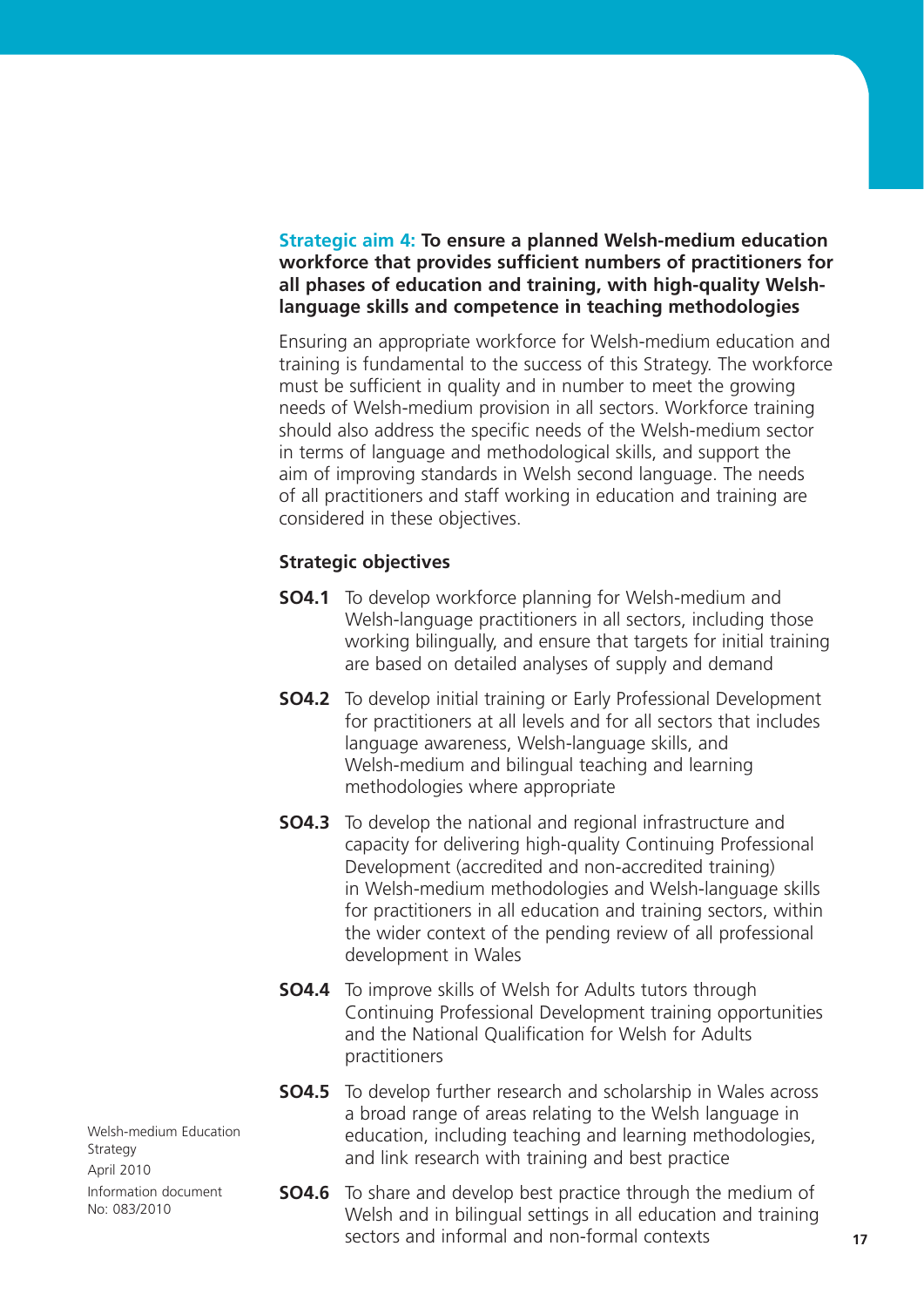#### **Strategic aim 5: To improve the central support mechanisms for Welsh-medium education and training**

Education and training through the medium of Welsh cannot function properly without mechanisms to ensure that learners are fully supported by Welsh-medium assessment and Welsh-medium classroom resources that are not provided by the commercial market. There needs to be improved access to a sufficient range of Welsh-medium qualifications. A continuous supply of high-quality Welsh-medium classroom resources, keeping pace with changes in the curriculum, sector requirements and new technologies, is essential to support learners of all ages. Standardised Welsh-language terminology is needed to ensure consistency across all assessments, qualifications and resources.

#### **Strategic objectives**

- **SO5.1** To encourage awarding organisations to develop the range, number and availability of Welsh-medium and Welsh-language qualifications of all types, in response to learner and sector needs and national strategic priorities
- **SO5.2** To increase and improve the range of teaching and learning resources to meet the needs of Welsh-medium and Welsh-language learners, in the context of national strategic priorities
- **SO5.3** To keep new technological developments and their impact on Welsh-medium and Welsh-language education under review, and seek to increase opportunities for Welsh-medium access
- **SO5.4** To raise awareness and promote the use of Welsh-medium and Welsh-language resources and qualifications
- **SO5.5** To ensure that up-to-date, standardised Welsh-language terminology is available to support all aspects of Welsh-medium provision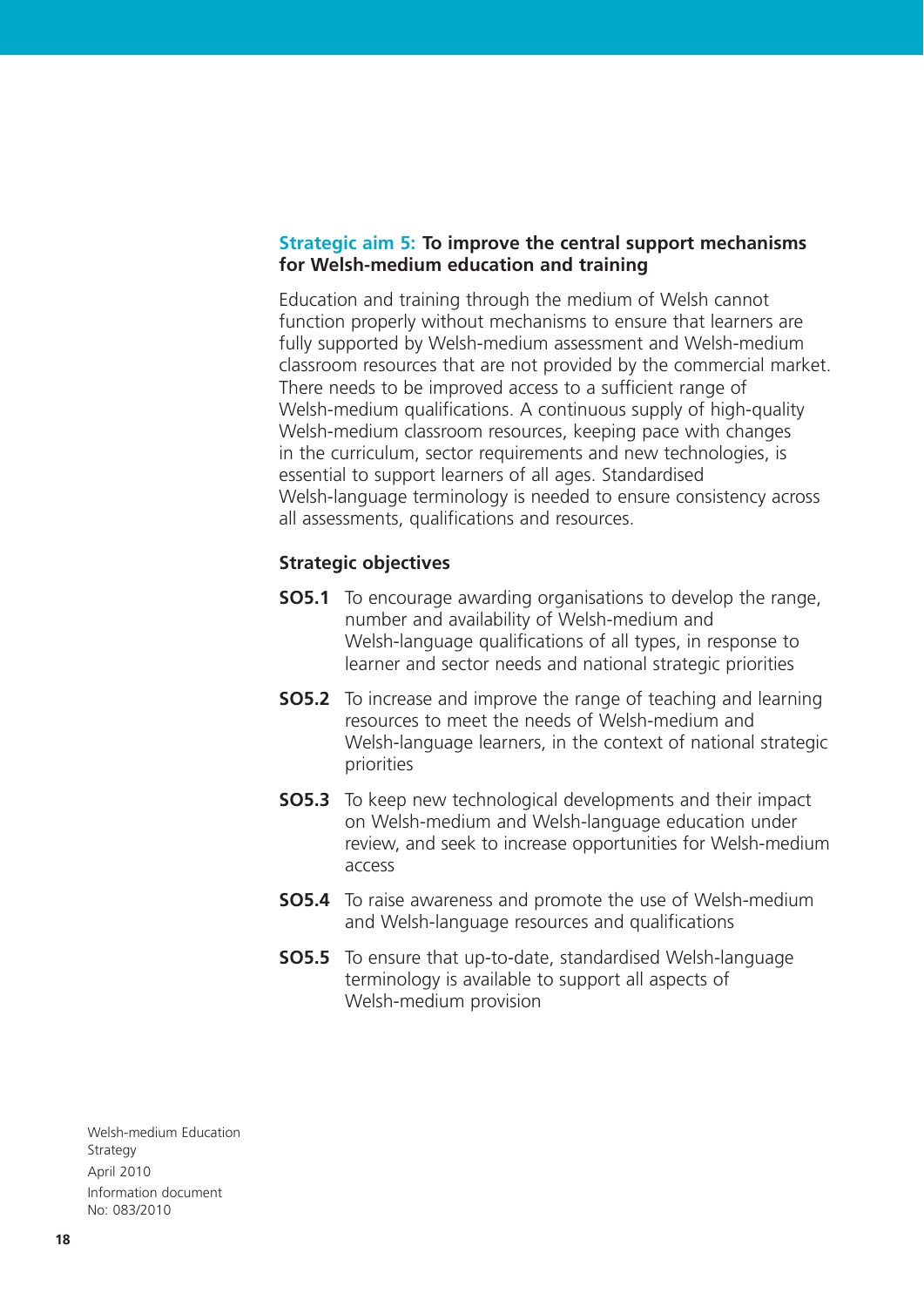#### **Strategic aim 6: To contribute to the acquisition and reinforcement of Welsh-language skills in families and in the community**

Education and training alone cannot guarantee that speakers become fluent in Welsh, or choose to use the language in their everyday lives. This Strategy concludes by outlining informal learning activities which support and complement the formal process of developing Welsh-language skills, and identifies opportunities for collaborative working across Welsh Assembly Government departments and with other agencies. A fundamental part of this is reaching across our diverse communities and to disadvantaged areas.

#### **Strategic objectives**

- **SO6.1** To increase provision of the teaching of Welsh to families
- **SO6.2** To expect partner bodies of the Children and Young People's Partnerships to provide informal opportunities for learners to reinforce and embed their Welsh-language skills within education settings
- **SO6.3** To expect partner bodies of the Children and Young People's Partnerships to increase and facilitate opportunities for young people to participate in activities through the medium of Welsh outside formal education settings
- **SO6.4** To encourage understanding that Welsh-language skills are relevant across culturally diverse communities and different socio-economic backgrounds

## 5. Monitoring

**5.1** Although in our vision we recognise that some of the changes required will take some time to come to fruition, the Welsh Assembly Government will monitor and review the outcomes and targets in regular cycles from 2010. The targets in the Annex are based on data sources provided by the Welsh Assembly Government Statistical Directorate based on returns to the PLASC and LLWR. Future data will be collated and published in Statistical Bulletins by the Statistical Directorate. The Implementation Programme will include actions in cycles of five years in a rolling programme.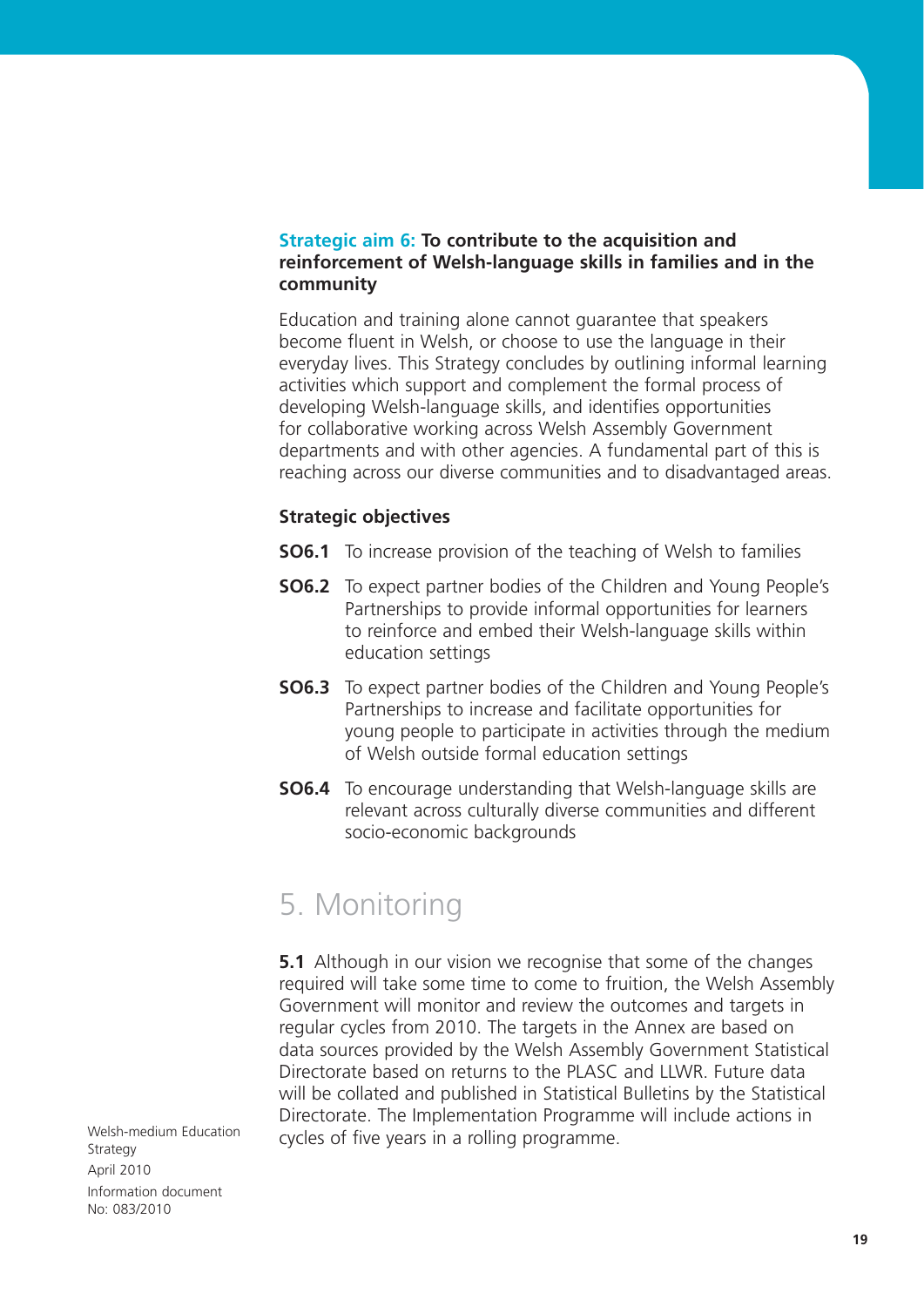**5.2** Monitoring of the targets and outcomes in the Strategy (Annex) will be established through internal Department for Children, Education, Lifelong Learning and Skills (DCELLS) processes, and progress will be monitored regularly with annual reports to the Minister for Children, Education and Lifelong Learning (CELL), which will be made publicly available. The Strategy will be reviewed in 2015 and a revised Implementation Programme prepared at that time.

**5.3** A Strategy Advisory Group will also be established with representation from major stakeholders. This body will meet annually, and will be chaired by the CELL Minister. Its purpose will be to advise on progress with the Strategy, in particular the coordination of planning of Welsh-medium provision.

**5.4** Progress on the Strategy will also be reviewed regularly by the Council of Europe's Committee of Experts (COMEX) under the European Charter for Regional and Minority Languages.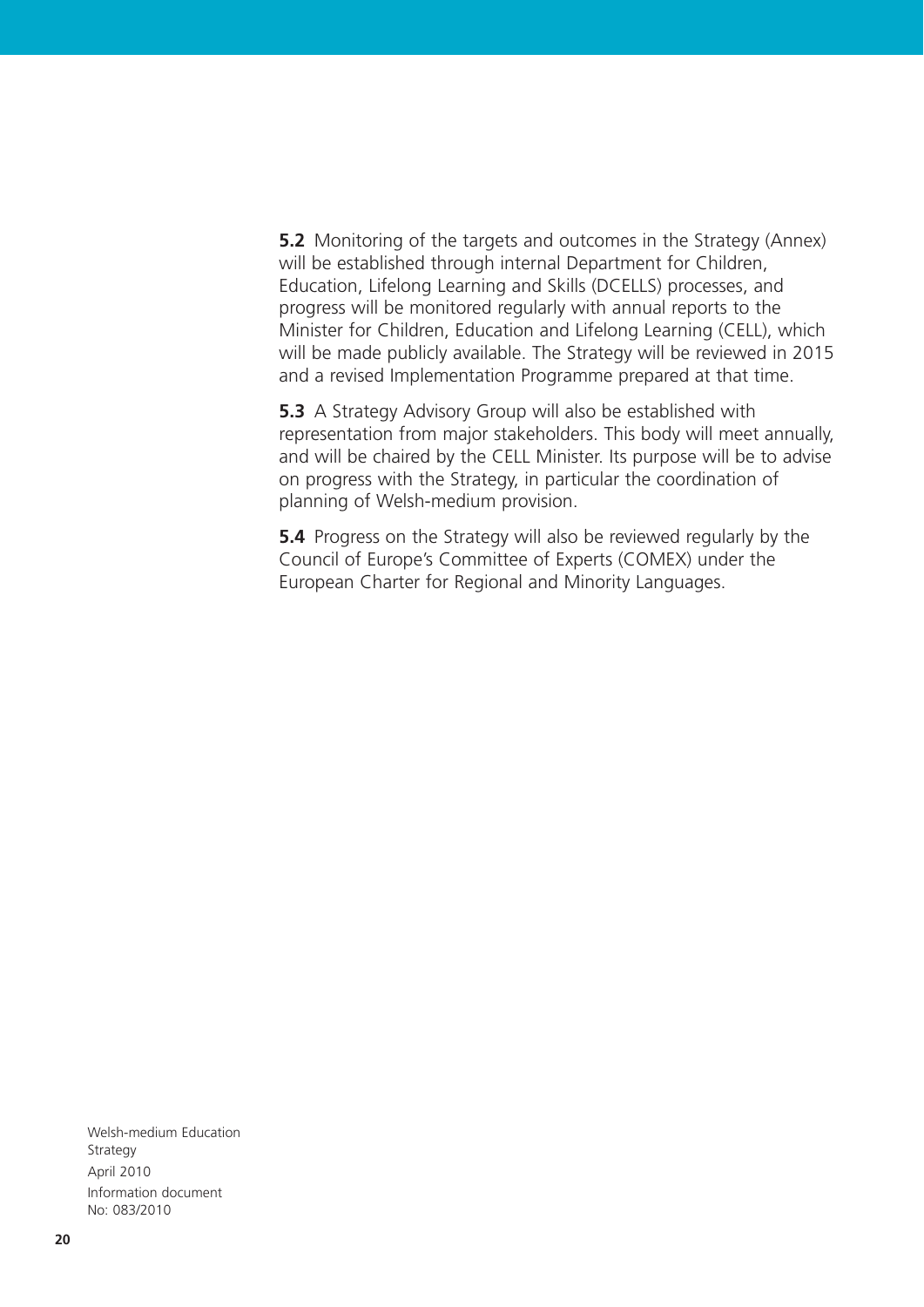## Annex: Outcomes and targets

In order to monitor progress in implementing the Strategy, fixed five-year and indicative ten-year targets have been set based on outcomes that are central to its success. The Welsh Assembly Government will use this evidence as a contribution to a comprehensive review of the Strategy after the initial five-year period.

The indicators linked to each outcome are measurable using reliable data sets that are already available. They are applicable to the three levels of the education system – provider, local authority and national – and will be monitored at these different levels. Local authorities already report on performance through the National Performance Indicators. EDU/006 NS13 represents an important element of this Strategy: this requires authorities to report on *the percentage of pupils assessed, in schools maintained by the local authority, receiving a teacher assessment in Welsh (first language) at the end of Key Stage 2 and at the end of Key Stage 3*.

There are also areas where further work will be carried out to establish firmer benchmarking data. These lie mainly outside the statutory sector, relating in particular to early years and post-16 provision.

#### **Outcome 1**

More seven-year-old children being taught through the medium of Welsh

| <b>Indicator</b>                                                          |      |      | <b>Targets</b> |
|---------------------------------------------------------------------------|------|------|----------------|
|                                                                           | 2009 | 2015 | 2020           |
| The percentage of Year 2 learners,<br>assessed in Welsh (first language)* | 71%  | 25%  | 30%            |

\* in 2015, as assessed in Welsh in the Foundation Phase Language, Literacy and Communication Skills Area of Learning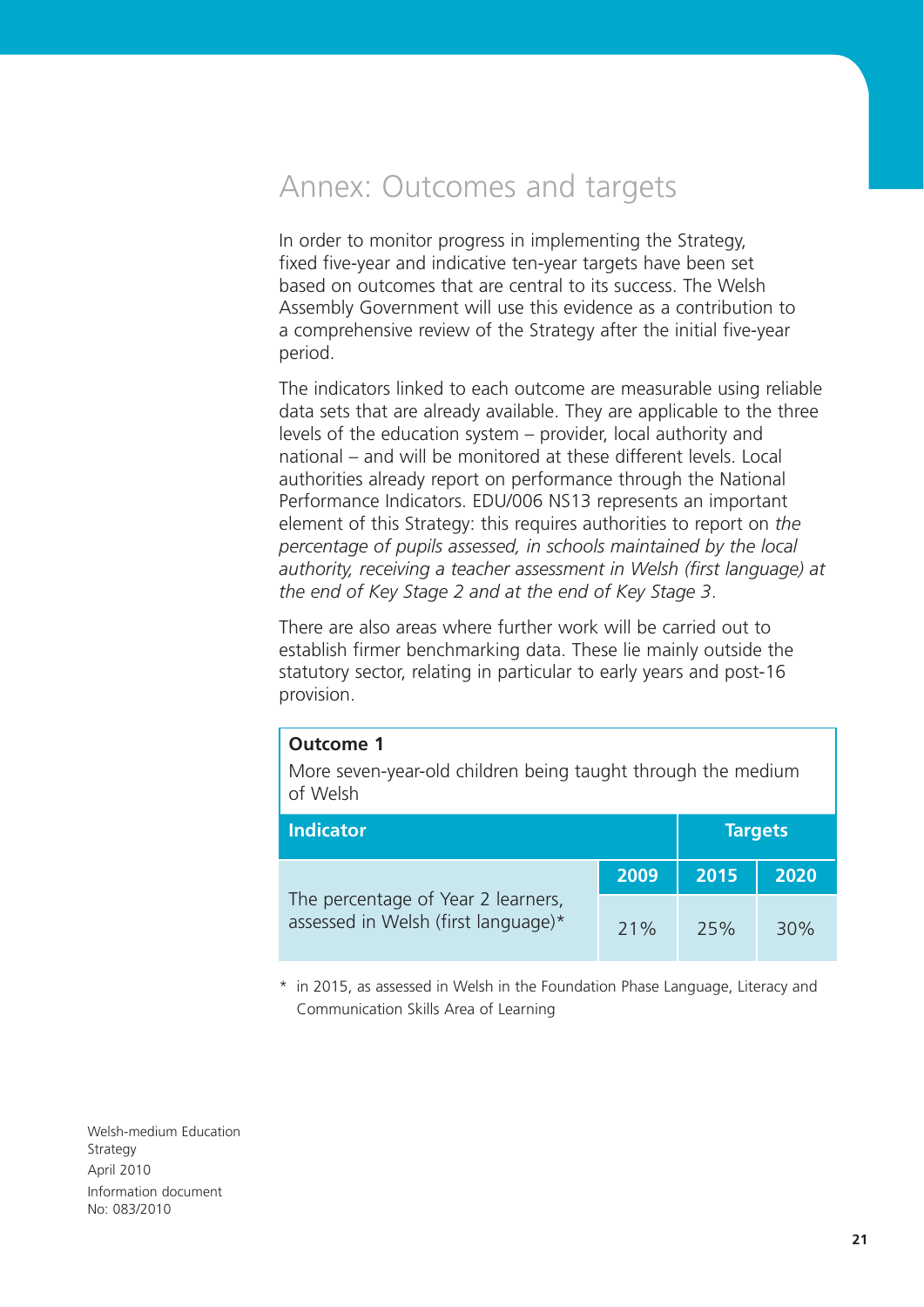#### **Outcome 1 at local authority level**

Evidence from parental surveys in a number of local authorities where Welsh-medium provision is an option suggests that the current provision does not fully meet with parental demand in all areas. It is expected that the implementation of the Strategy will address this issue, leading to an increase in provision. In areas where bilingual provision is the norm, it is also expected that the Strategy will lead to an increase in the number of learners assessed in Welsh at Year 2. These national target figures have therefore been set in the context of the historical trend in the data and the impact of implementing the Strategy.

We have modelled the increases needed at local authority level to reach the national 2015 target, taking into consideration the wide range of current provision. In this model, a local authority with a 2009 figure of 10% would need to increase to around 13% (a 30% increase), whilst one with a 2009 figure of 80% would need to increase to around 84% (a 5% increase). The table below provides further examples in relation to current provision.

| <b>Percentage Welsh first</b><br>language in Year 2 (2009) | <b>Percentage increase needed</b><br>to meet 2015 target |
|------------------------------------------------------------|----------------------------------------------------------|
| $0 - 10%$                                                  | $+32 - 40%$                                              |
| $10 - 20%$                                                 | $+27-32%$                                                |
| $20 - 30%$                                                 | $+23-27%$                                                |
| 30-40%                                                     | $+19-23%$                                                |
| 40-50%                                                     | $+15-19%$                                                |
| $50 - 60%$                                                 | $+12-15%$                                                |
| 60-70%                                                     | $+8-12%$                                                 |
| 70-80%                                                     | $+5 - 8%$                                                |
| 80-90%                                                     | $+2-5%$                                                  |
| $90 + \%$                                                  | $+0-2\%$                                                 |

Local authorities will be expected to agree targets for Welsh-medium education, to be submitted as part of their Welsh in Education Strategic Plans to DCELLS for annual monitoring from 2011 (see Strategic aim 1). These exemplar figures will form the basis on which such targets are formulated.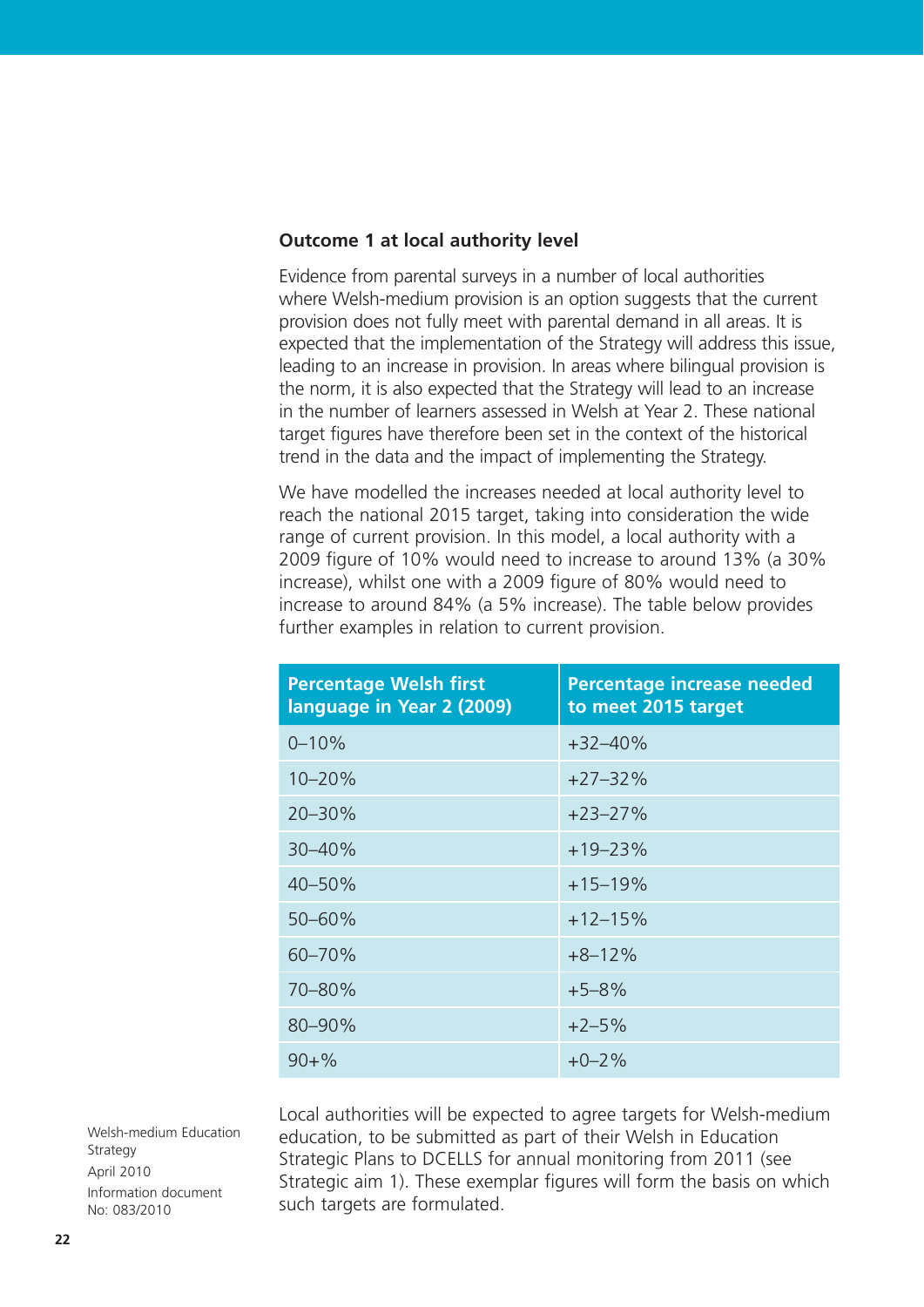#### **Outcome 2**

More learners continuing to improve their language skills on transfer from primary to secondary school

| <b>Indicator</b>                   |      |      | <b>Targets</b> |
|------------------------------------|------|------|----------------|
| The percentage of Year 9 learners  | 2009 | 2015 | 2020           |
| assessed in Welsh (first language) | 16%  | 19%  | 23%            |

#### **Outcome 2 at local authority level**

Analysis of the linguistic data following through cohorts of learners over the last ten years clearly indicates that there is a discontinuity in linguistic progression between Key Stage 2 and Key Stage 3. Currently 15% of learners across Wales do not progress in their study of Welsh (first language) from Key Stage 2 to Key Stage 3. Strategic aim 3 outlines the objectives and actions that will be taken to improve this situation. These national target figures have been set on the basis of closing the Key Stage 2–Key Stage 3 gap to 10% by 2015 and to 5% by 2020.

There is currently considerable variation in the Key Stage 2–Key Stage 3 discontinuity rates across local authorities, most authorities already having a figure of less than 10%. The national target will therefore only be met through improvements in those authorities currently showing rates significantly greater than 10%.

Local authorities will be expected to agree targets for Welsh-medium education to be submitted as part of their Welsh in Education Strategic Plans, to DCELLS for annual monitoring from 2011 (see Strategic aim 1). These expectations will form the basis on which such targets are formulated.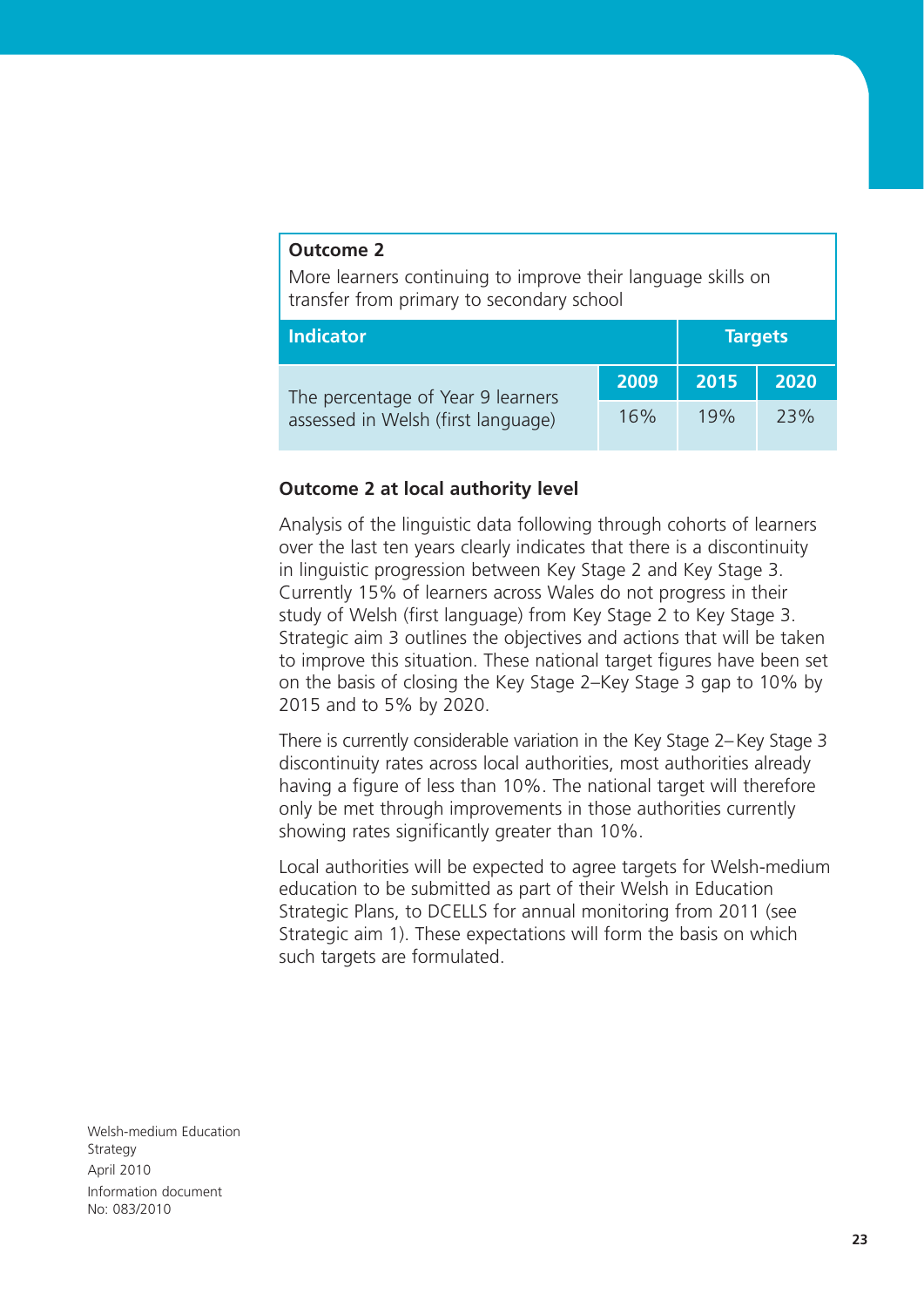#### **Outcome 3**

More learners studying for qualifications through the medium of Welsh

| <b>Indicators</b>                                                                                                                                                                   |          | <b>Targets</b> |      |
|-------------------------------------------------------------------------------------------------------------------------------------------------------------------------------------|----------|----------------|------|
| <b>3a.</b> Percentage of learners entered                                                                                                                                           | 2009     | 2015           | 2020 |
| for GCSE Welsh (first language)<br>entered for at least two further<br>Level 1/2 qualifications through the<br>medium of Welsh*                                                     | $81\%**$ | 84%            | 88%  |
| <b>3b.</b> Percentage of learners entered<br>for GCSE Welsh (first language)<br>being entered for at least five further<br>Level 1/2 qualifications through the<br>medium of Welsh* | $58\%**$ | 62%            | 68%  |

- excluding Welsh literature; applied GCSEs, double science count two subjects; short courses count one subject
- \*\* based on WJEC data

#### **Outcome 3 at local authority level**

Analysis of the linguistic data relating to annual cohorts of learners clearly indicates that there is a further drop in linguistic progression between Key Stage 3 and Key Stage 4. Overall, it appears that around 30% of the learners who followed a Welsh (first language) course at primary school level did not progress to taking any GCSE qualifications through the medium of Welsh in 2009. There is currently considerable variation in this linguistic Key Stage 3–Key Stage 4 progression across schools and local authorities. Two targets are set so as to be relevant to as many schools as possible.

Local authorities will be expected to agree targets for Welsh-medium education to be submitted as part of their Welsh in Education Strategic Plans, to DCELLS for annual monitoring from 2011 (see Strategic aim 1). These expectations will form the basis on which such targets are formulated.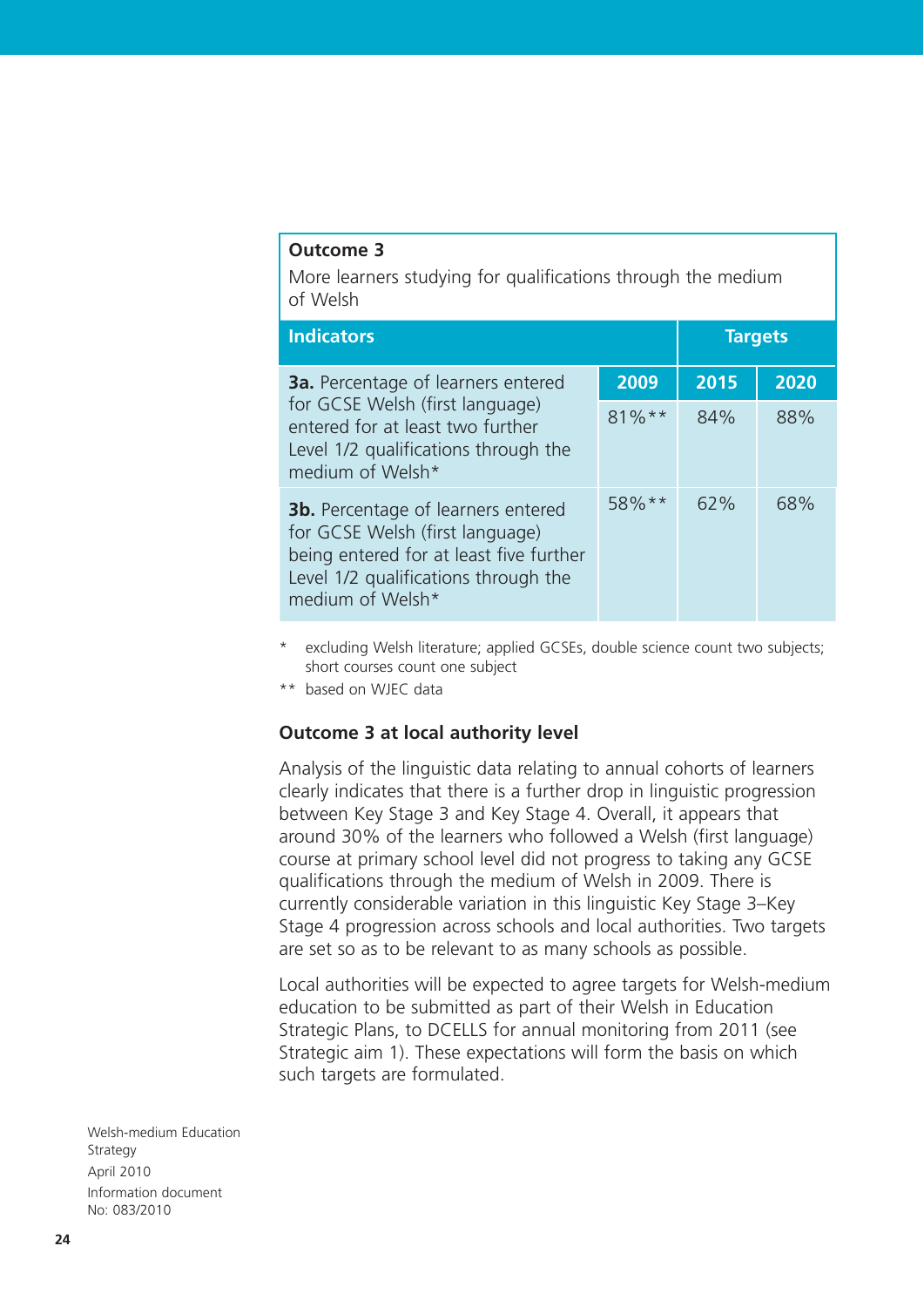#### **Outcome 4**

More learners aged 16–19 studying subjects through the medium of Welsh, in schools, colleges and work-based learning

| <b>Indicators</b>                       |      |         |           | <b>Targets</b> |           |    |
|-----------------------------------------|------|---------|-----------|----------------|-----------|----|
| Learners learning                       |      | 2007/08 | 2015      |                | 2020      |    |
| activities by<br>medium of<br>delivery* | WM** | $R***$  | <b>WM</b> | B              | <b>WM</b> | B  |
| Schools                                 | 9.6% | 5.3%    | 12%       | 6%             | 14%       | 6% |
| Further education<br>institutions       | 0.2% | 4.5%    | 1%        | 6%             | 2%        | 8% |
| Work-based<br>learning                  | 0.2% | 1.2%    | 0.5%      | 2%             | 1%        | 3% |

excluding Welsh-language learning (LLWR, LA 26)

\*\* WM = Welsh-medium;  $B = B$ ilingual

The data clearly show that it is school sixth forms that form the mainstay of Welsh-medium provision in the 16–19 age range. The success of our Coleg Ffederal initiative is dependent on having a sustainable supply of Welsh-medium students from a wide range of subject areas. The targets for sixth form provision in schools are therefore set in the context of building on the targets of Outcome 3, so as to provide such a base of potential Coleg Ffederal students.

Despite significant initiatives over a number of years, Welsh-medium provision in further education institutions and work-based learning remains low. The targets are set with a view to making progress in the future.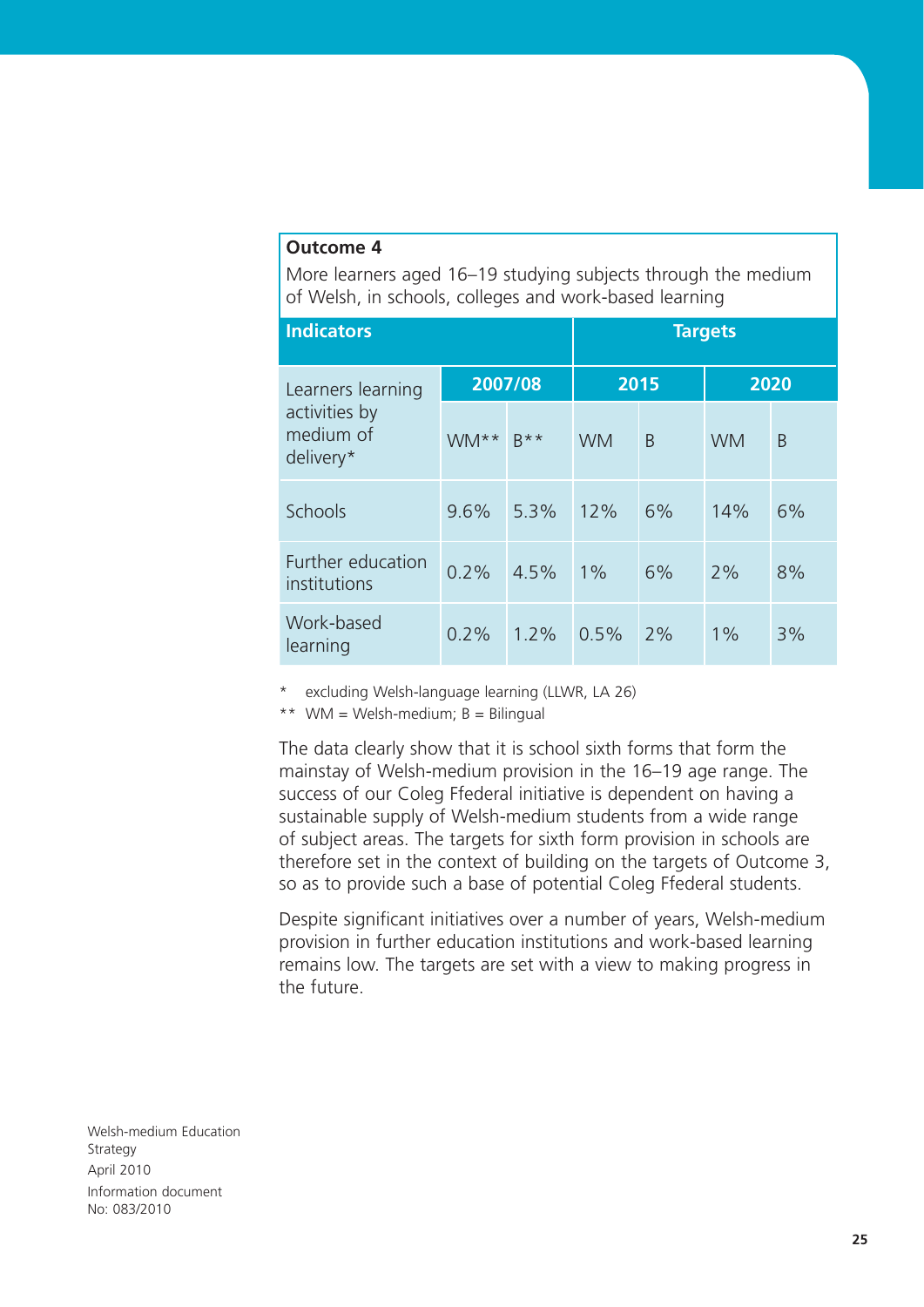| outtome p<br>More learners with higher-level Welsh-language skills                                                                                                   |          |                |      |
|----------------------------------------------------------------------------------------------------------------------------------------------------------------------|----------|----------------|------|
| <b>Indicators</b>                                                                                                                                                    |          | <b>Targets</b> |      |
| <b>5a</b> Total A level Welsh (first                                                                                                                                 | 2009     | 2015           | 2020 |
| language) entries as a percentage of<br>GCSE Welsh (first language) entries,<br>two years earlier                                                                    | $6.7\%*$ | 7%             | 8%   |
| <b>5b</b> Total A level Welsh (second<br>language) entries as a percentage<br>of full and short course GCSE Welsh<br>(second language) entries, two years<br>earlier | $3\%$ *  | 3.5%           | 4%   |

\* based on WJEC data

**Outcome 5**

The successful implementation of the Strategy needs a sufficient supply of university graduates in Welsh, coming from a pool of learners who have studied A level Welsh. The choice of subjects available in post-16 provision has increased considerably in recent years, and this trend will continue with the implementation of the Learning and Skills (Wales) Measure 2009. As a consequence, the percentage of first language GCSE learners moving on to study A level Welsh has decreased from 7.9% to 6.7% during the past five years. Objectives in the Strategy are initially aimed at stabilising this figure and at an eventual reversal of the trend. Achieving the targets of both Outcome 2 and Outcome 5 will lead to a significant increase in the number of learners with higher-level Welsh-language skills.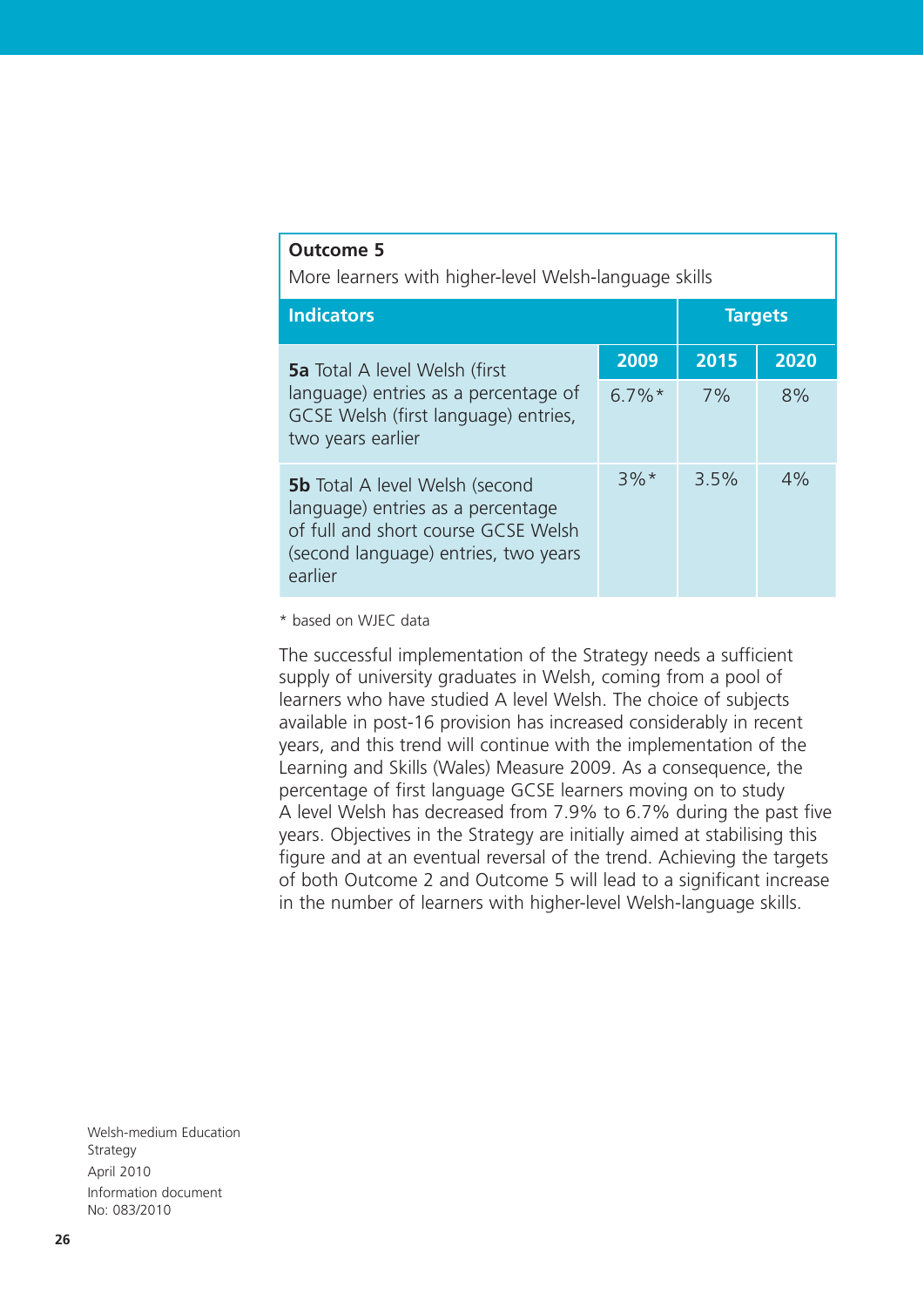# Implementation Programme Implementation Programme

## Monitoring of the Strategy **Monitoring of the Strategy**

| Summary of action                                                            | To be implemented by Welsh Assembly Government                                                                                                                                                                                                             | Start date               |
|------------------------------------------------------------------------------|------------------------------------------------------------------------------------------------------------------------------------------------------------------------------------------------------------------------------------------------------------|--------------------------|
| Internal monitoring.                                                         | Establish an internal DCELLS Strategy Project Board with reporting mechanisms.                                                                                                                                                                             | May 2010                 |
| engagement with the Strategy.<br>External stakeholder                        | Establish an Advisory Panel to advise the Minister on implementation of the Strategy, with annual<br>meetings chaired by the CELL Minister, and representation to include senior representatives from<br>ocal authority bodies and other key stakeholders. | October 2010<br>$July -$ |
| engagement with training<br>aspects of the Strategy.<br>External stakeholder | continuing training for Welsh-medium and bilingual practitioners, and those teaching Welsh as a<br>Establish a Training Advisory Panel to advise DCELLS on coordinating and improving initial and<br>first or second language.                             | October 2010<br>$-$ ylul |
| External evaluation of the<br>Strategy Implementation<br>Programme.          | Commission an independent evaluation of the Implementation Programme to feed into the 2015<br>review.                                                                                                                                                      | October 2010<br>$-$ ylul |

## Explanation of stages **Explanation of stages**

Stage 1 - Planning the implementation of action. Stage 1 – Planning the implementation of action.

Stage 2 - Initial implementation of action. Stage 2 – Initial implementation of action.

Stage 3 - Continued or completed implementation of action. Stage 3 – Continued or completed implementation of action.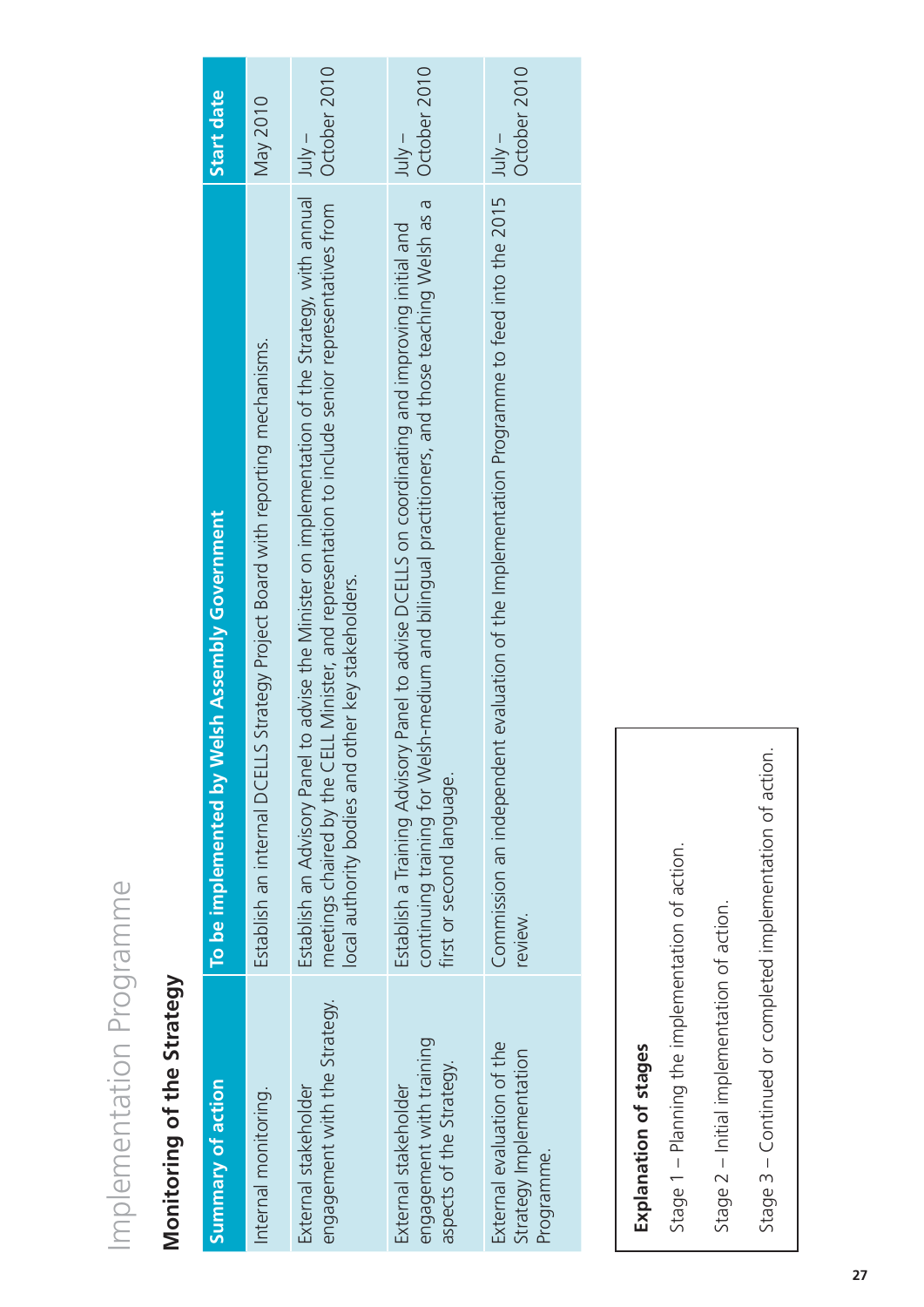Strategic aim 1: To improve the planning of Welsh-medium provision in the pre-statutory and statutory phases of **Strategic aim 1: To improve the planning of Welsh-medium provision in the pre-statutory and statutory phases of**  education, on the basis of proactive response to informed parental demand **education, on the basis of proactive response to informed parental demand**

| <b>By</b><br>2015                                                                                                            | Stage 3                                                                                                                                                              | Stage 3                                                                                                                                                                                                                                      | Stage 3                                                                                                                                                                                                                                                 | Stage 3                                                                                                                                                                 |
|------------------------------------------------------------------------------------------------------------------------------|----------------------------------------------------------------------------------------------------------------------------------------------------------------------|----------------------------------------------------------------------------------------------------------------------------------------------------------------------------------------------------------------------------------------------|---------------------------------------------------------------------------------------------------------------------------------------------------------------------------------------------------------------------------------------------------------|-------------------------------------------------------------------------------------------------------------------------------------------------------------------------|
| By<br>2012                                                                                                                   | Stage 2                                                                                                                                                              | Stage 2                                                                                                                                                                                                                                      | Stage 2                                                                                                                                                                                                                                                 | Stage 2                                                                                                                                                                 |
| To be implemented by providers<br>or others in partnership with<br>lead bodies                                               | and agree on appropriate targets in<br>direction of LA strategic planning<br>All schools/clusters to reflect the<br>self-evaluation processes.<br>their planning and | agreed outcomes and targets set by<br>All providers to cooperate with the<br>Welsh-medium forum in their LA<br>in order to work towards locally<br>the Welsh-medium forum.                                                                   | regional consortia planning in order<br>to implement agreed outcomes.<br>providers to cooperate with<br>Heads and governors of all                                                                                                                      | improvement processes to achieve<br>learn from best practice as part of<br>Schools to improve planning and<br>the outcomes of the Strategy<br>their self-evaluation and |
| bodies in partnership with WAG (local<br>authorities (LAs) unless otherwise<br>To be implemented by other lead<br>indicated) | WAG for annual monitoring, with agreed<br>strategy and planning. Submit WESPs to<br>Include Welsh-medium education in all<br>local targets.                          | Establish a Welsh-medium forum in each<br>People's Partnerships (CYPPs), including<br>LA to promote good practice across al<br>core aims of the Children and Young<br>key stakeholders, to plan to achieve<br>Strategy outcomes and targets. | planning, training and the dissemination of<br>good practice, using the national specialist<br>Improve cross-boundary working through<br>consortia to support and coordinate<br>support unit.                                                           | considerations in all aspects of the SEF<br>Integrate Welsh-medium and bilingual<br>across LAs and consortia                                                            |
| <b>Assembly Government (WAG)</b><br>To be implemented by Welsh                                                               | submitted by LAs in the context of<br>Education Strategic Plans (WESPs)<br>achieving the Strategy outcomes<br>Approve and monitor Welsh in<br>and targets.           | within each LA to coordinate work<br>eading to achievement of Strategy<br>Welsh-medium education forum<br>Expect the establishment of a<br>outcomes and targets.                                                                             | training and dissemination of good<br>Establish a national support unit<br>Welsh-medium provision across<br>of demand for and planning of<br>to assist consortia and LAs and<br>to coordinate the measuring<br>regions. Also to coordinate<br>practice. | provision in the implementation<br>Ensure effective integration of<br>Welsh-medium and bilingual<br>of the School Effectiveness<br>Framework (SEF)                      |
| Summary of<br>action                                                                                                         | WAG responsible<br>LA planning for<br>Welsh-medium<br>for monitoring<br>and bilingual<br>provision.                                                                  | Welsh-medium<br>within LAs for<br>good practice<br>in planning<br>provision.<br>Promote                                                                                                                                                      | Improve regional<br>within the four<br>Wales (ADEW)<br>Association of<br>planning and<br>coordination<br>Education in<br>Directors of<br>consortia.<br>regional                                                                                         | Improve planning<br>and spread best<br>Welsh-medium<br>practice for all<br>provider level.<br>and bilingual<br>provision at                                             |
| objective<br>Strategic                                                                                                       | SO1.1                                                                                                                                                                |                                                                                                                                                                                                                                              | SO1.2                                                                                                                                                                                                                                                   | SO1.3                                                                                                                                                                   |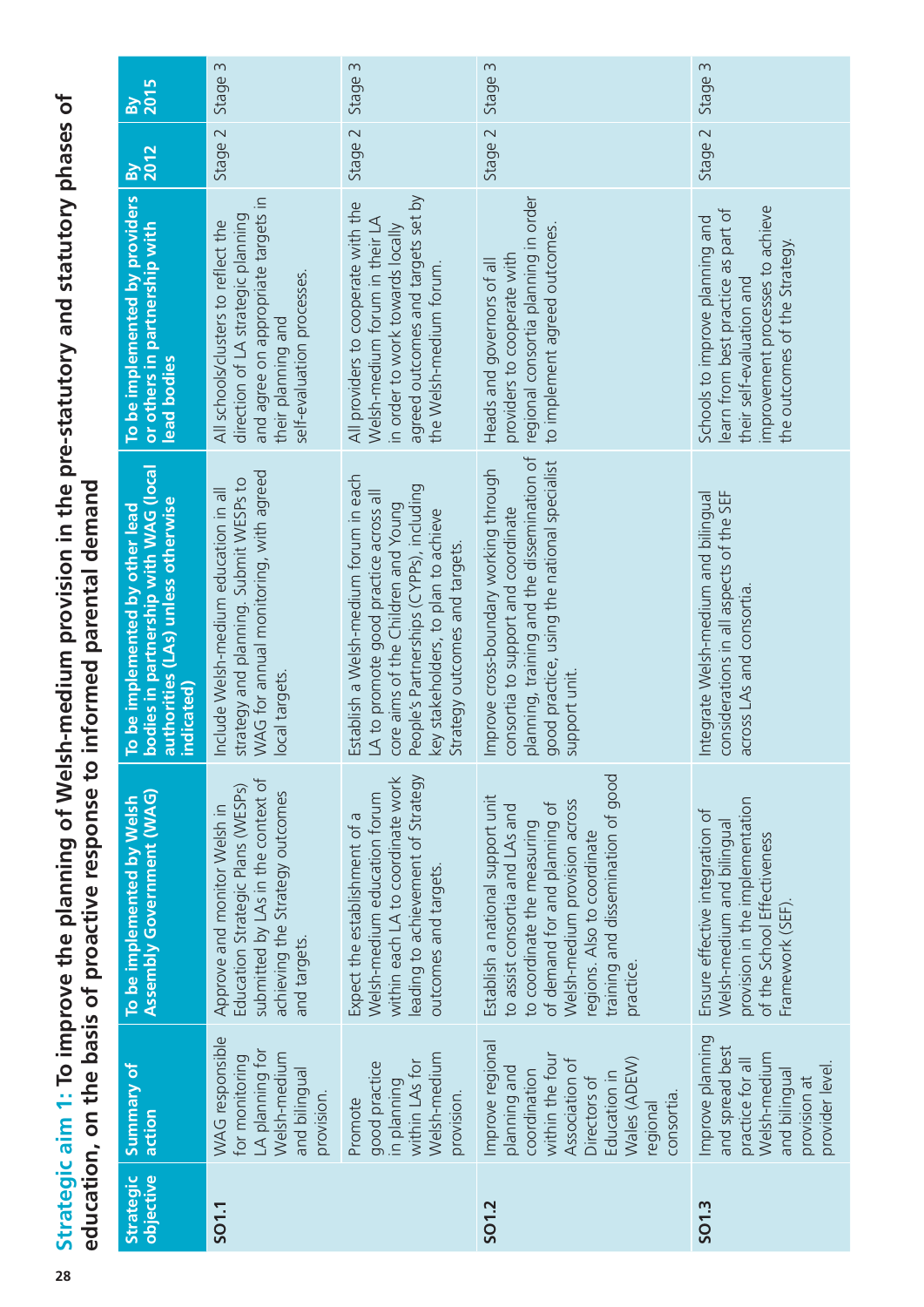| Stage 3                                                                                                                                                                                                                                                                                                                                                                                                      | Stage 3                                                                                              | Stage 2                                                                                                                                                                                                          | Stage 2                                                                                                                                                                                                                                                                   | Stage 3                                                                                                                                                                                                                                                                                                                                 |
|--------------------------------------------------------------------------------------------------------------------------------------------------------------------------------------------------------------------------------------------------------------------------------------------------------------------------------------------------------------------------------------------------------------|------------------------------------------------------------------------------------------------------|------------------------------------------------------------------------------------------------------------------------------------------------------------------------------------------------------------------|---------------------------------------------------------------------------------------------------------------------------------------------------------------------------------------------------------------------------------------------------------------------------|-----------------------------------------------------------------------------------------------------------------------------------------------------------------------------------------------------------------------------------------------------------------------------------------------------------------------------------------|
| Stage 2                                                                                                                                                                                                                                                                                                                                                                                                      | Stage 2                                                                                              | Stage 1                                                                                                                                                                                                          | Stage 1                                                                                                                                                                                                                                                                   | Stage 2                                                                                                                                                                                                                                                                                                                                 |
|                                                                                                                                                                                                                                                                                                                                                                                                              |                                                                                                      |                                                                                                                                                                                                                  | private sector to provide consistent<br>Providers from the voluntary and<br>data and track progression                                                                                                                                                                    | early years provision to work with<br>of difficulty and potential gaps in<br>Non-maintained sector providers<br>of Welsh-medium childcare and<br>LAs and WAG to identify issues<br>provision.                                                                                                                                           |
| provision is offered, adopt robust methods<br>education provision, according to national<br>of measuring demand for, and supply of,<br>Welsh-medium childcare and statutory<br>Welsh-medium and English-medium<br>For LAs in which a choice between<br>guidelines.                                                                                                                                           | Act promptly on the findings of parental<br>surveys, according to WAG guidelines.                    | planning provision, and encourage closer<br>collaboration between LAs to provide for<br>Ensure adequate consideration of ALN in<br>learners with low incidence needs and<br>those requiring specialist provision | progression from the voluntary and private<br>sectors into Welsh-medium and bilingual<br>statutory provision, sharing the data and<br>strategic mapping with voluntary sector<br>Implement best practice in effective<br>collection of data and tracking of<br>providers. | Welsh-language issues including capacity<br>CYPPs or Early Years Development and<br>and funding to be part of the work of<br>non-maintained sector in early years<br>Childcare Partnerships. Include the<br>planning                                                                                                                    |
| English-medium provision is offered<br>methods of measuring demand for<br>consistency in survey methodology<br>by providing clear guidelines, and<br>Work with LAs in which a choice<br>and technical issues surrounding<br>with a view to adopting robust<br>support resolution of practical<br>education provision. Promote<br>between Welsh-medium and<br>Welsh-medium childcare and<br>parental surveys. | Establish clear guidelines on how<br>LAs are expected to act promptly<br>on the findings of surveys. | consider options for further action.<br>best practice, assess progress and<br>(WAG, 2002), identify areas of<br>Commission an update of the<br>review Acknowledging Need                                         | Best practice on joint planning and<br>pre-statutory language provision.<br>agreed and shared with LAs and<br>data-sharing for Welsh-medium<br>Consider options for auditing<br>and bilingual provision to be<br>the non-maintained sector.                               | Welsh-medium early years education<br>opportunities within the Flying Start<br>non-maintained sector where there<br>Programme. Consider options for<br>provision within the child's local<br>community. Ensure sufficient<br>Encourage greater access to<br>appropriate support to the<br>Welsh-medium childcare<br>are potential gaps. |
| Improve planning<br>measure parental<br>education at LA<br>Welsh-medium<br>of surveys to<br>and regional<br>on the basis<br>demand for<br>level.                                                                                                                                                                                                                                                             |                                                                                                      | services for pupils<br>monitor progress.<br>Welsh-medium<br>with additional<br>learning needs<br>provision and<br>(ALN), and<br>Review                                                                           | to Welsh-medium<br>primary statutory<br>increased access<br>early years and<br>provision for<br>Encourage<br>provision.                                                                                                                                                   |                                                                                                                                                                                                                                                                                                                                         |
| <b>SO1.4</b>                                                                                                                                                                                                                                                                                                                                                                                                 |                                                                                                      | SO1.5                                                                                                                                                                                                            | SO1.6                                                                                                                                                                                                                                                                     |                                                                                                                                                                                                                                                                                                                                         |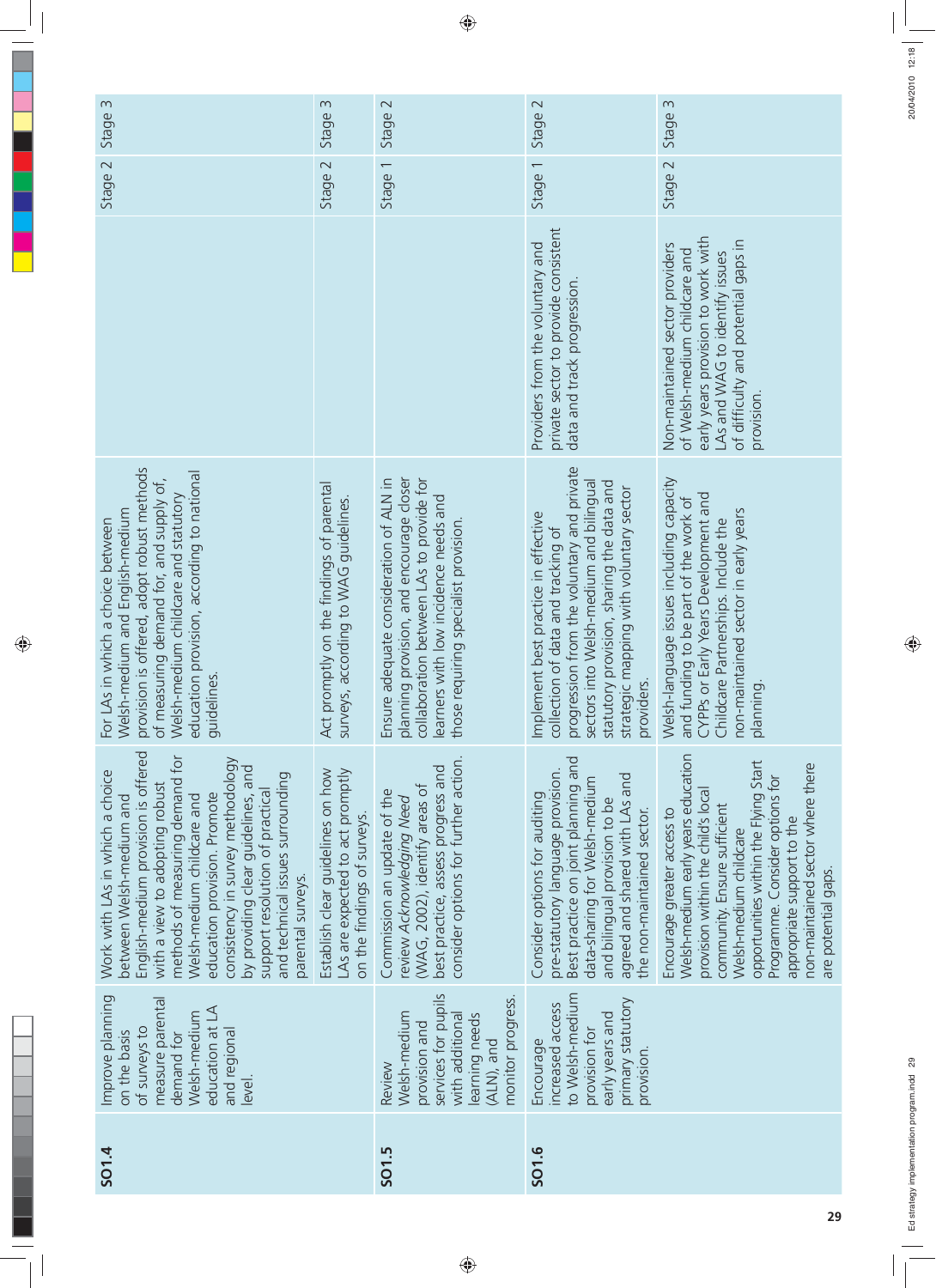| 2015<br>$\mathbf{B}^{\prime}$                                                                                               | Stage 3                                                                                                                                                                    | Stage 3                                                                                                                                                                  | Stage 2                                                                                                                                                                                            | Stage 3                                                                                                                                     |
|-----------------------------------------------------------------------------------------------------------------------------|----------------------------------------------------------------------------------------------------------------------------------------------------------------------------|--------------------------------------------------------------------------------------------------------------------------------------------------------------------------|----------------------------------------------------------------------------------------------------------------------------------------------------------------------------------------------------|---------------------------------------------------------------------------------------------------------------------------------------------|
| 2012<br>$\overline{\mathsf{B}}$                                                                                             | Stage 3                                                                                                                                                                    | Stage 3                                                                                                                                                                  | Stage 1                                                                                                                                                                                            | Stage 2                                                                                                                                     |
| To be implemented by providers<br>or others in partnership with<br>lead bodies                                              | schools to participate in setting up<br>schemes for late entry following<br>More Welsh-medium secondary<br>the Immersion Programme<br>guidance.                            | after initial learning in Latecomers'<br>Schools to ensure that latecomers<br>receive support and mentoring<br>Centres.                                                  |                                                                                                                                                                                                    |                                                                                                                                             |
| bodies in partnership with WAG (local<br>authorities (LAs) unless otherwise<br>To be implemented by other lead<br>ndicated) | ake account of current immersion pilots<br>to increasing access to Welsh-medium<br>for late entry immersion with a view<br>and consider coherent programmes<br>provision.  | unding and types of provision available in<br>eview the demand for, purpose, viability,<br>Nork with WAG/WLB to keep under<br>Centres for Latecomers.                    | access to, Welsh-medium provision when<br>planning to change school provision, and<br>As to consider future demand for, and<br>making proposals for the Twenty-first<br>Century Schools Programme. | functions under the Learner Travel (Wales)<br>education and training when exercising<br>Consider the impact on Welsh-medium<br>Measure 2008 |
| <b>Assembly Government (WAG)</b><br>To be implemented by Welsh                                                              | Immersion Programme providing<br>immersion teaching, facilitating<br>late access to Welsh-medium<br>Further develop the existing<br>intensive Welsh-language<br>education. | Immersion Centres for Latecomers<br>Language Board (WLB) and LAs<br>Continue to develop Language<br>and consider options for the<br>in partnership with Welsh<br>future. | Welsh-medium provision when<br>guidance to LAs in relation to<br>Consider options for further<br>proposals to change school<br>bringing forward statutory<br>provision.                            | Keep travel arrangements made by<br>LAs for learners under review.                                                                          |
| Summary of<br>action                                                                                                        | and centres for<br>Welsh-medium<br>late entry to<br>develop the<br>Programme<br>Review and<br>Immersion                                                                    | education.                                                                                                                                                               | planning changes<br>provision when<br>Welsh-medium<br>provision.<br>to school<br>Consider                                                                                                          | to Welsh-medium<br>the Learner Travel<br>(Wales) Measure<br>education under<br>Promote access<br>2008.                                      |
| objective<br>Strategic                                                                                                      | SO1.7                                                                                                                                                                      |                                                                                                                                                                          | SO1.8                                                                                                                                                                                              | SO1.9                                                                                                                                       |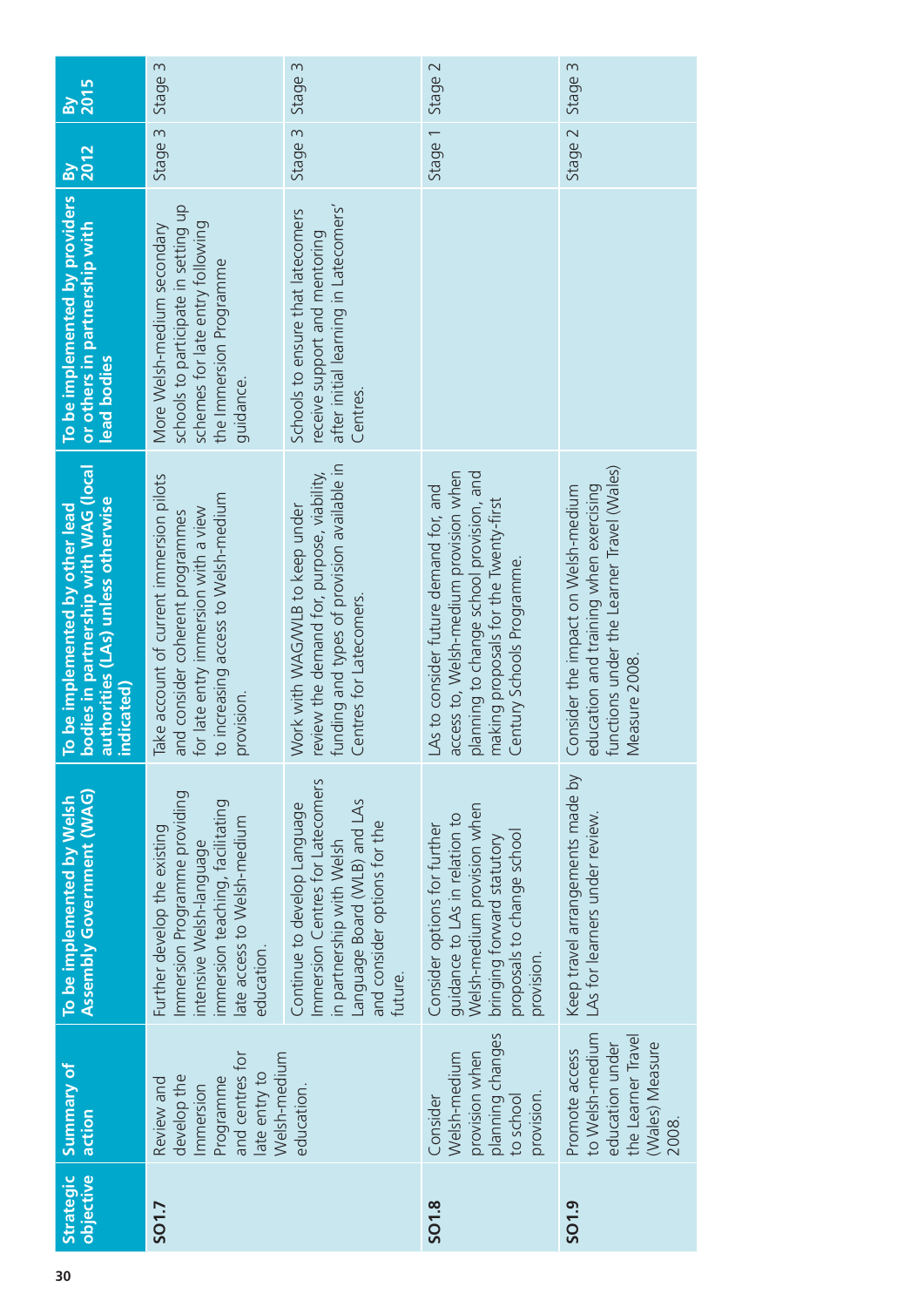| SO1.10 | Welsh-medium<br>Provide clearer<br>and bilingual<br>education to<br>information<br>about        | the linguistic outcomes of different<br>Work with stakeholders to provide<br>guidelines for the dissemination of<br>clear and fair information about<br>settings.                      | outcomes arising from different types of<br>parents and carers about the linguistic<br>Provide clear and fair information to<br>school settings.                                  | Childcare/early years providers and Stage 2 Stage 3<br>school prospectuses to include clear<br>nature and content of provision,<br>information about the linguistic<br>including information about<br>progression. |                 |         |
|--------|-------------------------------------------------------------------------------------------------|----------------------------------------------------------------------------------------------------------------------------------------------------------------------------------------|-----------------------------------------------------------------------------------------------------------------------------------------------------------------------------------|--------------------------------------------------------------------------------------------------------------------------------------------------------------------------------------------------------------------|-----------------|---------|
|        | parents and<br>carers.                                                                          | WAG quidelines Defining Schools<br>Review the effectiveness of the<br>according to Welsh-medium<br>Provision (2007).                                                                   | present information to parents and carers<br>Nork with WAG to consider how best to<br>according to the definitions in Defining<br>Schools according to Welsh-medium<br>Provision. | Schools to work with LAs to ensure<br>that the provision meets the<br>definitions as agreed.                                                                                                                       |                 | Stage 1 |
| SO1.11 | Consider options<br>Welsh-medium<br>for influencing<br>direction for<br>education.<br>strategic | legislation on improving planning<br>for Welsh-medium and bilingual<br>and consider options for future<br>Review effectiveness of Welsh<br>in Education Strategic Plans,<br>education. |                                                                                                                                                                                   |                                                                                                                                                                                                                    | Stage 1 Stage 2 |         |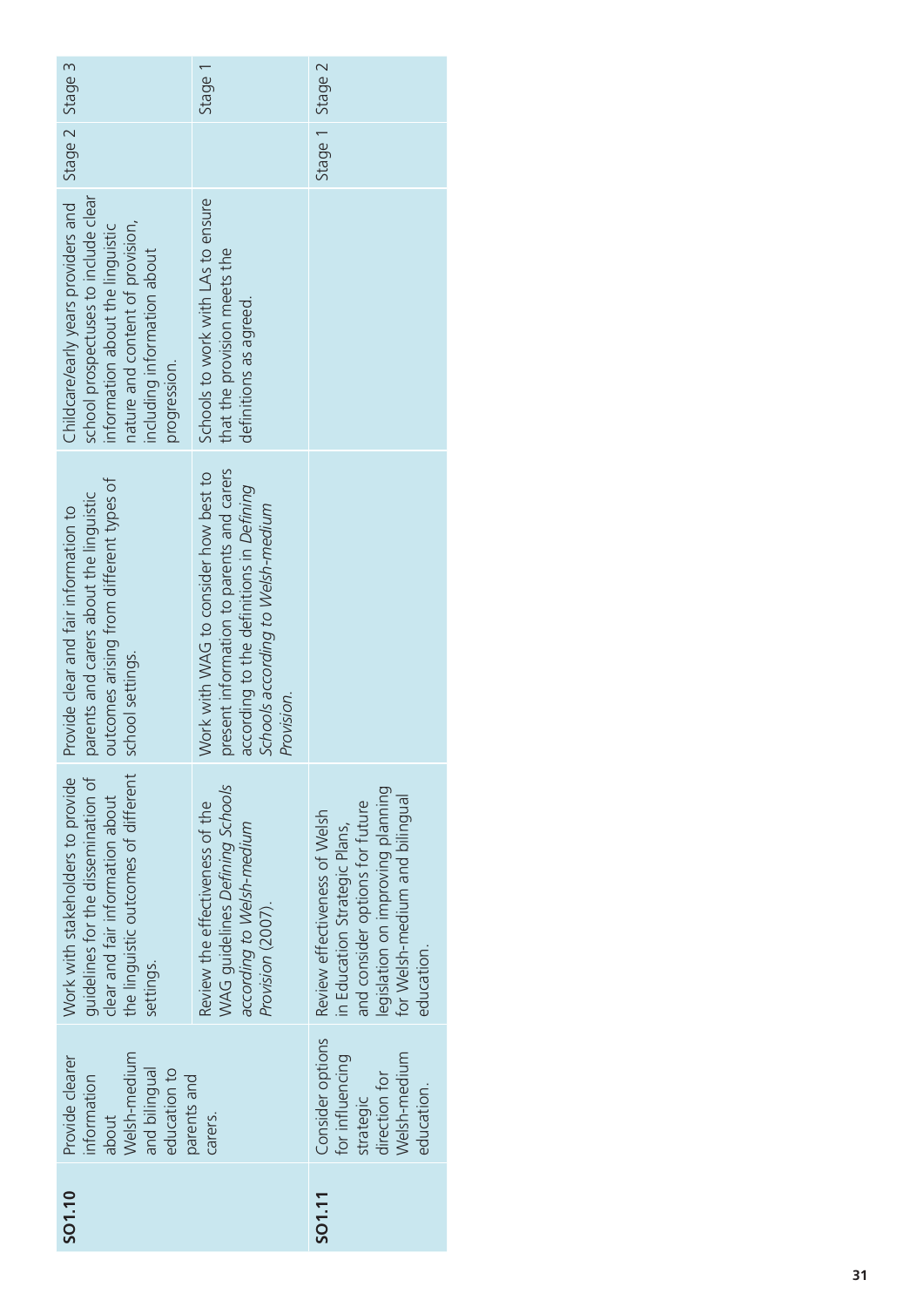**Strategic aim 2: To improve the planning of Welsh-medium provision in the post-14 phases of education and**  Strategic aim 2: To improve the planning of Welsh-medium provision in the post-14 phases of education and<br>training, to take account of linguistic progression and continued development of skills **training, to take account of linguistic progression and continued development of skills**

| <b>By</b><br>2015                                                                                                            | $\sim$<br>Stage                                                                                                                                                                | Stage 3                                                                                                                                                                                                                                                    | Stage 2                                                                                                               | Stage 3                                                                                                                                                                    |
|------------------------------------------------------------------------------------------------------------------------------|--------------------------------------------------------------------------------------------------------------------------------------------------------------------------------|------------------------------------------------------------------------------------------------------------------------------------------------------------------------------------------------------------------------------------------------------------|-----------------------------------------------------------------------------------------------------------------------|----------------------------------------------------------------------------------------------------------------------------------------------------------------------------|
| 2012<br>$\mathbf{g}$                                                                                                         | Stage 2                                                                                                                                                                        | Stage 3                                                                                                                                                                                                                                                    | Stage 1                                                                                                               | Stage 3                                                                                                                                                                    |
| To be implemented by providers<br>or others in partnership with<br>lead bodies                                               | Area networks, schools, further<br>providers to ensure compliance<br>with the Measure for post-16<br>education institutions (FEIs),<br>work-based learning (WBL)<br>provision. | subject areas, especially vocational,<br>to make effective use of funding,<br>through the medium of Welsh or<br>LAs, area networks, schools, FEIs<br>and to provide courses in priority<br>and WBL providers to cooperate<br>bilingually.                  | Providers to ensure the provision<br>and good use of accurate data.                                                   | Welsh-medium and bilingual 14-19<br>Welsh-medium forums to secure<br>Stakeholders and providers to<br>sustainable development of<br>cooperate through regional<br>courses. |
| bodies in partnership with WAG (local<br>authorities (LAs) unless otherwise<br>To be implemented by other lead<br>indicated) | Ensure compliance with the Measure for<br>provision for 14-16-year-olds.                                                                                                       | Work through 14-19 area networks and<br>subject areas, particularly vocational, are<br>best practice, and to ensure that priority<br>provided through the medium of Welsh.<br>Welsh-medium 14-19 forums to make<br>effective use of funding and sharing of | Collect and make good use of accurate<br>provision through appropriate systems.<br>data on Welsh-medium and bilingual | Cooperate with Welsh-medium forums to<br>continue to develop regional approaches<br>to Welsh-medium shortages in 14-19<br>provision.                                       |
| <b>Assembly Government (WAG)</b><br>To be implemented by Welsh                                                               | compliance with the Measure and<br>Welsh-medium provision for<br>Monitor all Annual Network<br>Development Plans for<br>associated guidance.                                   | Continue to work with regional<br>planning across LA boundaries.<br>Welsh-medium forums to aid                                                                                                                                                             |                                                                                                                       |                                                                                                                                                                            |
| Summary of<br>action                                                                                                         | the Learning and<br>compliance with<br>Measure (2009).<br>Skills (Wales)<br>Ensure                                                                                             |                                                                                                                                                                                                                                                            |                                                                                                                       | Develop effective<br>through regional<br>14-19 provision<br>Welsh-medium<br>Welsh-medium<br>planning for<br>forums.                                                        |
| objective<br>Strategic                                                                                                       | SO <sub>2.1</sub>                                                                                                                                                              |                                                                                                                                                                                                                                                            |                                                                                                                       | SO <sub>2.2</sub>                                                                                                                                                          |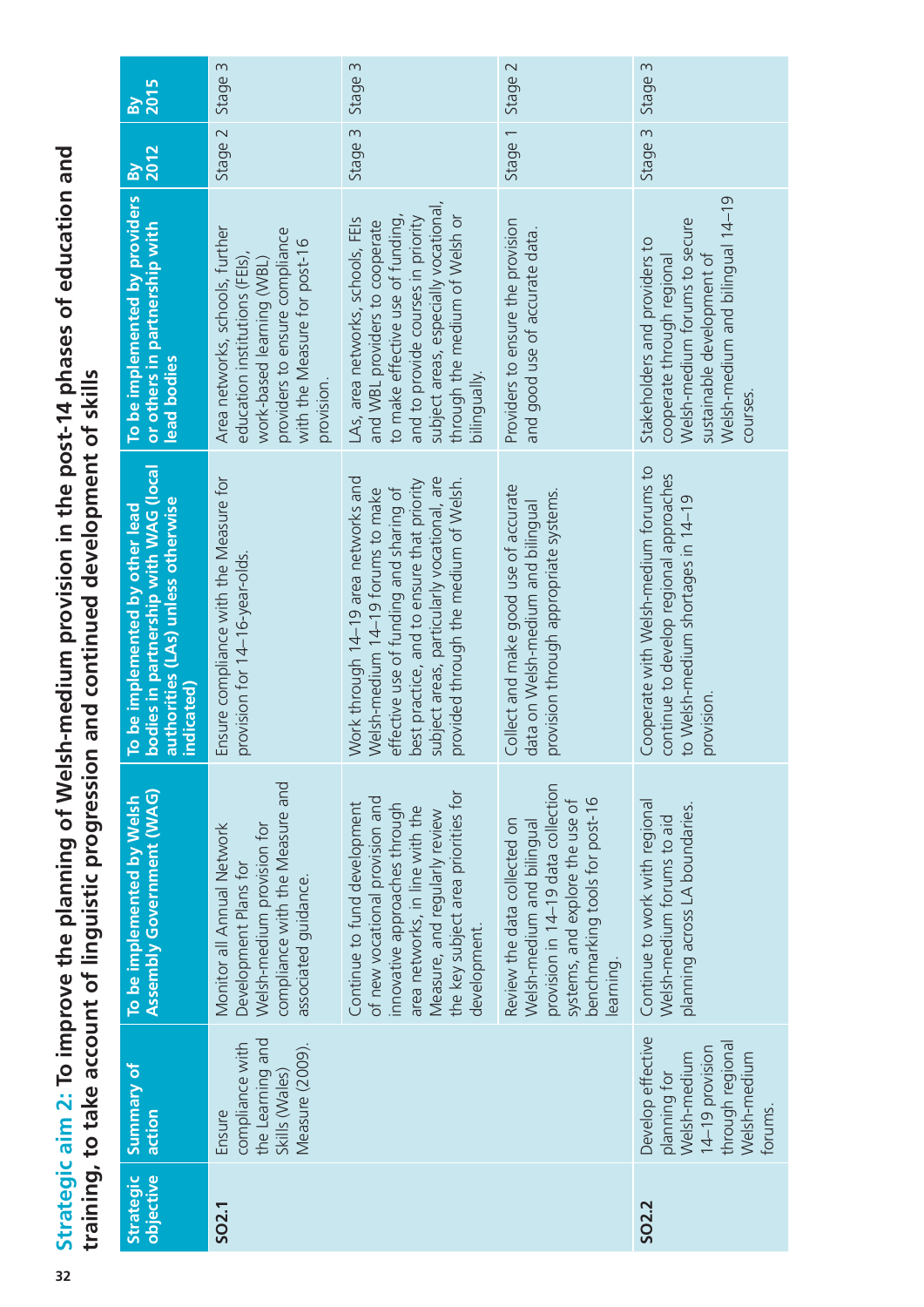| Stage 3                                                                                                                                                                                                                                                                             | Stage 3                                                                                                                                                                                          | Stage 2                                                                                                                            | Stage 3                                                                                                                                              | Stage 3                                                                                                                                                                                                                                       |
|-------------------------------------------------------------------------------------------------------------------------------------------------------------------------------------------------------------------------------------------------------------------------------------|--------------------------------------------------------------------------------------------------------------------------------------------------------------------------------------------------|------------------------------------------------------------------------------------------------------------------------------------|------------------------------------------------------------------------------------------------------------------------------------------------------|-----------------------------------------------------------------------------------------------------------------------------------------------------------------------------------------------------------------------------------------------|
| Stage 2                                                                                                                                                                                                                                                                             | Stage 2                                                                                                                                                                                          | $\overline{\phantom{0}}$<br>Stage <sup>-</sup>                                                                                     | Stage 2                                                                                                                                              | Stage 2                                                                                                                                                                                                                                       |
| Schemes and QEF self-assessment<br>with CollegesWales' Bilingualism<br>Strategy, FEIs' Welsh Language<br>FEIs to increase Welsh-medium<br>and bilingual provision in line<br>reports.                                                                                               | provision according to the terms<br>networks for under-19 learners.<br>Welsh-medium and/or bilingual<br>of contract from 2011 and in<br>cooperation with 14-19 area<br>WBL providers to increase | Schools, FEIs and WBL providers to<br>work together in order to develop<br>Welsh-language skills post-16.<br>options for improving | demand from learners for greater<br>Education and training providers<br>Welsh-medium and bilingual<br>to give due consideration to<br>opportunities. |                                                                                                                                                                                                                                               |
|                                                                                                                                                                                                                                                                                     |                                                                                                                                                                                                  | Welsh-medium and bilingual provision<br>As to plan effectively for post-16<br>within partnerships                                  |                                                                                                                                                      | and due consideration to having a positive<br>enhancement of Welsh-medium provision,<br>Welsh-medium opportunities for learners.<br>Ensure that Transformation proposals<br>effect on the range and quality of<br>lemonstrate maintenance and |
| with regard to their effectiveness in<br>Welsh-medium/bilingual provision.<br>reports of FEIs through the Quality<br>Strategy. Evaluate self-assessment<br>Effectiveness Framework (QEF)<br>implement their Bilingualism<br>relation to Welsh ethos and<br>Support CollegesWales to | specification for WBL from August<br>Incorporate specific requirements<br>2011, and monitor accordingly.<br>for Welsh-medium policies and<br>delivery into the programme                         | Encourage development of courses<br>and improve Welsh-language skills<br>and qualifications which support<br>for post-16 learners. | Learner Voice surveys with regard<br>to Welsh-medium and bilingual<br>Monitor effective response to<br>opportunities                                 | maintenance and enhancement of<br>Provision proposals demonstrate<br>evaluation of all Transforming<br>Ensure that development and<br>Welsh-medium provision.<br>Education and Training                                                       |
| further education<br>Welsh-medium<br>(FE) and WBL<br>and bilingual<br>provision in<br>Increase                                                                                                                                                                                      |                                                                                                                                                                                                  | Improve planning<br>progression into<br>the post-16 and<br>post-19 phases.<br>of linguistic                                        | Consider views<br>of children and<br>Welsh-medium<br>with regard to<br>young people<br>and bilingual<br>provision.                                   | and outcomes for<br>enhancement of<br>Welsh-medium<br>Transformation<br>Ensure criteria<br>opportunities.<br>demonstrate<br>proposals                                                                                                         |
| SO <sub>2.3</sub>                                                                                                                                                                                                                                                                   |                                                                                                                                                                                                  | SO <sub>2.4</sub>                                                                                                                  |                                                                                                                                                      | SO2.5                                                                                                                                                                                                                                         |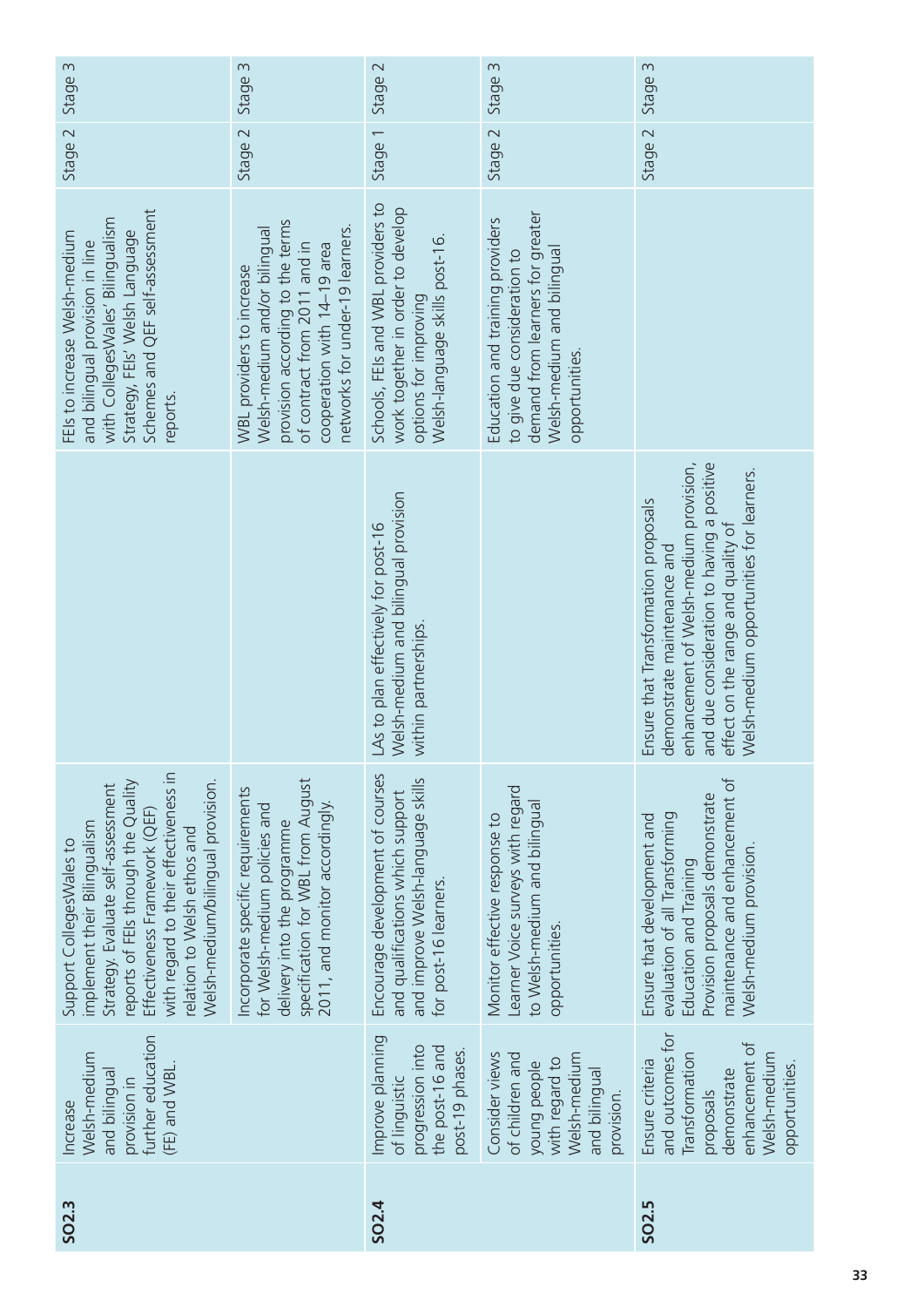| <b>By<br/>2015</b><br>2012<br>$\mathbf{g}$                                                                                   | Stage 2<br>Stage 1                                                                                                                                                                     | 3<br>Stage:<br>Stage 2                                                                                                                                                                                      | Stage 3<br>Stage 1                                                                                                                                            | Stage 2<br>Stage 1                                                                                     | Stage 3<br>Stage 2                                                                                                                                                                                             |
|------------------------------------------------------------------------------------------------------------------------------|----------------------------------------------------------------------------------------------------------------------------------------------------------------------------------------|-------------------------------------------------------------------------------------------------------------------------------------------------------------------------------------------------------------|---------------------------------------------------------------------------------------------------------------------------------------------------------------|--------------------------------------------------------------------------------------------------------|----------------------------------------------------------------------------------------------------------------------------------------------------------------------------------------------------------------|
| To be implemented by providers<br>or others in partnership with<br>lead bodies                                               | progression through the medium of<br>cooperate on planning for effective<br>Higher education institutes (HEIs)<br>Welsh from post-16 provision<br>and post-16 providers to<br>into HE. | and post-16 providers to prioritise<br>progression pathways in line with<br>HEIs Welsh Language Schemes.<br>HEIs to coordinate with Higher<br>Education Funding Council for<br>Wales (HEFCW)/Coleg Ffederal | through the medium of Welsh.<br>HEls to encourage HE research                                                                                                 | fully considered in planning for ACL<br>Ensure Welsh-medium provision is<br>(LAs and other providers). | Skills learning through the medium<br>Increase capacity to deliver Basic<br>of Welsh.                                                                                                                          |
| To be implemented by other lead<br>bodies in partnership with WAG (local<br>authorities (LAs) unless otherwise<br>indicated) | Ffederal, to work with post-16 providers<br>with effective progression from post-16<br>to plan future Welsh-medium provision<br>HE sector, and in due course the Coleg<br>learning.    | with WAG and providers to prioritise<br>HE sector/Coleg Ffederal to work<br>progression pathways.                                                                                                           | status of Welsh as an academic language.<br>medium of Welsh in order to raise the<br>encourage HE research through the<br>HE sector and the Coleg Ffederal to | considered in planning for ACL (LAs and<br>Ensure Welsh-medium provision is fully<br>other providers). | Support the delivery of Basic Skills through<br>to the Employer Pledge and enabling Basic<br>the medium of Welsh through signing up<br>kills learning in the workplace.                                        |
| <b>Assembly Government (WAG)</b><br>To be implemented by Welsh                                                               | Work with all interested partners to<br>for learners from post-16 provision<br>on effective progression pathways<br>create a framework for joint work<br>into Welsh-medium HE study.   | Work with all interested partners to<br>agree priority areas where learners<br>can progress from Welsh-medium<br>or bilingual courses post-16 into<br>post-19 HE courses.                                   | bodies to consider Welsh-medium<br>Encourage research funding<br>research.                                                                                    | provision is fully mainstreamed in<br>Expect that Welsh-medium<br>wider ACL provision.                 | need for Welsh-medium Basic Skills<br>learning through the medium of<br>Welsh-speakers to establish the<br>provision. Continue to expand<br>Basic Skills provision in adult<br>Undertake a survey of<br>Welsh. |
| Summary of<br>action                                                                                                         | (HE) and post-16<br>higher education<br>Welsh-medium<br>framework for<br>cooperation<br>Develop a<br>provision.<br>between                                                             | opportunities for<br>Prioritise courses<br>which maximise<br>progression into<br>Welsh-medium<br>and options                                                                                                | research through<br>development of<br>the medium of<br>Encourage<br>Welsh.                                                                                    | opportunities for<br>Welsh-medium<br>Expand                                                            | learning in Adult<br>and Community<br>Learning (ACL).                                                                                                                                                          |
| objective<br>Strategic                                                                                                       | SO <sub>2.6</sub>                                                                                                                                                                      | SO <sub>2.7</sub>                                                                                                                                                                                           |                                                                                                                                                               | SO <sub>2.8</sub>                                                                                      |                                                                                                                                                                                                                |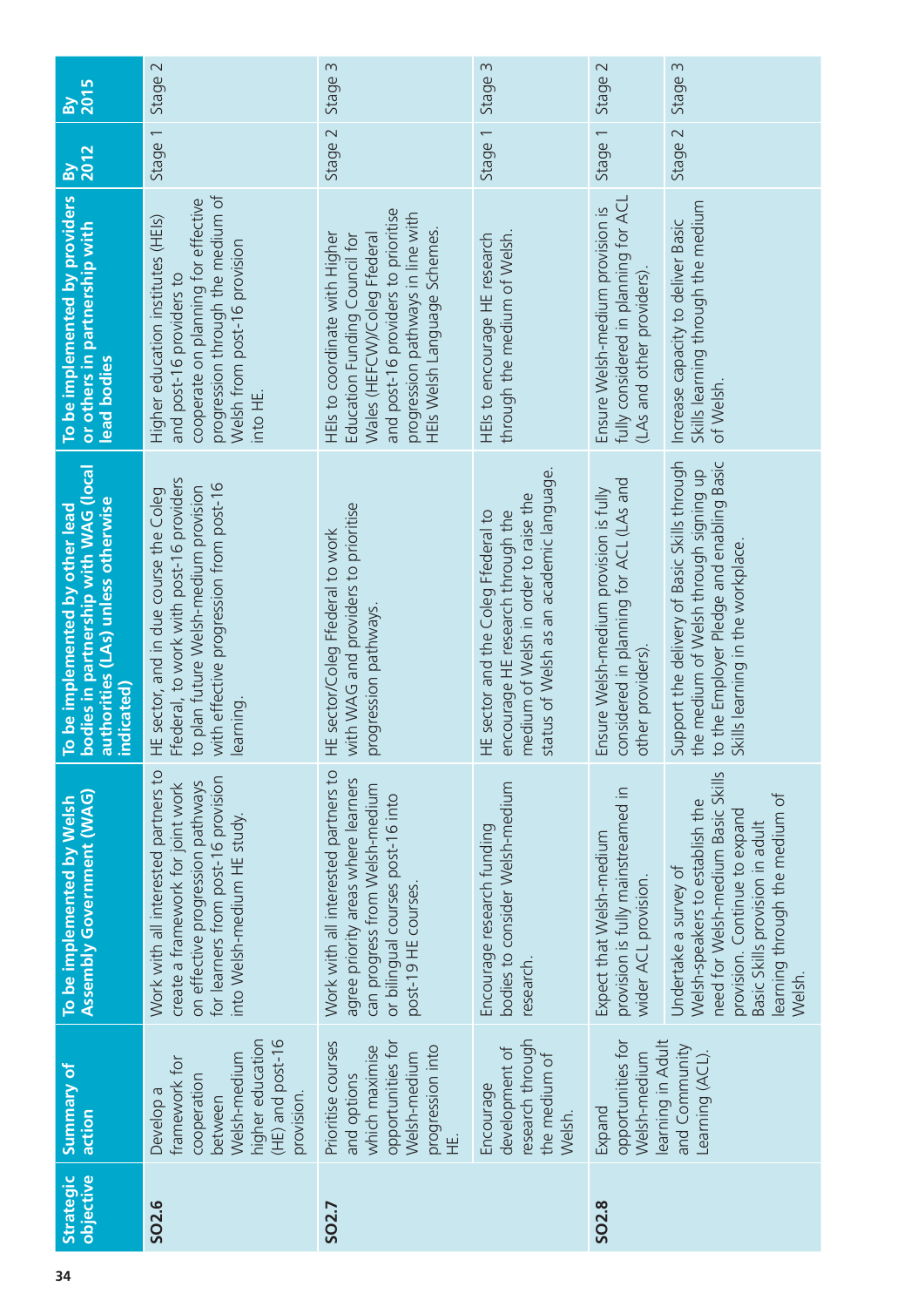Strategic aim 3: To ensure that all learners develop their Welsh-language skills to their full potential and encourage **Strategic aim 3: To ensure that all learners develop their Welsh-language skills to their full potential and encourage**  sound linguistic progression from one phase of education and training to the next **sound linguistic progression from one phase of education and training to the next**

| <b>By<br/>2015</b>                                                                                                           | Stage 3                                                                                                                                                                                                                                  | Stage 3                                                                                                                                                                                                                                                                                                                             | Stage 3                                                                                                                                                                                                                                                                                                          | Stage 3                                                                                                                                                                                                 |
|------------------------------------------------------------------------------------------------------------------------------|------------------------------------------------------------------------------------------------------------------------------------------------------------------------------------------------------------------------------------------|-------------------------------------------------------------------------------------------------------------------------------------------------------------------------------------------------------------------------------------------------------------------------------------------------------------------------------------|------------------------------------------------------------------------------------------------------------------------------------------------------------------------------------------------------------------------------------------------------------------------------------------------------------------|---------------------------------------------------------------------------------------------------------------------------------------------------------------------------------------------------------|
| $\frac{1}{2012}$                                                                                                             | Stage 2                                                                                                                                                                                                                                  | Stage 2                                                                                                                                                                                                                                                                                                                             | Stage 2                                                                                                                                                                                                                                                                                                          | Stage 2                                                                                                                                                                                                 |
| To be implemented by providers<br>or others in partnership with<br>lead bodies                                               | Key Stages 2 and 3, and Key Stages<br>progression particularly between<br>3 and 4. Ensure involvement of<br>Evaluate current provision with<br>governors, parents, carers and<br>a view to improving linguistic<br>earners.              | provide opportunities for learners to<br>and courses appropriate for post-16<br>improve their Welsh-language skills,<br>including through Welsh for Adults<br>suitable Welsh-language support<br>Welsh-speaking learners. HEIs to<br>FE and WBL providers to offer<br>(WfA) centres.                                                | Schools to self-evaluate through<br>the SEF and set targets for<br>improvement.                                                                                                                                                                                                                                  | and Welsh-language content where<br>nature of the curriculum provided<br>and work with the LA to increase<br>and improve the Welsh-medium<br>Bilingual schools to review the<br>appropriate.            |
| bodies in partnership with WAG (local<br>authorities (LAs) unless otherwise<br>To be implemented by other lead<br>indicated) | in Education Strategic Plans (WESPs) (see<br>linguistic progression in line with Welsh<br>between Key Stages 2 and 3, and Key<br>1.1). Promote more effective transfer<br>Mainstream best practice in ensuring<br>Stages 3 and 4.        | skills as part of apprenticeship frameworks<br>Sector bodies (Sector Skills Councils (SSCs)<br>to consider options for Welsh-language<br>and standard-setting bodies) to provide<br>options for improving Welsh language<br>and Skillbuild frameworks delivered in<br>FE and WBL. HE sector/Coleg Ffederal<br>learning at HE level. | LAs to take measures to improve standards<br>of learning and teaching, closing the gap<br>between schools and within schools                                                                                                                                                                                     | Welsh-medium provision in bilingual<br>Encourage a greater proportion of<br>schools, where appropriate.                                                                                                 |
| <b>Assembly Government (WAG)</b><br>To be implemented by Welsh                                                               | Further develop the WLB Linguistic<br>best practice guidance. Consider<br>Key Stages 2 and 3, and provide<br>options for Key Stages 3-4 and<br>Continuity project for improved<br>inguistic progression between<br>nto post-16 learning. | suitable for post-16 learners taking<br>for language courses or modules<br>Welsh pilots to develop provision<br>further opportunities for post-16<br>vocational courses, and explore<br>Build on the current Vocational<br>Welsh learning in general                                                                                | to continue to monitor standards in<br>Welsh as required. Work with Estyn<br>and continue to expand Basic Skills<br>provision through the medium of<br>Keep under review all curriculum<br>Ensure that all literacy initiatives<br>include Welsh-language literacy,<br>and qualification requirements.<br>Welsh. | Work with LAs to consider options<br>the curriculum in existing bilingual<br>and Welsh-medium elements of<br>for increasing Welsh-language<br>schools in order to improve<br>earners' fluency in Welsh. |
| Summary of<br>action                                                                                                         | Improve linguistic<br>progression in all<br>phases.                                                                                                                                                                                      | Welsh-language<br>including school<br>sixth forms, FE,<br>post-16 sector,<br>WBL and HE.<br>skills in the<br>Improve                                                                                                                                                                                                                | first language (for<br>learning of Welsh<br>Raise standards<br>in teaching and<br>Welsh-medium<br>and bilingual<br>settings)                                                                                                                                                                                     |                                                                                                                                                                                                         |
| objective<br><b>Strategic</b>                                                                                                | SO <sub>3.1</sub>                                                                                                                                                                                                                        | SO <sub>3.2</sub>                                                                                                                                                                                                                                                                                                                   | SO3.3                                                                                                                                                                                                                                                                                                            |                                                                                                                                                                                                         |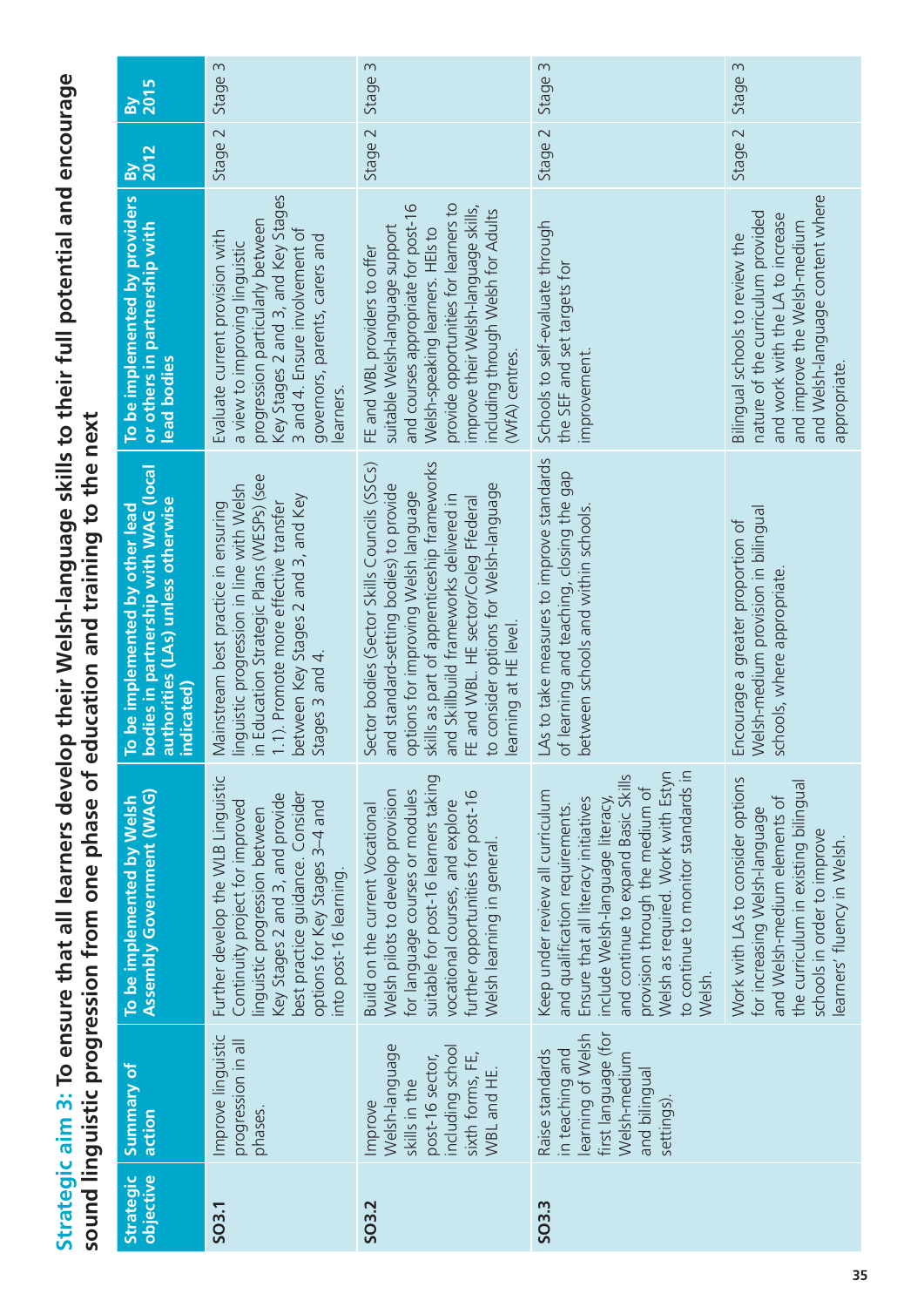| <b>2015</b><br><u>ଜ</u>                                                                                                     | Stage 3                                                                                                                                                                                                                                                                               | Stage 3                                                                                                                                                                                                                                                                                                                  | Stage 3                                                                                                                                                           | Stage 3                                                                                                                                                                                           |
|-----------------------------------------------------------------------------------------------------------------------------|---------------------------------------------------------------------------------------------------------------------------------------------------------------------------------------------------------------------------------------------------------------------------------------|--------------------------------------------------------------------------------------------------------------------------------------------------------------------------------------------------------------------------------------------------------------------------------------------------------------------------|-------------------------------------------------------------------------------------------------------------------------------------------------------------------|---------------------------------------------------------------------------------------------------------------------------------------------------------------------------------------------------|
| 2012<br>$\mathbf{B}$                                                                                                        | Stage 2                                                                                                                                                                                                                                                                               | Stage 3                                                                                                                                                                                                                                                                                                                  | Stage 2                                                                                                                                                           | Stage 2                                                                                                                                                                                           |
| To be implemented by providers<br>or others in partnership with<br>lead bodies                                              | Schools to self-evaluate through<br>improvement in Welsh second<br>the SEF and set targets for<br>anguage.                                                                                                                                                                            | resources and adequate training for<br>training through the SEF. Set goals<br>for improvement in achievement<br>Share good practice and identify<br>in Welsh for all ages, ensuring<br>sufficient curriculum time,<br>teachers.                                                                                          | WAG/LA pilots and findings on best<br>Schools to seek improvement in<br>standards by learning from the<br>practice                                                | Education and training providers<br>to assess demand and promote<br>assessments as appropriate.<br>availability of alternative                                                                    |
| oodies in partnership with WAG (local<br>authorities (LAs) unless otherwise<br>To be implemented by other lead<br>ndicated) | assessments and the requirement to report<br>Monitor the effect of the statutory teacher<br>to parents and carers at Key Stage 2.                                                                                                                                                     | second language and work through the<br>SEF to enable schools to set goals for<br>areas of underachievement in Welsh<br>or Foundation Phase on an LA and<br>egional consortium basis. Identify<br>Share good practice and training<br>mprovement.                                                                        | Cooperate with WAG in identifying best<br>practice and setting up pilots                                                                                          | NAG to consider alternative assessments.<br>with SSCs/standard-setting bodies and<br>Awarding organisations (AOs) to work                                                                         |
| <b>Assembly Government (WAG)</b><br>To be implemented by Welsh                                                              | Phase, and Welsh second language<br>standards at Key Stage 2, following<br>request Estyn to undertake reviews<br>Area of Learning in the Foundation<br>of Welsh Language Development<br>the introduction of the statutory<br>As part of the Ministerial remit,<br>teacher assessment. | in order to promote good practice<br>the full GCSE course or equivalent<br>in Welsh second language, in line<br>increasing the numbers following<br>Keep under review the guidance<br>for use with learners aged 3-16<br>and training materials available<br>with Estyn recommendations.<br>and training, with a view to | Identify best practice, especially at<br>Key Stages 2 and 3, and consider<br>options for pilot programmes for<br>improving standards in Welsh<br>second language. | assist with improving skills in Welsh<br>second language skills assessments<br>Consider options for encouraging<br>development of alternative Welsh<br>at Key Stage 4 and post-16, to<br>anguage. |
| Summary of<br>action                                                                                                        | teaching of Welsh<br>Raise standards in<br>English-medium<br>language (for<br>earning and<br>and second<br>settings).                                                                                                                                                                 |                                                                                                                                                                                                                                                                                                                          |                                                                                                                                                                   |                                                                                                                                                                                                   |
| objective<br>Strategic                                                                                                      | SO3.4                                                                                                                                                                                                                                                                                 |                                                                                                                                                                                                                                                                                                                          |                                                                                                                                                                   |                                                                                                                                                                                                   |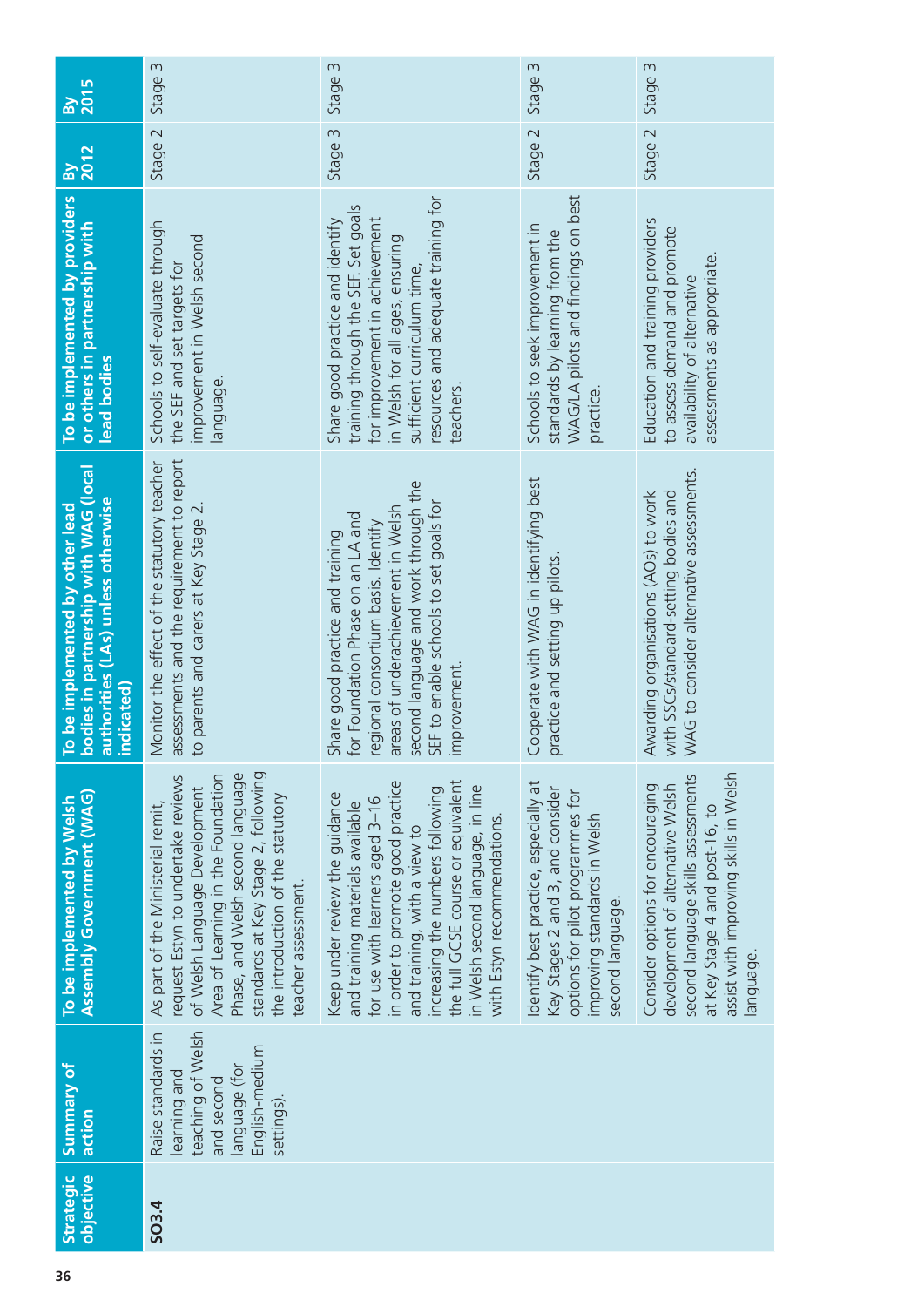| SO <sub>3.5</sub> | Research the<br>feasibility of<br>introducing<br>continuum.<br>a language                                                                  | introducing a language continuum.<br>Assess the possibilities of a single<br>assessment and qualifications<br>framework, with trialling of<br>Consider the feasibility of<br>possible models.                                            |                                                                                                                                                                                                                   |                                                                                                                                                                         | $\sim$<br>Stage: | $\infty$<br>Stage |
|-------------------|--------------------------------------------------------------------------------------------------------------------------------------------|------------------------------------------------------------------------------------------------------------------------------------------------------------------------------------------------------------------------------------------|-------------------------------------------------------------------------------------------------------------------------------------------------------------------------------------------------------------------|-------------------------------------------------------------------------------------------------------------------------------------------------------------------------|------------------|-------------------|
| SO3.6             | opportunities for<br>adults to learn<br>to improve<br>Continue<br>Welsh.                                                                   | Continue to develop the WfA<br>centres, through agreed<br>performance measures.                                                                                                                                                          |                                                                                                                                                                                                                   | to increase the numbers of learners<br>WfA centres to plan the delivery of<br>new and improved provision and<br>progressing to fluency.                                 | Stage 2          | Stage 2           |
|                   |                                                                                                                                            | set targets for WfA provision based<br>Ensure accurate benchmarking and<br>on a review of data collection<br>systems.                                                                                                                    |                                                                                                                                                                                                                   | benchmarking established, respond<br>particularly intensive courses. Once<br>WfA centres to encourage greater<br>participation in WfA courses<br>to targets set.        | Stage 2          | Stage 2           |
| SO <sub>3.7</sub> | Welsh-language<br>opportunities<br>assessing and<br>Improve and<br>for learning,<br>expand the<br>skills in the<br>workplace.<br>improving | Welsh-language skills of employees<br>the understanding and recognition<br>Work with all partners to promote<br>the workplace. Develop an online<br>of the value of Welsh as a skill in<br>within the workplace.<br>method for assessing | Welsh-language skills needs analysis in line<br>SSCs/standard-setting bodies to undertake<br>HE sector Task and Finish Group to report<br>on recognising HE Welsh-language skills.<br>with Welsh Language Schemes | recognise the benefits of improving<br>Welsh-language skills in the<br>customer service and other<br>Employers to consider and<br>functions through having<br>workforce | Stage 1          | Stage 2           |
|                   |                                                                                                                                            | language training requirements.<br>Work with partners to develop<br>Welsh-language courses for<br>specific workplaces having                                                                                                             | appropriate Welsh-language qualifications<br>AOs to work with WAG to develop<br>or the workplace                                                                                                                  | in tailored Welsh-language courses<br>WfA centres to deliver an increase<br>for the workplace                                                                           | Stage 2          | Stage 3           |
| SO <sub>3.8</sub> | learning amongst<br>of the benefits of<br>Raise awareness<br>Welsh-medium<br>stakeholders<br>and Welsh<br>language                         | awareness of the benefits and the<br>the workplace, targeting parents,<br>carers, learners and employers in<br>value of Welsh-language skills in<br>Work with partners to raise<br>particular.                                           | parents, carers and learners, so that they<br>the value of Welsh-language skills with<br>consider these benefits when choosing<br>Partner bodies to raise awareness of<br>education and training options.         | Employers to consider the benefits<br>in the workforce, and reflect this<br>in their training and recruitment<br>of having Welsh-language skills<br>policies            | Stage 2          | $\infty$<br>Stage |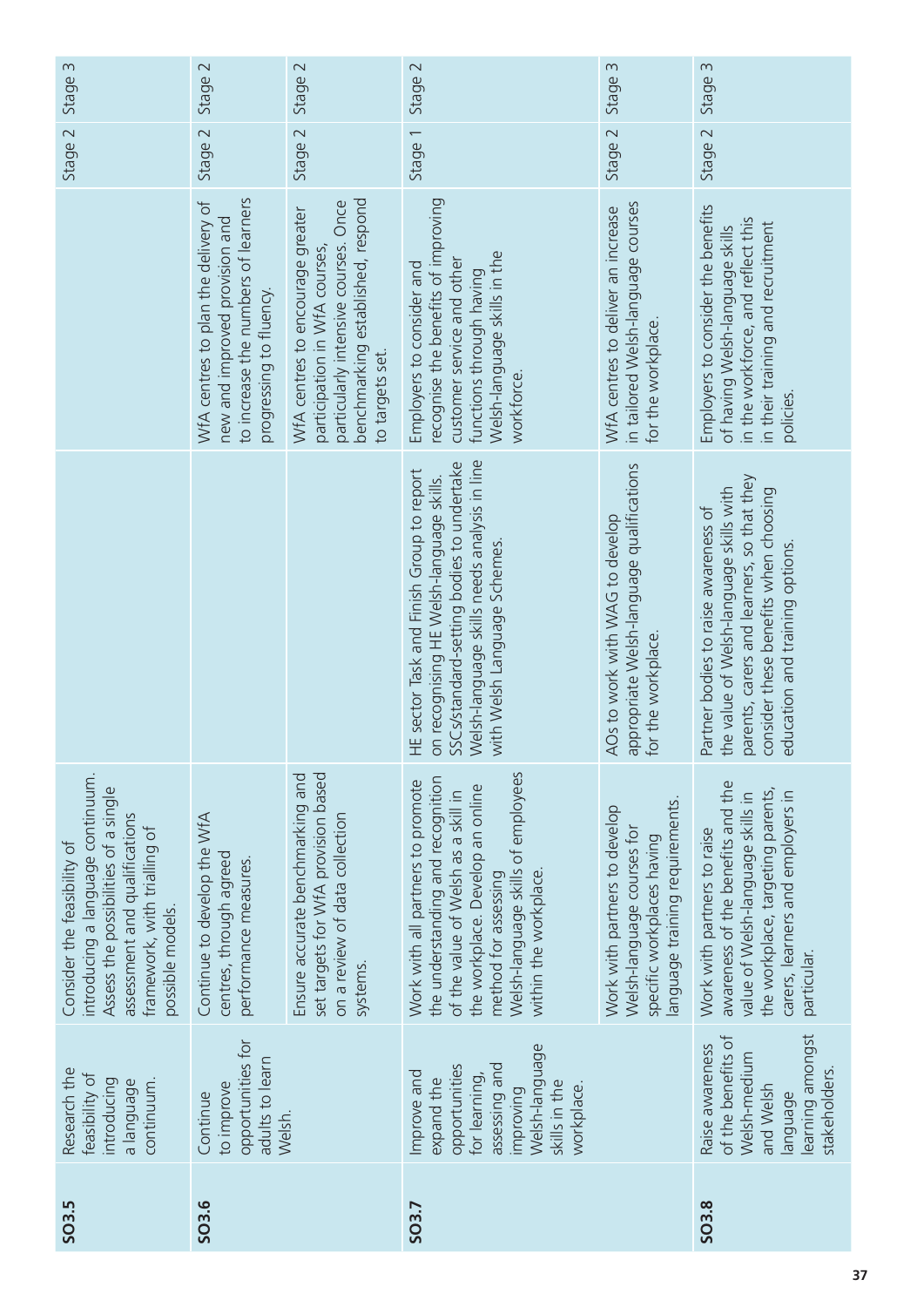| Strategic<br>objective | Summary of<br>action                                                                                                                           | Assembly Government (WAG)<br>To be implemented by Welsh                                                                                                                                                                                              | bodies in partnership with WAG (local)<br>authorities (LAs) unless otherwise<br>To be implemented by other lead<br>indicated) | To be implemented by providers By<br>lead bodies                                                                                                                                                                                                                        |                 | 2015<br>ă |
|------------------------|------------------------------------------------------------------------------------------------------------------------------------------------|------------------------------------------------------------------------------------------------------------------------------------------------------------------------------------------------------------------------------------------------------|-------------------------------------------------------------------------------------------------------------------------------|-------------------------------------------------------------------------------------------------------------------------------------------------------------------------------------------------------------------------------------------------------------------------|-----------------|-----------|
| SO3.9                  | education, advice<br>and quidance in<br>Welsh-language<br>Improve careers<br>Welsh-medium<br>education and<br>employment<br>relation to<br>and | consistent positive messages about<br>skills, Welsh-medium study and<br>the value of Welsh-language<br>experience/placements give<br>employment opportunities.<br>on subject choices, careers<br>Ensure that those advising<br>information, and work | Careers Wales and other advisory services<br>to point consistently to the value of<br>Welsh-language skills.                  | Education and training providers to<br>promote comprehensive awareness<br>work experience and placements<br>involving Welsh-language skills,<br>and to facilitate Welsh-medium<br>by all staff of work-related and<br>study-related opportunities<br>wherever possible. | Stage 2 Stage 2 |           |
|                        | opportunities.                                                                                                                                 | workforce through, for example,<br>promoting study of Welsh as a<br>subject at Level 3 (A level) and<br>Welsh-speaking teaching<br>Develop the future<br>degree level.                                                                               | appropriate action to increase numbers<br>HE sector/Coleg Ffederal to consider<br>studying Welsh at degree level.             | learning pathways that encourage<br>14-19 area networks to ensure<br>higher-level study of Welsh.                                                                                                                                                                       | Stage 1 Stage 2 |           |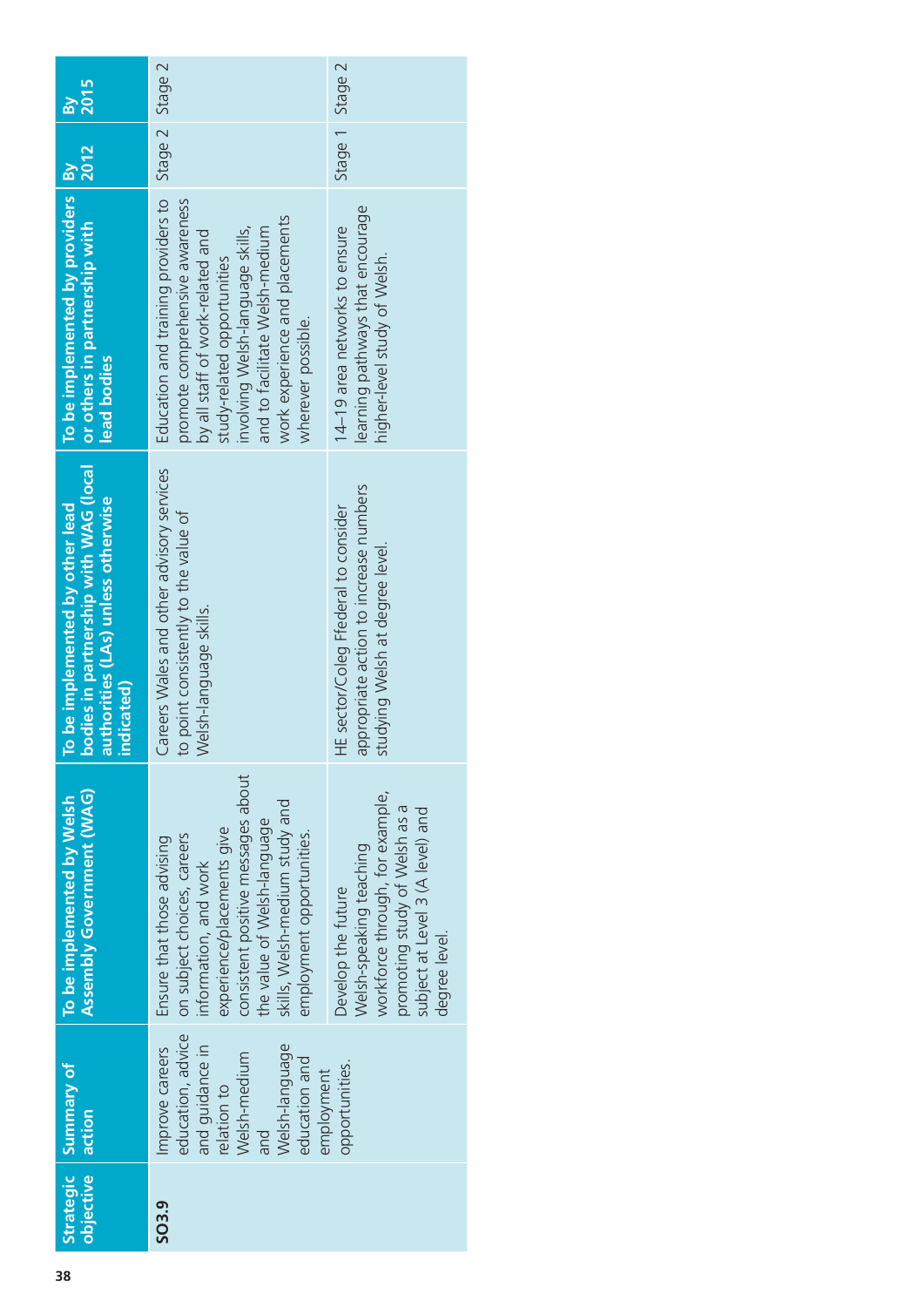practitioners for all phases of education and training, with high-quality Welsh-language skills and competence in **practitioners for all phases of education and training, with high-quality Welsh-language skills and competence in**  Strategic aim 4: To ensure a planned Welsh-medium education workforce that provides sufficient numbers of **Strategic aim 4: To ensure a planned Welsh-medium education workforce that provides sufficient numbers of teaching methodologies** teaching methodologies

| <b>By</b><br>2015                                                                                                            | Stage 2                                                                                                                                                                                                                                                                                                                                                                                                                                                                                                                                                                                                                                                                                           | Stage 3                                                                                                                                                               | Stage 2                                                                                                                                                                                                         | Stage 2                                     |
|------------------------------------------------------------------------------------------------------------------------------|---------------------------------------------------------------------------------------------------------------------------------------------------------------------------------------------------------------------------------------------------------------------------------------------------------------------------------------------------------------------------------------------------------------------------------------------------------------------------------------------------------------------------------------------------------------------------------------------------------------------------------------------------------------------------------------------------|-----------------------------------------------------------------------------------------------------------------------------------------------------------------------|-----------------------------------------------------------------------------------------------------------------------------------------------------------------------------------------------------------------|---------------------------------------------|
| <b>By</b><br>2012                                                                                                            | Stage 1                                                                                                                                                                                                                                                                                                                                                                                                                                                                                                                                                                                                                                                                                           | Stage 3                                                                                                                                                               | $\overline{\phantom{0}}$<br>Stage <sup>-</sup>                                                                                                                                                                  | Stage 1                                     |
| To be implemented by providers<br>or others in partnership with<br>lead bodies                                               | forward any workforce modelling<br>HE providers of ITT to help take<br>changes.                                                                                                                                                                                                                                                                                                                                                                                                                                                                                                                                                                                                                   | practitioners and Welsh-language<br>All training providers to consider<br>for Welsh-medium/bilingual<br>planned recruitment policy<br>specialists.                    | methodologies to the appropriate<br>categories of trainee practitioners.<br>awareness, Welsh-language skills<br>to deliver tuition in language<br>HEls, particularly ITT centres,<br>and Welsh-medium/bilingual |                                             |
| bodies in partnership with WAG (local<br>authorities (LAs) unless otherwise<br>To be implemented by other lead<br>indicated) | respond to the ITT Change Plan based on<br>HE sector/HEFCW/Coleg Ffederal to<br>workforce modelling.                                                                                                                                                                                                                                                                                                                                                                                                                                                                                                                                                                                              | Fellowships scheme or successor schemes.<br>support the HE Postgraduate Scholarships<br>Scheme and the Welsh-medium Teaching<br>HE sector/Coleg Ffederal: Continue to | accreditation of appropriate modules<br>HE sector to ensure capacity and<br>according to national standards.                                                                                                    |                                             |
| <b>Assembly Government (WAG)</b><br>To be implemented by Welsh                                                               | account of Welsh-medium provision.<br>for Schools covering Wales takes full<br>Change Plan and consider options<br>Wales at primary level during their<br>practitioners intending to work in<br>of the Initial Teacher Training (ITT)<br><b>Iraining and Development Agency</b><br>Nelsh/Welsh-medium recruitment<br>Continue the provision of current<br>any agreement on the promotion<br>Welsh-medium numbers as part<br>options. Continue to ensure that<br>incentives and consider further<br>of teaching as a career by the<br>Model the workforce for<br>Welsh-language skills of<br>for other practitioners.<br>Drive improvements in<br>Drive improvements in<br>nitial training or EPD. |                                                                                                                                                                       | training and EPD for all phases and<br>Welsh-medium/bilingual teaching<br>methodologies within initial<br>sectors as appropriate.                                                                               |                                             |
| Summary of<br>action                                                                                                         | Plan for sufficient<br>Welsh-language<br>Welsh-medium<br>numbers of<br>suitable<br>and                                                                                                                                                                                                                                                                                                                                                                                                                                                                                                                                                                                                            | practitioners<br>entering the<br>workforce.                                                                                                                           | appropriate initial<br>(EPD) training for<br>all practitioners<br>Development<br>Professional<br>and Early<br>Develop                                                                                           | using the Welsh<br>anguage in<br>education. |
| <b>Strategic</b><br>objective                                                                                                | SO4.1                                                                                                                                                                                                                                                                                                                                                                                                                                                                                                                                                                                                                                                                                             |                                                                                                                                                                       | <b>SO4.2</b>                                                                                                                                                                                                    |                                             |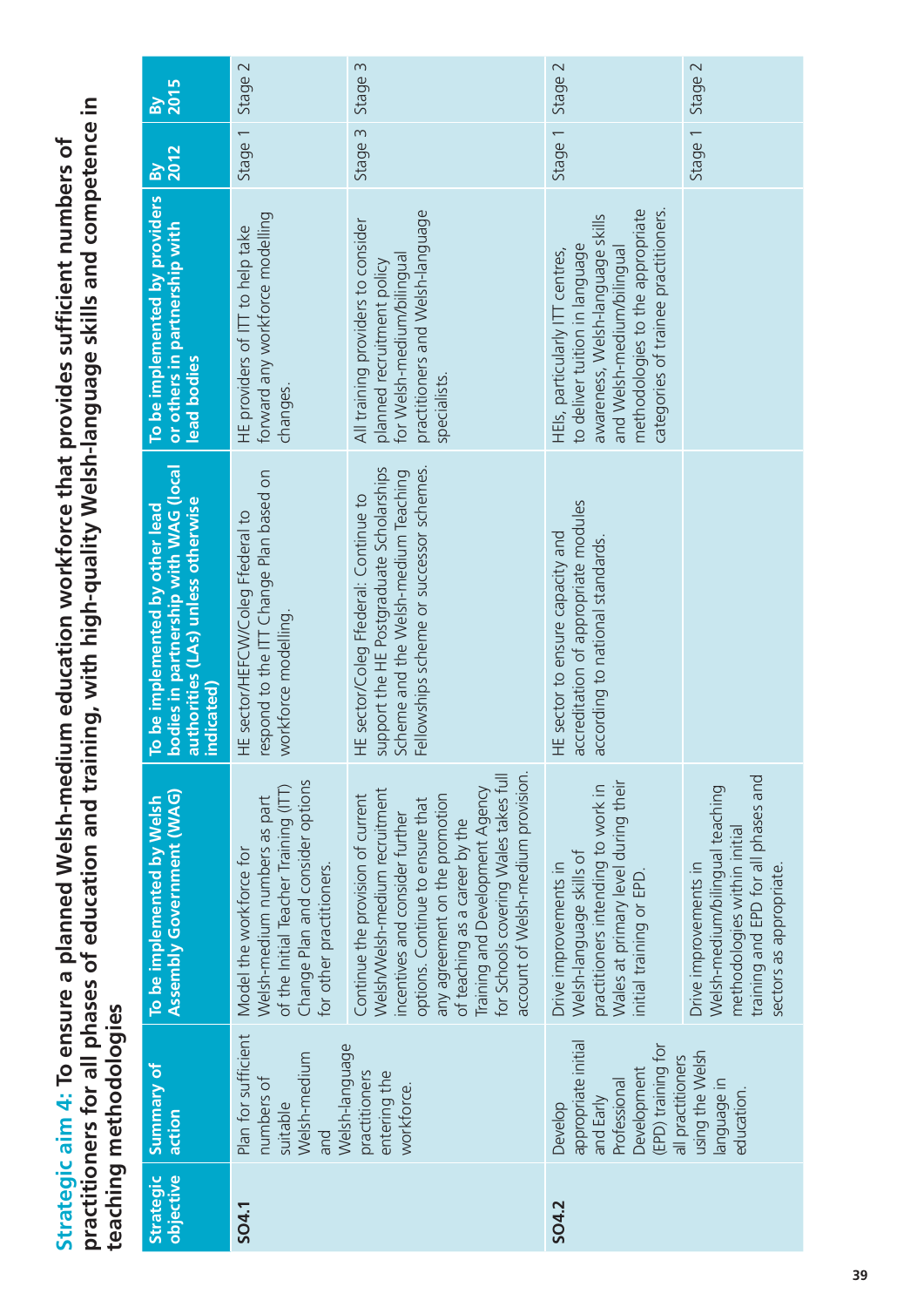| $\frac{1}{2015}$                                                                                                             | Stage 2                                                                                                                            | Stage 3                                                                                                                                                                                                                                                        | Stage 3                                                                                                                                                                                                                             | Stage 2                                                                                                                                       | Stage 2                                                                                                                                                   |
|------------------------------------------------------------------------------------------------------------------------------|------------------------------------------------------------------------------------------------------------------------------------|----------------------------------------------------------------------------------------------------------------------------------------------------------------------------------------------------------------------------------------------------------------|-------------------------------------------------------------------------------------------------------------------------------------------------------------------------------------------------------------------------------------|-----------------------------------------------------------------------------------------------------------------------------------------------|-----------------------------------------------------------------------------------------------------------------------------------------------------------|
| <b>By</b><br>2012                                                                                                            | $\overline{\phantom{0}}$<br>Stage                                                                                                  | Stage 2                                                                                                                                                                                                                                                        | S<br>Stage:                                                                                                                                                                                                                         | Stage 1                                                                                                                                       | Stage 1                                                                                                                                                   |
| To be implemented by providers<br>or others in partnership with<br>lead bodies                                               |                                                                                                                                    | cooperate and avoid duplication<br>on a national and regional basis,<br>All providers of CPD training to<br>through working to respond to<br>Welsh-language needs.<br>Welsh-medium and                                                                         | All providers to improve the linguistic<br>up available training opportunities in<br>plans, LA guidance and, for schools,<br>skills of their practitioners by taking<br>line with institutional development<br>n line with the SEF. |                                                                                                                                               |                                                                                                                                                           |
| bodies in partnership with WAG (local<br>authorities (LAs) unless otherwise<br>To be implemented by other lead<br>indicated) |                                                                                                                                    |                                                                                                                                                                                                                                                                | for training, correlating with planning<br>LAs to improve the linguistic skills of<br>practitioners by identifying priorities<br>processes at local and regional level.                                                             |                                                                                                                                               |                                                                                                                                                           |
| <b>Assembly Government (WAG)</b><br>To be implemented by Welsh                                                               | standard for those wishing to work<br>establishing a minimum linguistic<br>Work with partners towards<br>in Welsh-medium settings. | national and regional levels, within<br>as a subject through development<br>the context of the WAG review of<br>training through the medium of<br>Welsh/bilingually and for Welsh<br>of a coherent infrastructure at<br>Improve delivery of in-service<br>CPD. | providing opportunities for training<br>Sabbaticals Scheme in a national<br>through different models of the<br>Improve the linguistic skills of<br>practitioners in all sectors by<br>framework.                                    | effective delivery of the Foundation<br>Early Years practitioners to ensure<br>mprove skills of childcare and<br>Phase in all parts of Wales. | support for school practitioners<br>within LAs and across consortia<br>Improve in-service training and<br>by building on the work of the<br>athrawon bro. |
| Summary of<br>action                                                                                                         |                                                                                                                                    | Develop a national<br>(CPD) training for<br>infrastructure for<br>regional delivery<br>Welsh-medium/<br>Development<br>of in-service<br>Professional<br>Continuing                                                                                             | skills for all sectors.<br>Welsh-language<br>bilingual and                                                                                                                                                                          |                                                                                                                                               |                                                                                                                                                           |
| objective<br><b>Strategic</b>                                                                                                |                                                                                                                                    | SO4.3                                                                                                                                                                                                                                                          |                                                                                                                                                                                                                                     |                                                                                                                                               |                                                                                                                                                           |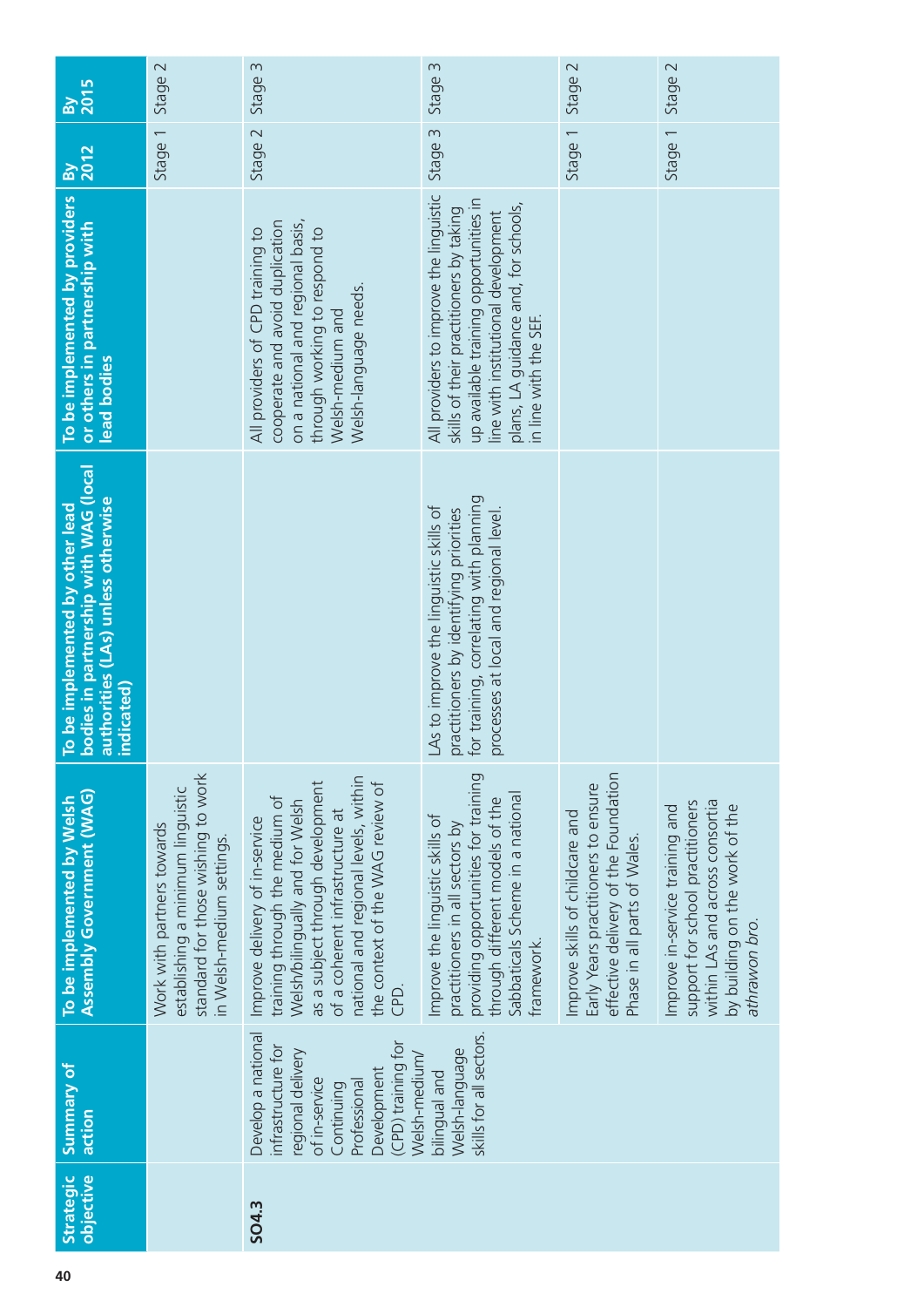| accreditation of<br>training and<br>Continue to<br>improve the<br>WfA tutors. | Continue the focus on developing<br>provide support for the National<br>Qualification for WfA tutors.<br>of CPD for WfA tutors, and<br>an accredited framework                                                                                                            |                                                                                                                                                                                                                          | training for their own tutors and<br>WfA centres to ensure adequate<br>third-party tutors.                                                                                                                      | Stage 3 Stage 3 |  |
|-------------------------------------------------------------------------------|---------------------------------------------------------------------------------------------------------------------------------------------------------------------------------------------------------------------------------------------------------------------------|--------------------------------------------------------------------------------------------------------------------------------------------------------------------------------------------------------------------------|-----------------------------------------------------------------------------------------------------------------------------------------------------------------------------------------------------------------|-----------------|--|
|                                                                               | research, and identify methods of<br>and commission priority areas for<br>HE research and scholarship into<br>Work with partners to identify<br>including related international<br>methodologies in education,<br>Welsh-language teaching<br>Welsh-medium and<br>funding. | Nelsh-language teaching methodologies<br>-federal, to consider options for research<br>and scholarship on Welsh-medium and<br>HE sector, including the planned Coleg<br>n education, and identify methods of<br>tunding. | practitioners to link research with<br>Institutions providing training for<br>HEls to assist in identifying<br>opportunities for research.<br>training and best practice.                                       | Stage 1 Stage 2 |  |
|                                                                               | provision as a result of monitoring<br>Through the SEF and QEF, identify<br>bilingual and Welsh-language<br>and share good professional<br>practice in Welsh-medium,<br>of self-assessment.                                                                               | As to share best practice on an LA and<br>egional consortia basis, working with<br>schools through the SEF.                                                                                                              | improving Welsh-medium/bilingual<br>self-assessment procedures under<br>through sharing of best practice.<br>the SEF and QEF, with a view to<br>and Welsh-language provision<br>All providers to participate in | Stage 2 Stage 3 |  |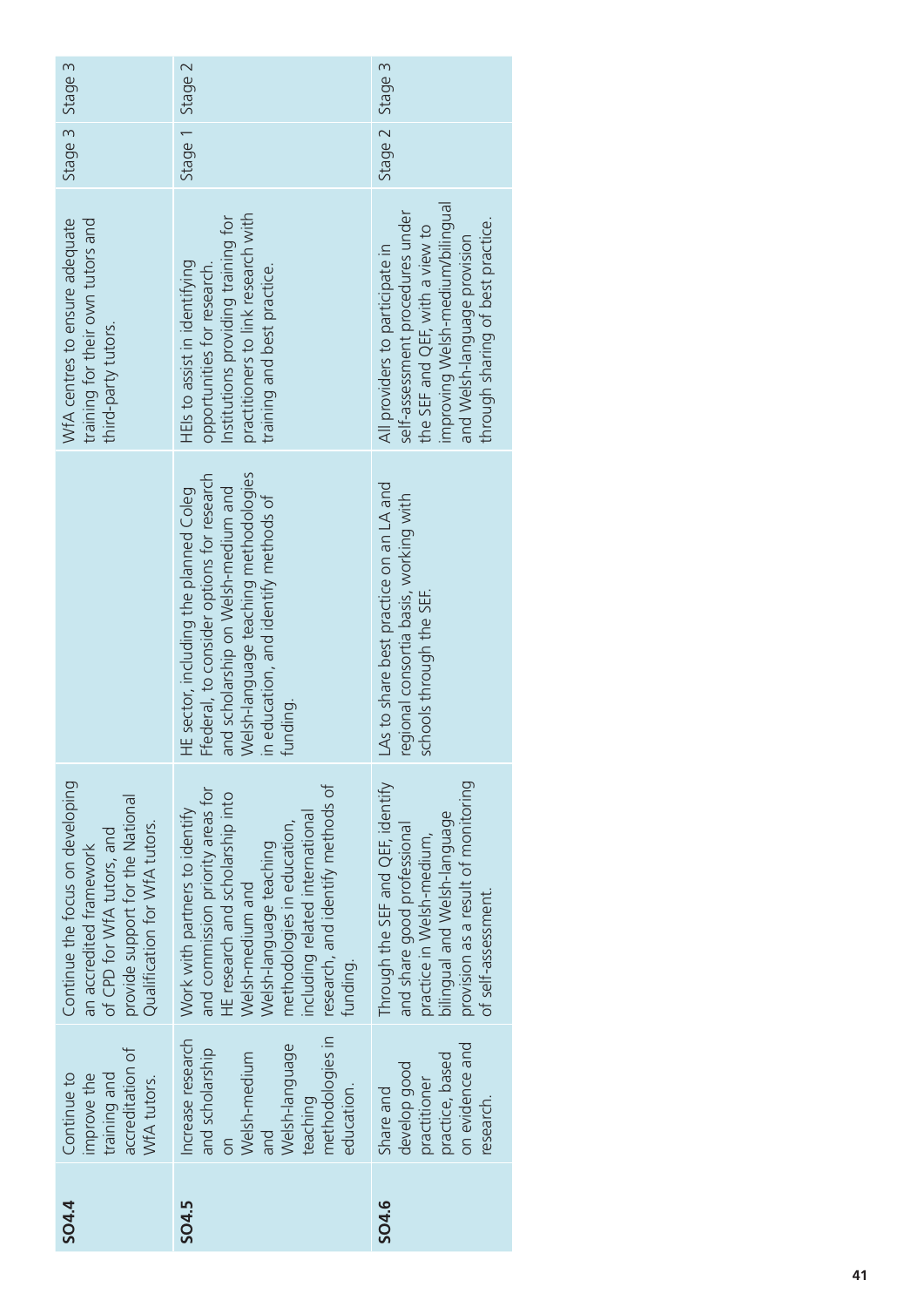| objective<br>Strategic | Summary of<br>action                                                                                                                                               | <b>Assembly Government (WAG)</b><br>To be implemented by Welsh                                                                                                                                                                                                                                       | bodies in partnership with WAG (local<br>authorities (LAs) unless otherwise<br>To be implemented by other lead<br>indicated)                                                                       | To be implemented by providers<br>or others in partnership with<br>lead bodies                                                                                     | By<br>2012                        | By<br>2015 |
|------------------------|--------------------------------------------------------------------------------------------------------------------------------------------------------------------|------------------------------------------------------------------------------------------------------------------------------------------------------------------------------------------------------------------------------------------------------------------------------------------------------|----------------------------------------------------------------------------------------------------------------------------------------------------------------------------------------------------|--------------------------------------------------------------------------------------------------------------------------------------------------------------------|-----------------------------------|------------|
| SO <sub>5.1</sub>      | further the range,<br>qualifications for<br>qualifications of<br>all types, and of<br>Encourage AOs<br>Welsh-medium<br>availability of<br>number and<br>to develop | to measure and meet sector needs<br>national strategic objectives. Work<br>with SSCs/standard-setting bodies<br>(below HE level), in response to<br>Encourage AOs to increase the<br>Welsh-medium qualifications<br>earner and sector needs and<br>for Welsh language skills.<br>number and range of | develop/approve qualifications in response<br>AOs and SSCs/standard-setting bodies to<br>to learner and sector needs and national<br>work collaboratively and with WAG to<br>strategic objectives. | Education and training providers to<br>assess demand and provide early<br>notification to WAG and AOs.                                                             | Stage 3                           | Stage 3    |
|                        | learning Welsh.                                                                                                                                                    | number of Welsh-medium assessors,<br>Consider options for increasing the<br>verifiers and moderators.                                                                                                                                                                                                | deploy more effective models for attracting<br>AOs to work with WAG to identify and<br>and retaining assessors, verifiers and<br>moderators                                                        | appropriate on identifying suitable<br>Education and training providers<br>to cooperate with AOs where<br>assessment and moderation.<br>Welsh-medium expertise for | Stage 2                           | Stage 3    |
|                        |                                                                                                                                                                    | develop bespoke qualifications for<br>Maintain the national framework<br>for assessment for WfA and<br>the workplace and family.                                                                                                                                                                     | centres to maintain and develop suitable<br>AOs to work with WAG and WfA<br>qualifications.                                                                                                        | qualifications in order to increase<br>WfA centres to assess demand<br>and promote availability of<br>number of candidates.                                        | $\overline{\phantom{0}}$<br>Stage | Stage 2    |
| SO5.2                  | range of teaching<br>learning Welsh<br>resources for<br>and learning<br>Increase and<br>improve the                                                                | curriculum subjects 3-19 and WfA,<br>Extend the support for providing<br>teaching and learning resources<br>comprehensive coverage of all<br>of all types to include more<br>across all abilities.                                                                                                   |                                                                                                                                                                                                    | materials of all types produced in a<br>Publishers to ensure high-quality<br>timely fashion.                                                                       | Stage 1                           | Stage 2    |
|                        | and subjects<br>through the<br>medium of<br>Welsh.                                                                                                                 | practitioner needs, in the context<br>Consult with practitioners across<br>all age ranges and subject areas<br>in order to identify priorities for<br>materials based on learner and<br>of national priorities.                                                                                      | All interested parties to assist in identifying<br>priorities.                                                                                                                                     | Providers to release practitioners<br>to participate in the process of<br>identifying needs.                                                                       | Stage 3                           | Stage 3    |

the strategic aim 5: To improve the central support mechanisms for Welsh-medium education and training **Strategic aim 5: To improve the central support mechanisms for Welsh-medium education and training**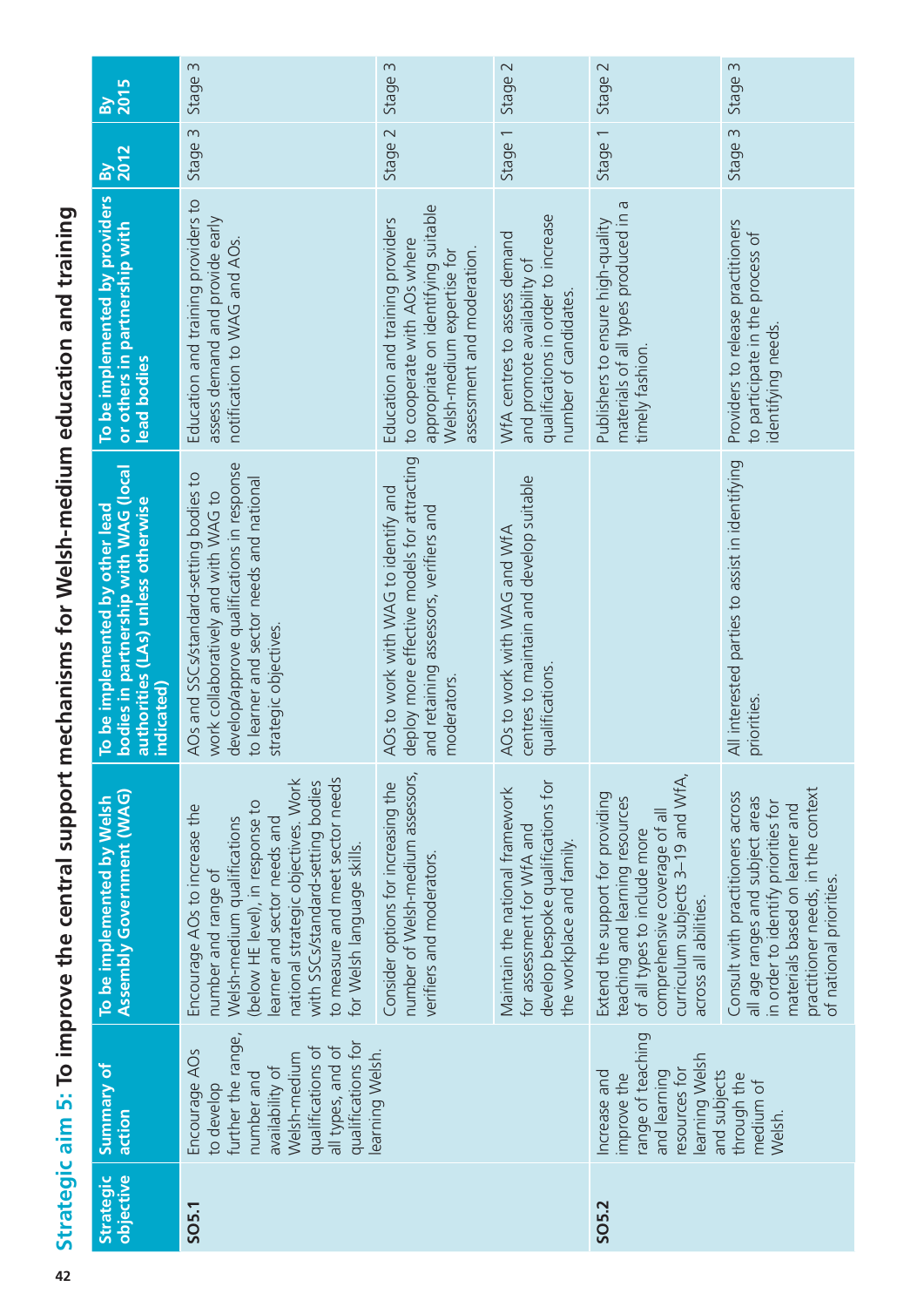| $\sim$<br>Stage:                                                                                                                      | $\sim$<br>Stage:                                                                                                                        | $\sim$<br>Stage                                                                                                                                                                                             | Stage 2                                                                                                                                                                | Stage 2                                                                                                                                                                                  |
|---------------------------------------------------------------------------------------------------------------------------------------|-----------------------------------------------------------------------------------------------------------------------------------------|-------------------------------------------------------------------------------------------------------------------------------------------------------------------------------------------------------------|------------------------------------------------------------------------------------------------------------------------------------------------------------------------|------------------------------------------------------------------------------------------------------------------------------------------------------------------------------------------|
| Stage 2                                                                                                                               | Stage 2                                                                                                                                 | Stage 3                                                                                                                                                                                                     | Stage 1                                                                                                                                                                | Stage 1                                                                                                                                                                                  |
| Practitioners to inform of needs.                                                                                                     | Users and publishers to highlight<br>possible improvements                                                                              | Education and training providers to<br>highlight possible improvements                                                                                                                                      | Education and training providers to<br>highlight possible improvements.                                                                                                | Education and training providers to<br>inform of needs and assist in the<br>standardisation process                                                                                      |
| publishers to work with WAG to meet new<br>eeds for learning and teaching resources.<br>AOs, SSCs/standard-setting bodies and         | Publishers and other interested partners to<br>work with WAG                                                                            | All interested partners including National<br>to work with WAG on sharing and best<br>practice. AOs and other bodies to keep<br>WAG informed of new developments.<br>Grid for Learning (NGfL) and HE sector | with WAG to suggest options for raising<br>Welsh Books Council, publishers, AOs,<br>SSCs/standard-setting bodies to work<br>awareness and promoting availability       | WLB, HE sector, AOs and standard-setting<br>bodies to contribute to joint working<br>arrangements                                                                                        |
| Improve commissioning processes<br>to shorten timescales in order to<br>respond to new curriculum and<br>qualifications developments. | and consider options for improving<br>Maintain quality control processes<br>processes to ensure consistently<br>high-quality materials. | Address Welsh-language resource<br>the Welsh-medium sector under<br>and keep future technological<br>developments and impact on<br>technological developments<br>needs arising from ongoing<br>review.      | resources and qualifications, and<br>the marketing of Welsh-medium<br>options for marketing resources<br>Consider options for improving<br>and qualifications jointly. | arrangements for the development<br>and standardisation of terminology<br>Establish effective joint working<br>qualification use in all subject<br>for education, training and<br>areas. |
|                                                                                                                                       |                                                                                                                                         | support and keep<br>Welsh-medium<br>developments.<br>technological<br>under review<br>needs arising<br>Continue to<br>from new                                                                              | and promote the<br>Raise awareness<br>Welsh-language<br>Welsh-medium<br>resources and<br>qualifications.<br>use of<br>and                                              | Welsh-language<br>Welsh-medium<br>all aspects of<br>standardised<br>terminology<br>Ensure that<br>up-to-date<br>is available<br>to support<br>education<br>provision.                    |
|                                                                                                                                       |                                                                                                                                         | SO <sub>5.3</sub>                                                                                                                                                                                           | <b>SO5.4</b>                                                                                                                                                           | SO <sub>5.5</sub>                                                                                                                                                                        |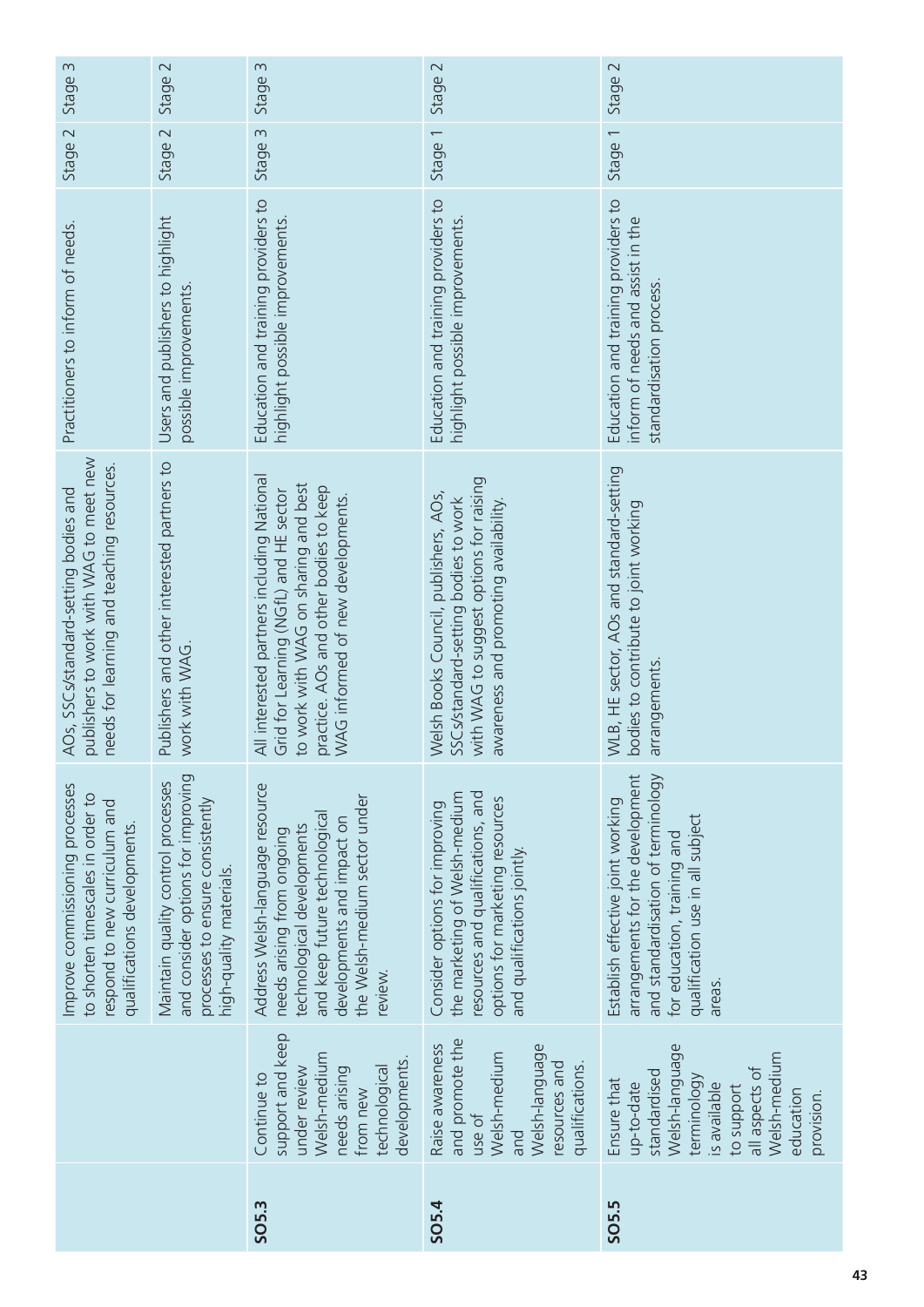Strategic aim 6: To contribute to the acquisition and reinforcement of Welsh-language skills in families and in the **Strategic aim 6: To contribute to the acquisition and reinforcement of Welsh-language skills in families and in the**  community **community**

| <b>Strategic</b><br>objective | Summary of<br>action                                                                                                                                                      | Assembly Government (WAG)<br>To be implemented by Welsh                                                                                                                            | bodies in partnership with WAG (local<br>authorities (LAs) unless otherwise<br>To be implemented by other lead<br>indicated)                       | To be implemented by providers<br>or others in partnership with<br>lead bodies                                                        | 2012<br>$\mathbf{g}$ | <b>2015</b><br><b>R</b> |
|-------------------------------|---------------------------------------------------------------------------------------------------------------------------------------------------------------------------|------------------------------------------------------------------------------------------------------------------------------------------------------------------------------------|----------------------------------------------------------------------------------------------------------------------------------------------------|---------------------------------------------------------------------------------------------------------------------------------------|----------------------|-------------------------|
|                               | language-learning<br>especially parents<br>and carers with<br>young children.<br>Welsh-medium<br>parents, carers<br>and families,<br>courses and<br>courses for<br>Target | providers and AOs to develop<br>bespoke courses and qualifications.<br>Encourage key stakeholders,                                                                                 | have opportunities for intergenerational<br>LAs to ensure that children and parents<br>and carers in Welsh-medium settings<br>community education. | Welsh-language courses to parents<br>and carers and families in line with<br>WfA centres to deliver<br>set targets.                   | Stage 2              | Stage 3                 |
|                               | increase informal/<br>for collaboration<br>on initiatives to<br>opportunities<br>non-formal<br>earning<br>Identify                                                        | opportunities through the medium<br>Encourage availability of informal<br>settings by working with external<br>of Welsh within all education<br>and non-formal learning<br>bodies. | CYPPs to support an increase in informal<br>education settings to reinforce linguistic<br>and non-formal use of Welsh in<br>evelopment.<br>O       | Education and training providers to<br>non-formal learning opportunities.<br>Welsh-medium informal and<br>promote the availability of | Stage 1              | Stage 2                 |
|                               | within education<br>opportunities<br>settings.                                                                                                                            | opportunities for adult learners of<br>that WfA centres plan and deliver<br>Work with the WLB to ensure<br>improved informal learning<br>Welsh.                                    |                                                                                                                                                    | WfA centres to plan and deliver<br>informal learning opportunities.                                                                   | Stage 2              | Stage 2                 |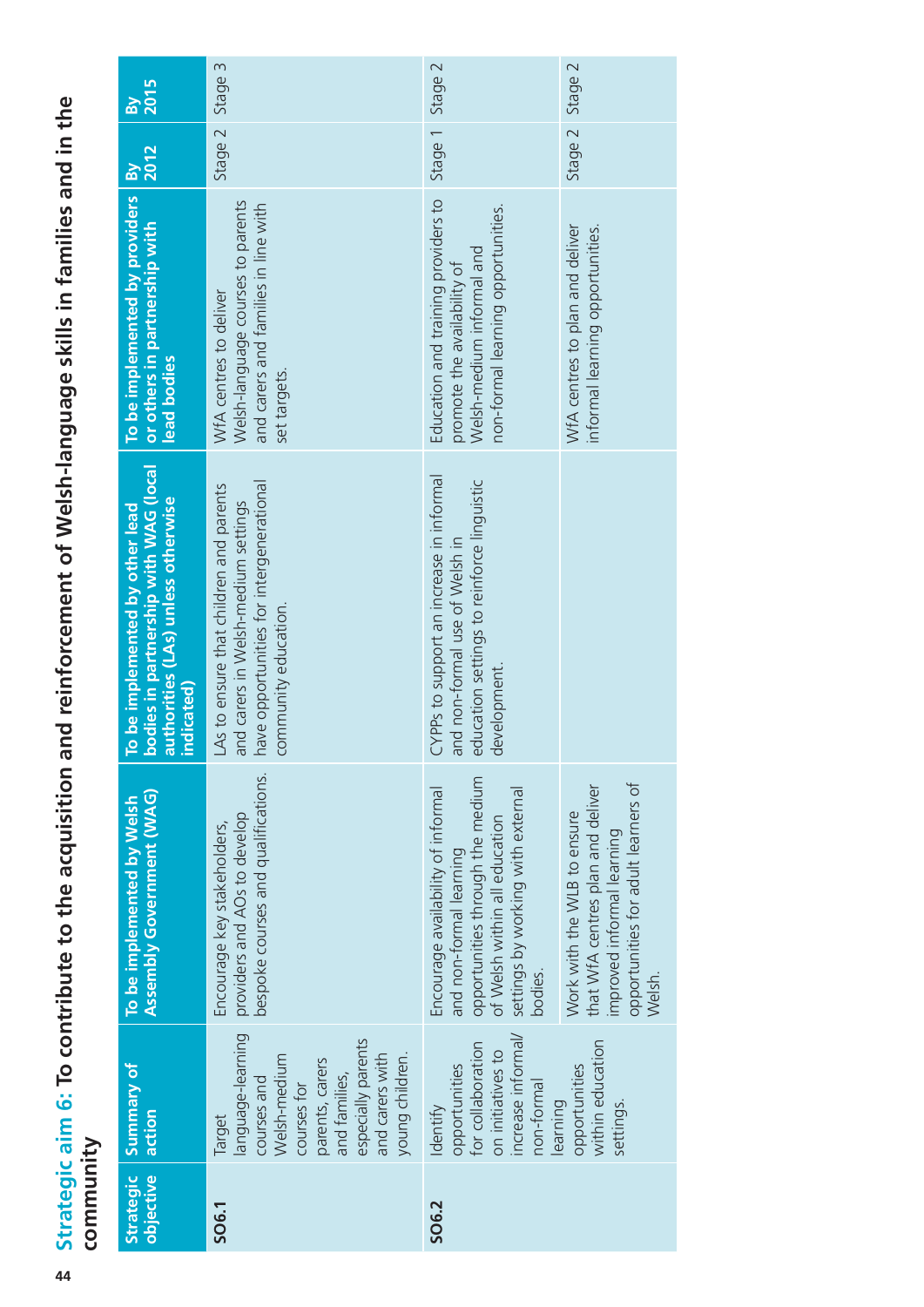| Stage 3                                                                                                                                                                                           | Stage 3                                                                                                                                                                     | Stage 2                                                                                                                                                                                                        | Stage 2                                                                                                                                                                                                           | Stage 2                                                                                                                                                                                               | Stage 2                                                                                                             |
|---------------------------------------------------------------------------------------------------------------------------------------------------------------------------------------------------|-----------------------------------------------------------------------------------------------------------------------------------------------------------------------------|----------------------------------------------------------------------------------------------------------------------------------------------------------------------------------------------------------------|-------------------------------------------------------------------------------------------------------------------------------------------------------------------------------------------------------------------|-------------------------------------------------------------------------------------------------------------------------------------------------------------------------------------------------------|---------------------------------------------------------------------------------------------------------------------|
| Stage 2                                                                                                                                                                                           | Stage 2                                                                                                                                                                     | Stage 1                                                                                                                                                                                                        | Stage 2                                                                                                                                                                                                           | Stage 1                                                                                                                                                                                               | Stage 1                                                                                                             |
| providers to promote the availability<br>non-formal learning opportunities.<br>of Welsh-medium informal and<br>Community organisations and                                                        |                                                                                                                                                                             |                                                                                                                                                                                                                | for training of youth workers at all<br>Welsh-medium places available<br>seek to expand the number of<br>All 14-19 and HE providers to<br>levels.                                                                 | Welsh-language taster sessions in<br>Education and training providers<br>training. WfA centres to deliver<br>to deliver language awareness<br>culturally diverse communities.                         |                                                                                                                     |
| CYPPs to plan and provide Welsh-medium<br>opportunities in the community, working<br>Welsh-medium voluntary organisations.<br>informal and non-formal learning<br>effectively in partnership with | learning opportunities and experiences, in<br>line with Agor Dau Ddrws/Opening Both<br>Welsh-medium informal and non-formal<br>Youth Services to plan and provide<br>Doors. |                                                                                                                                                                                                                |                                                                                                                                                                                                                   |                                                                                                                                                                                                       |                                                                                                                     |
| Expect CYPPs in each LA to provide<br>Welsh-medium activities wherever<br>equality of opportunity for young<br>people to have access to<br>they live in Wales.                                    | opportunities in national standards<br>for the Youth Service, with key<br>Include Welsh-language<br>performance indicators.                                                 | informal learning through national<br>Work with all interested bodies to<br>Welsh-language non-formal and<br>consider and implement options<br>for specific projects to expand<br>and community organisations. | bilingual skills for the Youth Service<br>training for youth services through<br>and develop more widely available<br>and other youth support services,<br>Improve workforce planning for<br>the medium of Welsh. | centres to deliver Welsh-language<br>widening participation strategies.<br>Work with partners to promote<br>taster sessions as part of their<br>community. Encourage WfA<br>language awareness in the | Welsh as an Additional Language<br>and Welsh for Speakers of Other<br>Consider options for developing<br>Languages. |
| opportunities for<br>to participate in<br>Welsh-medium<br>activities in the<br>young people<br>Increase                                                                                           | community.                                                                                                                                                                  |                                                                                                                                                                                                                |                                                                                                                                                                                                                   | understanding of<br>culturally diverse<br>Welsh-language<br>the relevance of<br>communities<br>skills across<br>Improve                                                                               | socio-economic<br>backgrounds.<br>and different                                                                     |
| SO <sub>6.3</sub>                                                                                                                                                                                 |                                                                                                                                                                             |                                                                                                                                                                                                                |                                                                                                                                                                                                                   | SO <sub>6.4</sub>                                                                                                                                                                                     |                                                                                                                     |